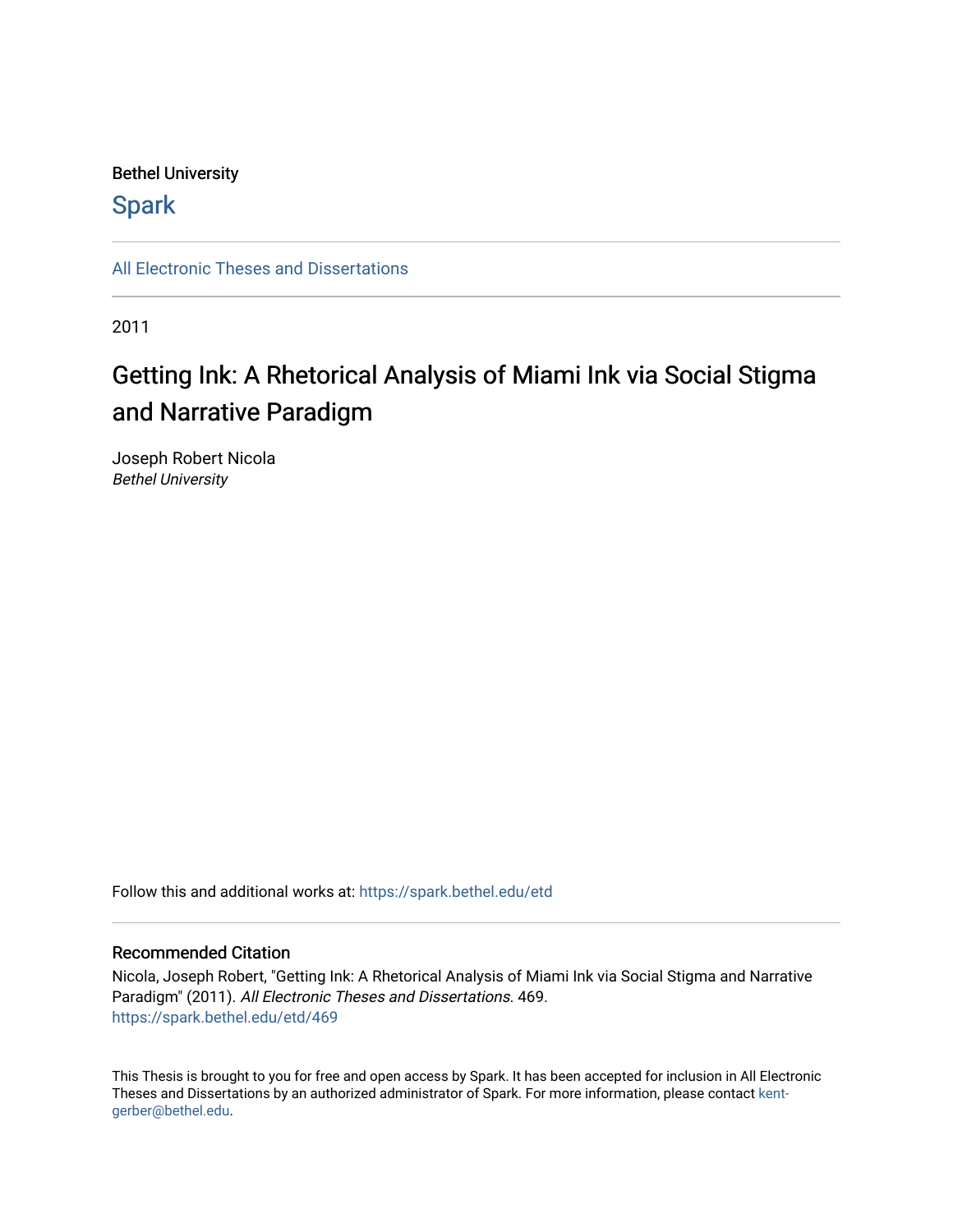# GETTING INK: A RHETORICAL ANALYSIS OF MIAMI INK VIA SOCIAL STIGMA AND NARRATIVE PARADIGM

# A MASTERS THESIS SUBMITTED TO THE FACULTY OF THE GRADUATE SCHOOL BETHEL UNIVERSITY

BY

# JOSEPH ROBERT NICOLA

# IN PARTIAL FULFILLMENT OF THE REQUIREMENTS FOR THE DEGREE OF MASTER OF ARTS IN COMMUNICATION

SAINT PAUL, MINNESOTA OCTOBER, 2011 BETHEL UNIVERSITY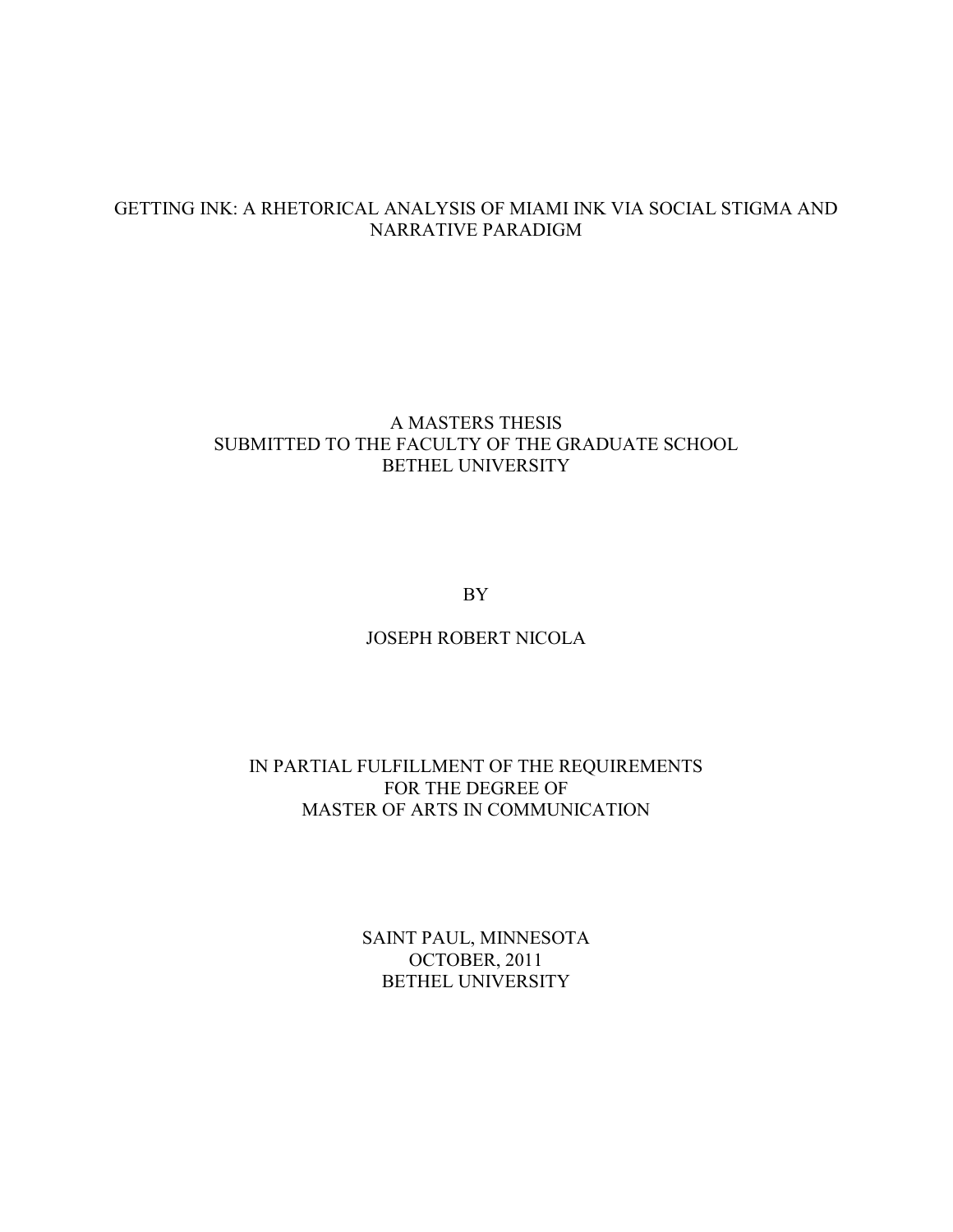### ABSTRACT

The following rhetorical analysis examines the various forms of tattoo stigma presented in the first American television program about tattooing, *Miami Ink*. This work includes the origins of tattoos and their development in North America. Within this framework, the varieties of tattoo stigma are discussed. The theory of Stigma and The Narrative Paradigm Theory are utilized to examine the narratives addressing tattoo stigma presented in *Miami Ink*.

*Keywords:* tattoo, stigma, narrative paradigm theory, stigma theory, stereotypes, Miami Ink, rhetoric, television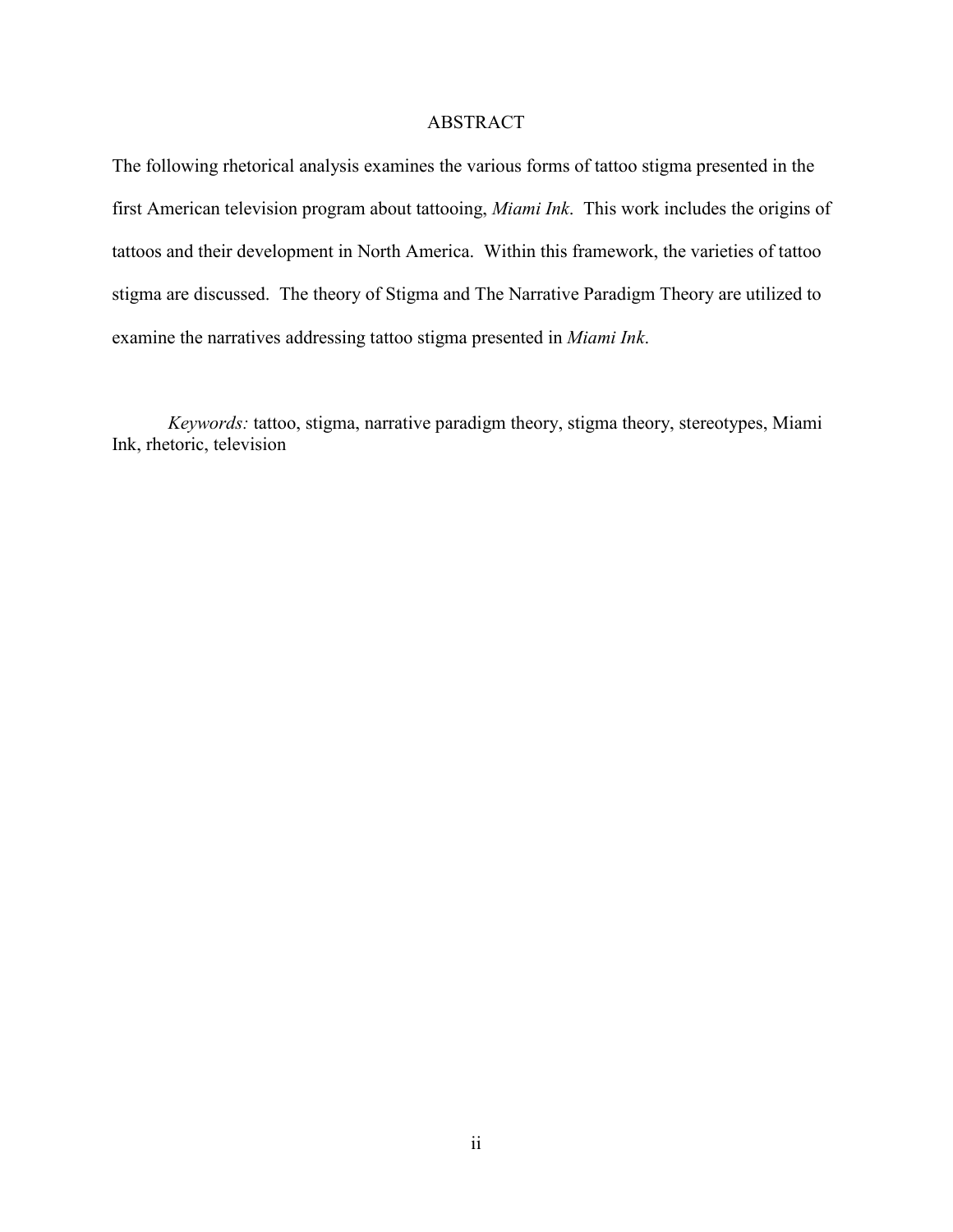# TABLE OF CONTENTS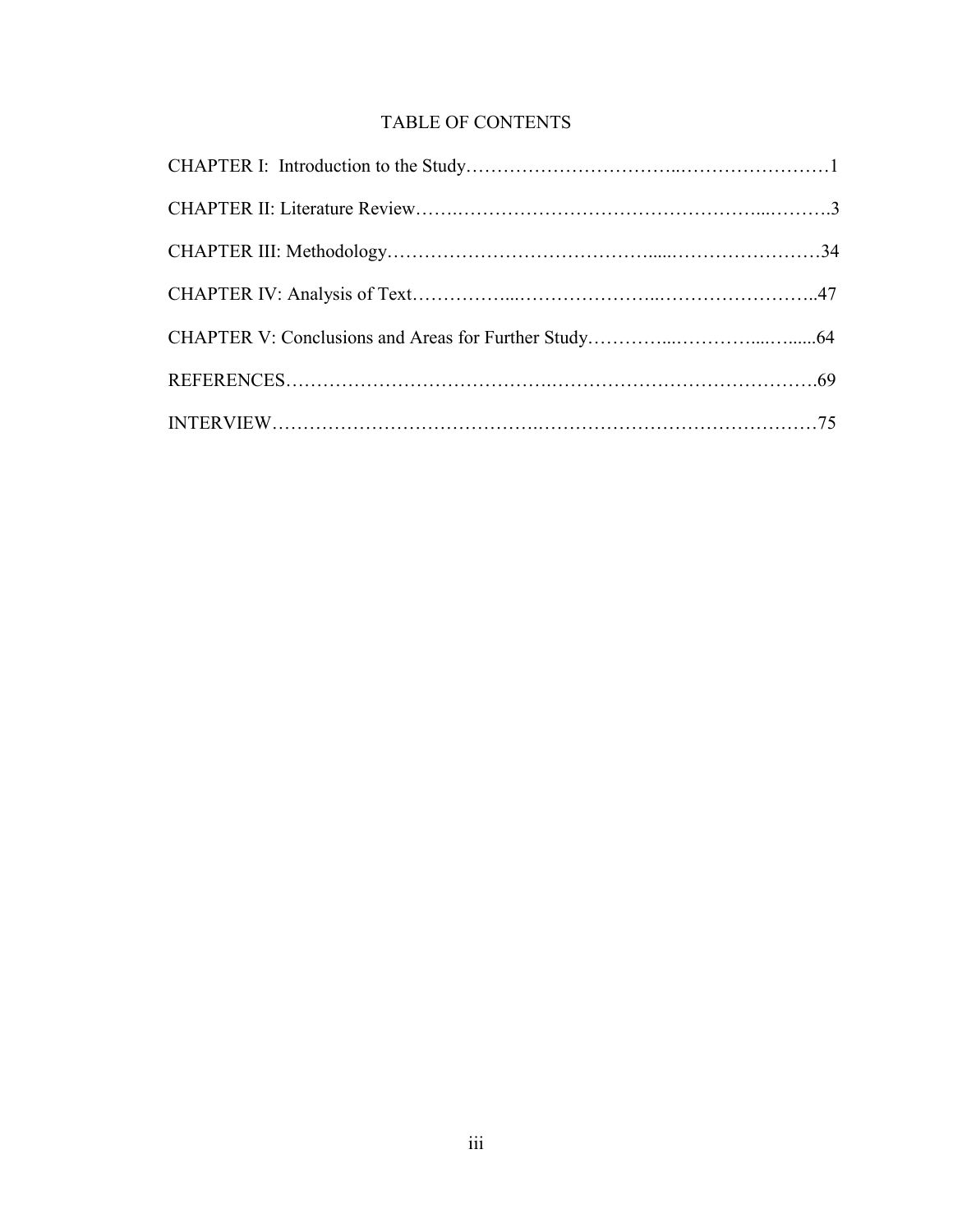### **Chapter I: Introduction to the Study**

### **Rationale**

The TLC network reality series, *Miami Ink*, is the first American reality television series about a tattoo parlor, and the first show completely devoted to tattoos (Hibberd,  $2005$ )<sup>[1](#page-4-0)</sup>. The show closely follows four tattoo artists' journey into starting a tattoo studio and the clientele they tattoo in South Beach, Florida. The tattoo artists engage each client in conversation as to their personal reasons for getting a tattoo. In addition, the show highlights the intricate and inspiring tattoos the artists create on their clients.

*Miami Ink* seeks to challenge long standing negative societal views of tattoos as only worn by those outside societal norms. This is accomplished by addressing tattoo stereotypes and prejudices while working towards dispelling them. A method in which the show achieves this is by engaging in dialog with the many different people who wear tattoos. In addition, the show reveals the inner workings of a tattoo shop by presenting the protective measures practiced to maintain a clean and sterile environment. These deliberate choices of persuasion attempt to present tattooing in a less counter cultural dimension and to challenge the viewer to abandon the traditionally held tattoo stigma. *Miami Ink's* success has produced similar spin-off tattoo programs such as *L.A. Ink*, *London Ink,* and *N.Y. Ink*.

### **Relevance for Studying the Topic**

 $\overline{a}$ 

Tattooing has only been legal throughout the United States since the year 2006 (Associated Press,  $2006$  $2006$ )<sup>2</sup>. As tattoos are becoming more acceptable in American society, one is now able to see tattoos on individuals from all walks of life. Research into this phenomenon has

<span id="page-4-1"></span><span id="page-4-0"></span> $<sup>1</sup>$ *Miami Ink* premiered on the TLC Network on Tuesday July 19, 2005. The following day on July 20<sup>th</sup> the</sup> competing show *Inked* was premiered on the A & E Network (Hibberd, 2005; Oldenburg, 2005).<br><sup>2</sup> Oklahoma was the final state to legalize tattooing in 2006 (Associated Press, 2006).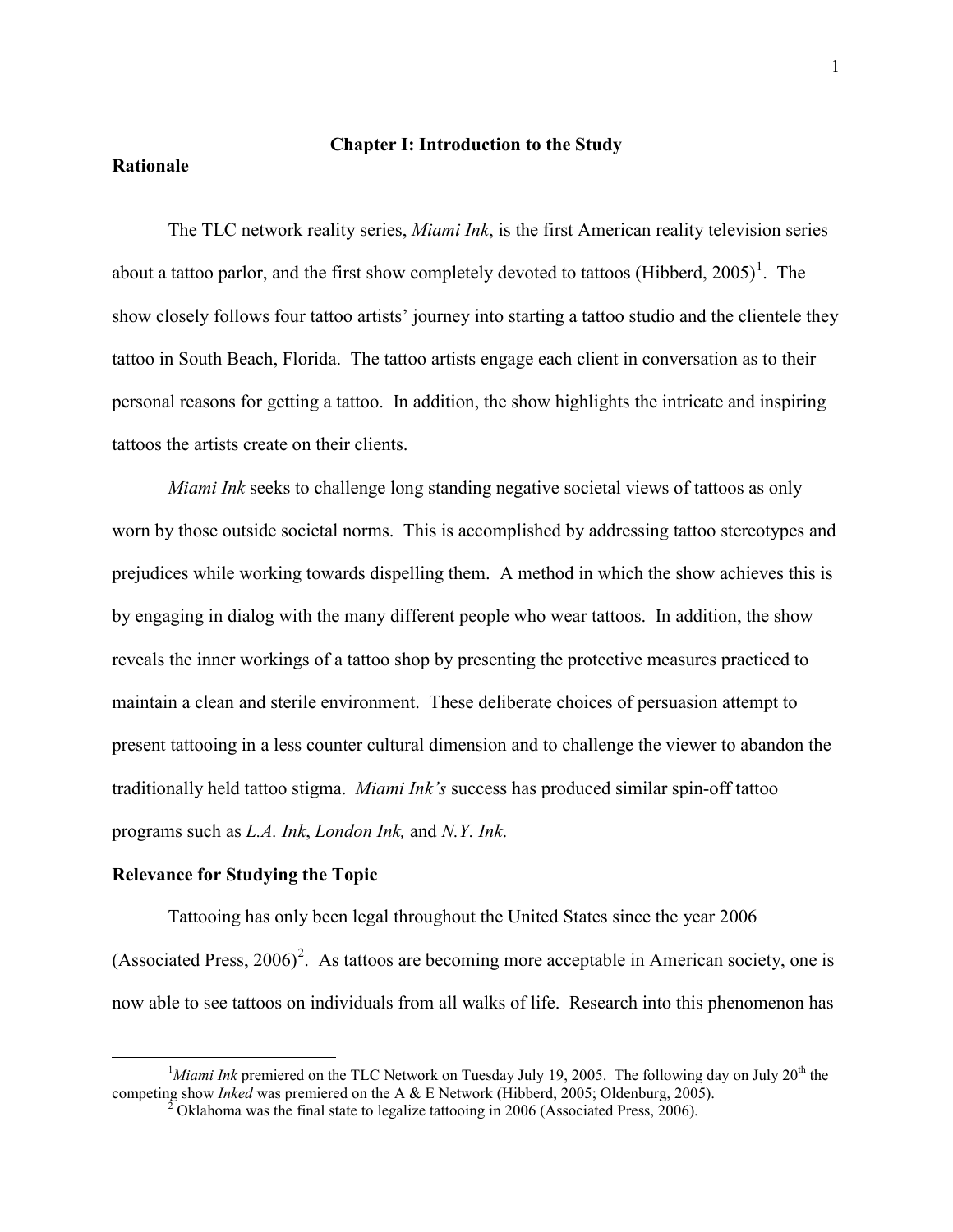attributed this rise of acceptance to open communication from the tattoo industry and positive media exposure of tattoos with celebrities, musicians, and professional athletes (DeMello, 2000). With these media influences helping advance the popularity of tattoos, it is then relevant to look closely at the first television show dedicated specifically to tattooing.

The practice and significance of tattooing has been extensively studied by anthropologists and the medical community but has been relatively neglected in communication literature (Doss & Hubbard, 2009). Conducting a rhetorical analysis of *Miami Ink* will serve as a basis from which an improved understanding of tattoos through communication can develop. Only after this process should one look at the ranging affects *Miami Ink*'s messages have on the larger population. Specifically, this analysis will examine the purpose of the show and what it accomplishes in terms of meaning.

The anticipated application of results are to add greater understanding of how the wearing of tattoos has increased in popularity despite continued prejudice from society. Examination of tattoo narratives will lend itself to the understanding of some of the many reasons people choose to be tattooed. An analysis of the tattoo narratives will be beneficial to those studying the stigma concerns of tattooed individuals. Findings may also prove helpful to media researchers looking to gauge the effectiveness of television's messages towards stigma issues. To better understand the topical messages of *Miami Ink*, an understanding must be formed of the vast use of tattoos throughout humanity's history, their expansion into American culture, and the stigma associated with them.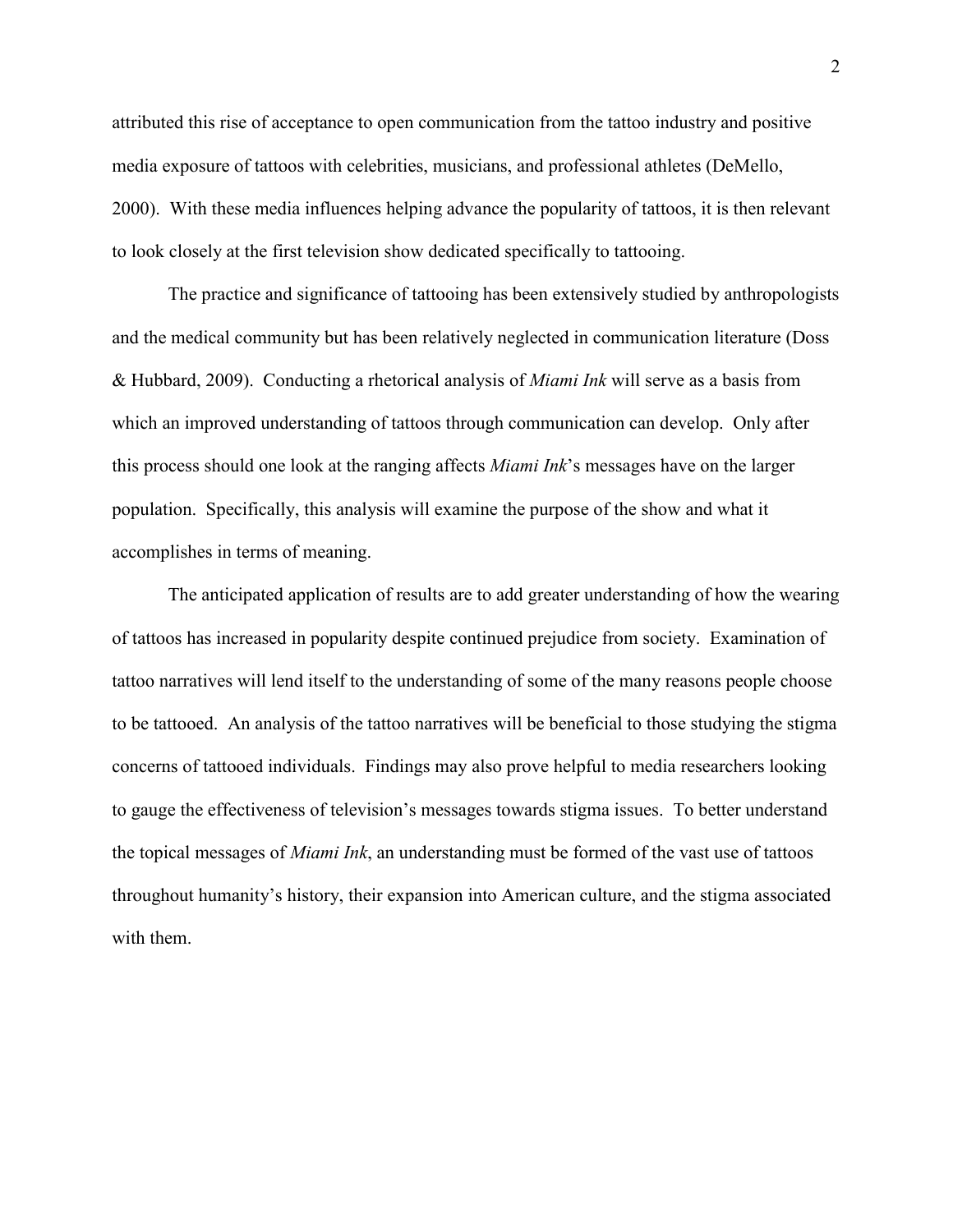#### **Chapter II: Literature Review**

### **History**

Tattooing has been practiced since the Stone Age and is the most ancient and widely practiced form of permanent body alteration in the world (Green, 2005; Levin, 2008; Levy, 2008; Porterfield, 2008). The functions of tattoos were to memorialize significant life experiences, protect one from harm, and enhance the beauty of the human form (Sanders, 1988). The oldest evidence for tattooing has been discoveries of 40,000 year old bone needles and hollow bone tubes, with traces of powered pigments, believed to be used for tattooing (Levy, 2008). Other ancient tattooing tools have been unearthed in France, Portugal and Scandinavia (Levin, 2008).

Tattooed mummies and other artifacts have been discovered in Europe, Asia, and parts of Egypt (Carswell, 1958; Levin, 2008). In 1991, the preserved human remains of a Bronze Age hunter were found in the mountains near the border of Italy and Austria. Later named Otzi "The Iceman," his body was preserved in ice soon after his death 5,300 years ago, two thousand years before the first pyramid was built. The ice and snow had perfectly preserved his skin, on which tattoos were displayed. His body was covered with tattoos of black parallel lines on his lower back, legs, ankles and wrist. Scientists believe the function of these tattoos were meant to relieve pain by their location above known pressure points on the body (Jennings, 1997; Levin, 2008; Levy, 2008; Porterfield, 2008).

Before Otzi, the oldest known tattooed mummies were Egyptians from around 2,000 BCE (Levy, 2008). The Egyptian priestess Amunet was discovered with tattooed parallel lines on her arms and thighs as well as below her navel (Jennings, 1997; Levin, 2008). Other mummified remains include those of the Pazyryk tribal nomads of Eastern Europe and Western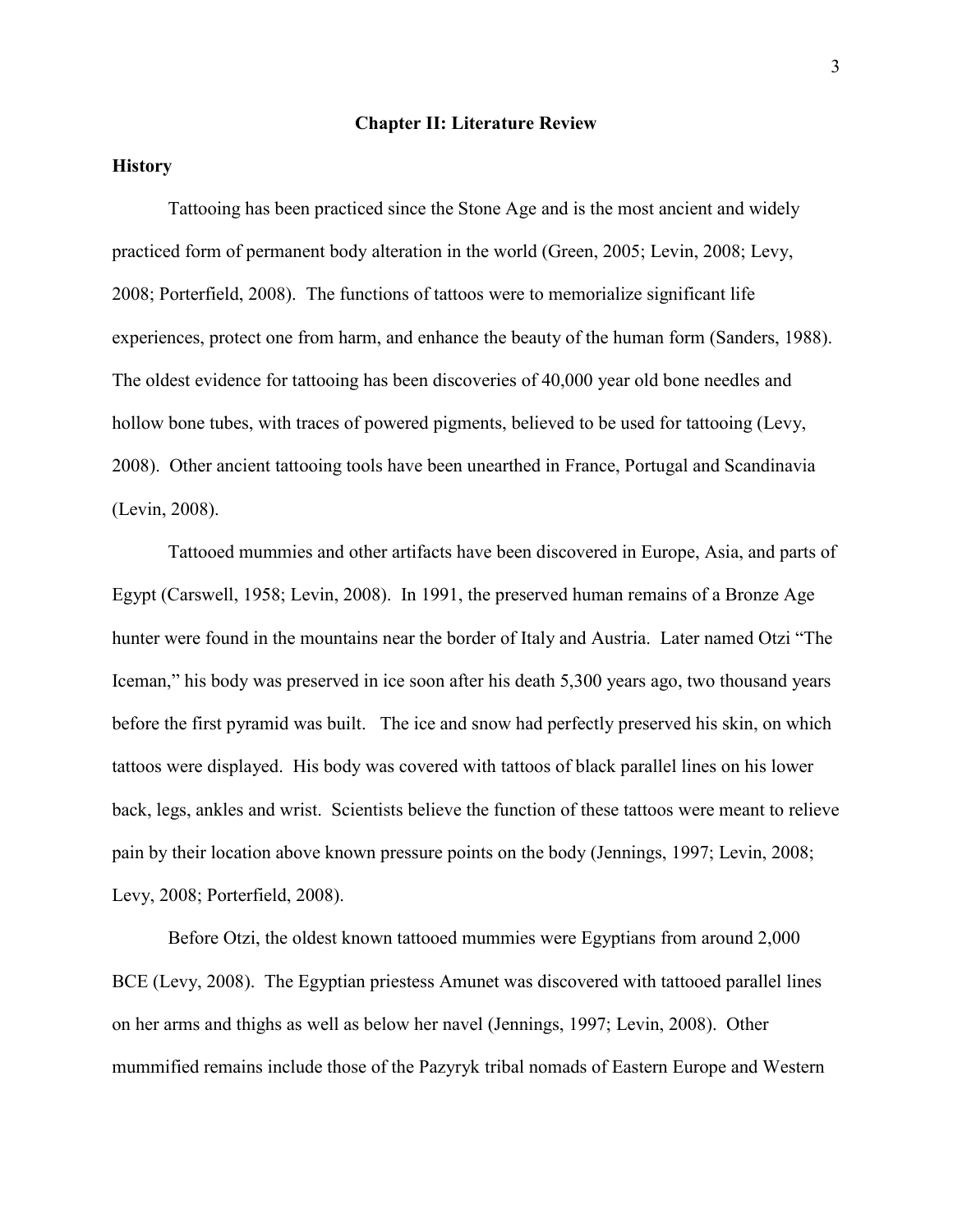Asia from the six and seventh century BCE (Levin, 2008). Other tattooed mummies and various artifacts have also been discovered in South America and Pacific Islands, indicating that tattooing was a widespread practice throughout the world (Porterfield, 2008).

The presently accepted theory is that discovery of tattooing was unintentional. The current belief is that a prehistoric person got ashes pressed into his or her skin by accident when falling near a fire, liked the result, and tried to recreate it (Lautman, 1996).

 In his book, "*The Descent of Man and Selection in Relation to Sex*," Charles Darwin (1871) speaks of the vast utilization of tattoos throughout the world;

Not one great country can be named, from the polar regions in the north to New Zealand in the south, in which the aborigines do not tattoo themselves. This practice was followed by the Jews of old, and by the ancient Britons. In Africa some of the natives tattoo themselves, but it is a much more common practice to raise protuberances by rubbing salt into incisions made in various parts of the body; and these are considered by the inhabitants of Kordofan and Darfur to be great personal attractions. In the Arab countries no beauty can be perfect until the cheeks or temples have been gashed. (p. 527)

Ancient societies used tattoos to serve several purposes. Reasons included religious devotion, a form of therapy or protection, to show one's status and affiliation with a particular tribe or group, to indicate bravery and frighten enemies in battle, and to indicate maturity for marriage (Gustafson, 2000; Levin, 2008; Levy, 2008; Porterfield, 2008; Sanders, 1990; Surles, 2008; Wyatt, 2003).

Societies that used tattoos included the ancient inhabitants of the British Isles, Greeks and Romans, Chinese and Japanese, indigenous peoples of the South Pacific, and Native Americans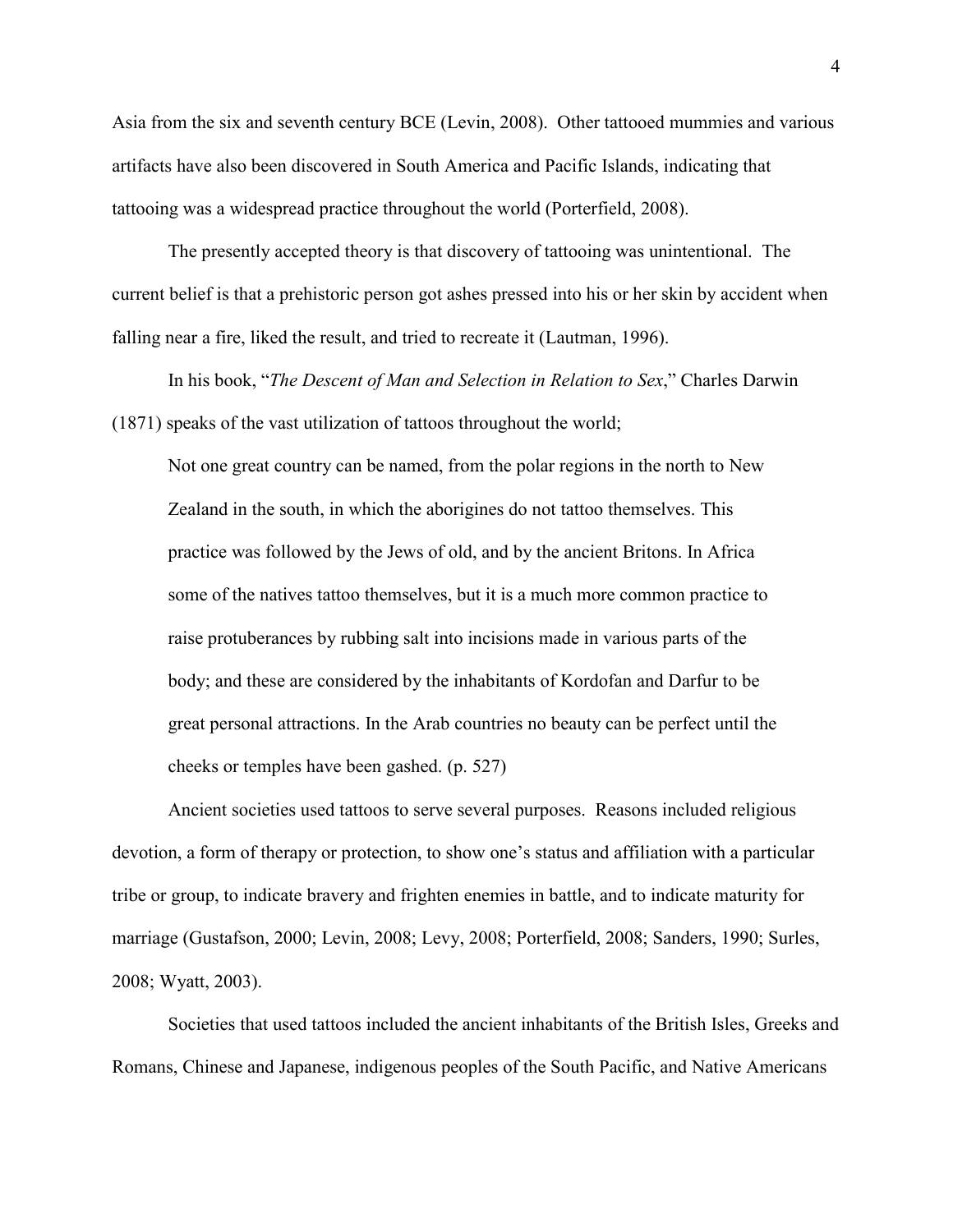(Doss & Hubbard, 2009; Levin, 2008; Levy, 2008; Sanders, 1988). The Picts, the ancient tribes that inhabited the British Isles, practiced tattooing. The Picts were named for the iron tools they used to create their tattoo designs. The word 'Briton' is originated from a Breton word meaning "painted in various colors" (Sanders, 1990, p. 13). Briton males were tattooed with animal designs to enhance their fearsome appearance. Julius Caesar noted in his memoirs that the Britons blue tattoos made them "frightful to look upon in battle" (Sanders, 1990, p. 13). The Roman introduction to tattoos by invading forces resulted in their adoption of the practice by tattooing the foreheads of criminals and slaves (Fisher, 2002; Jennings, 1997).

Ancient Greek and Roman civilizations utilized tattoos as marks of shame and disgrace. Popular tattooing practices were to tattoo slaves and criminals. The Greeks held the belief that tattooing someone against their will is to disgrace and violate them. The Greek word for tattoo "sigmates" gives us the word "stigma" as something that sets apart and is disgraceful (Levin, 2008, p. 19). Slaves that tried to escape the Roman authorities were tattooed on their foreheads with the letters F.U.G., short for the Latin word for fugitive.

This practice of tattooing slaves and criminals continued within the Roman military until the third century when the Emperor Constantine converted to Christianity and banned all tattooing of the face in 325 ACE. Constantine believed that tattooing of the face violated God's handiwork (Fisher, 2002; Jennings, 1997; Sanders, 1990). Constantine held the belief that a man's face was made in the image of God. Because of this, he suggested to his soldiers that only the hands and calves of criminals and slaves be tattooed (Fisher, 2002).

Many tattoo traditions existed amongst the Chinese and Japanese peoples. In 200 BCE, the Yue people of China wore tattoos of mythical animals as protection while fishing. The indigenous women of Hainan Island wore tattoos of flowers and butterflies on their faces as late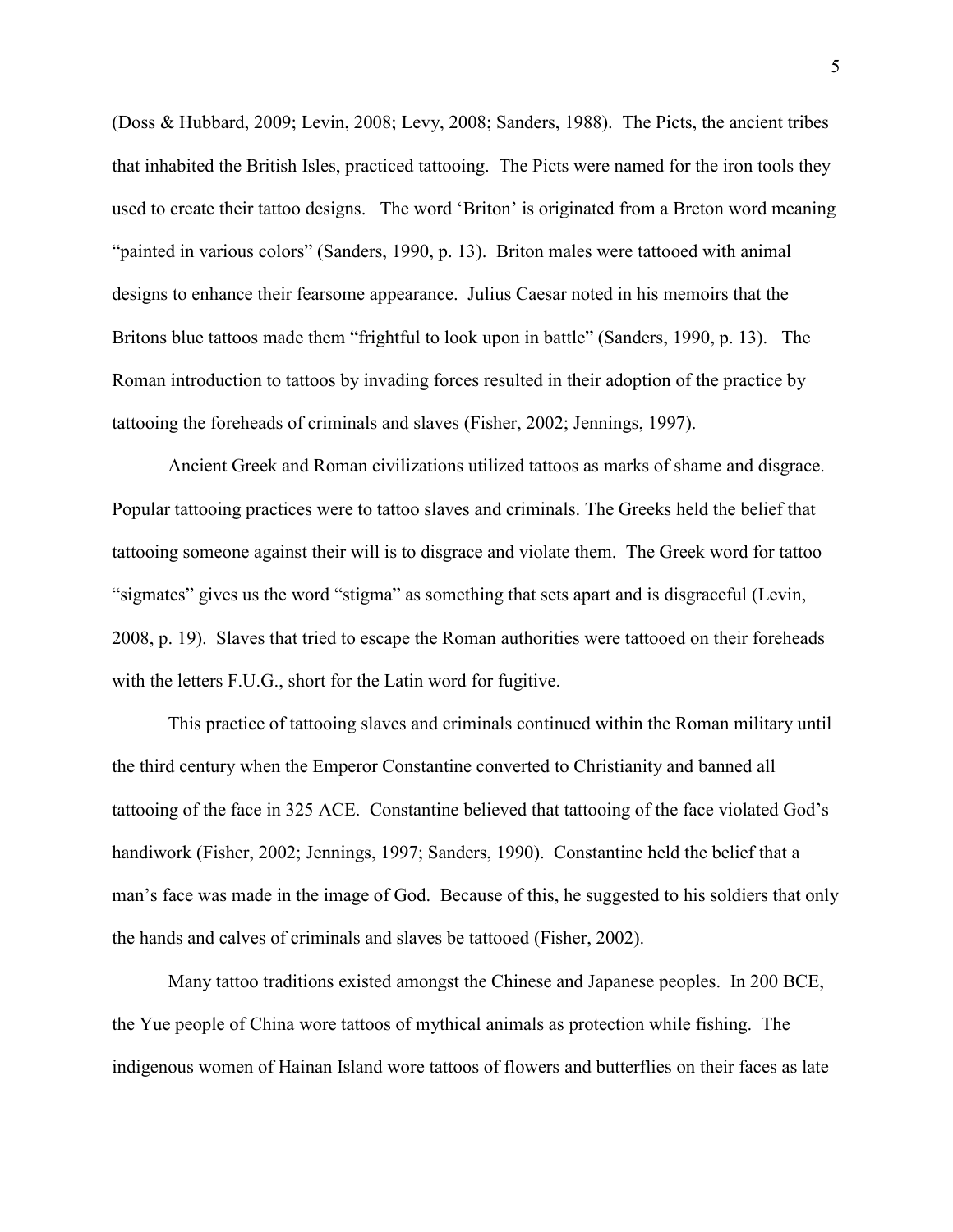as the 1600s. Young women of the island would get their hand tattooed when they got engaged. On the night before their wedding, the groom would come to tattoo the signs of his family on her face (Levin, 2008).

Japanese communities have tattooed their entire bodies for centuries (Doss & Hubbard, 2009). Much like the Greeks and Romans, tattoos were also used as punishments in China and Japan. Soldiers and criminals who attempted to desert or escape were often tattooed with words depicting them as bad and evil. Some then began to take pride in their shameful markings by replacing them with more elaborate tattoos. They would either cover up their tattoos with beautiful ones of flowers and mountains while others banded together and formed gangs (Levin, 2008).

 The original inhabitants of Japan were a people called the Ainu and settled Japan, and its surrounding islands, more than twelve thousand years ago. Among them, only women practiced tattooing. For hundreds of years the Ainu women of the island of Hokkaido tattooed their arms, the backs of their hands, and outer area of their mouths indicating that one was married. (Levin, 2008; Levy, 2008).

By the seventh century BCE, Japanese men began to wear tattoos exemplified by the first Japanese emperor Jimmu Tenno. By the fifth century ACE, later emperors used tattoos to punish and mark criminals (Levy, 2008). In the eighteenth century, Chinese literature depicting heroes with full-body tattoos became popular in Japan and consequently, the popularity of tattooing rose again. In the mid eighteenth century the Japanese government passed an edict outlawing the wearing of colorful kimonos (robes) deeming them only for the wealthy. The outrage from the merchant classes only made tattoos more popular and desirable. Such repression lead to ingenuity with the creation of the Japanese body suit; a series of interconnected tattoos that cover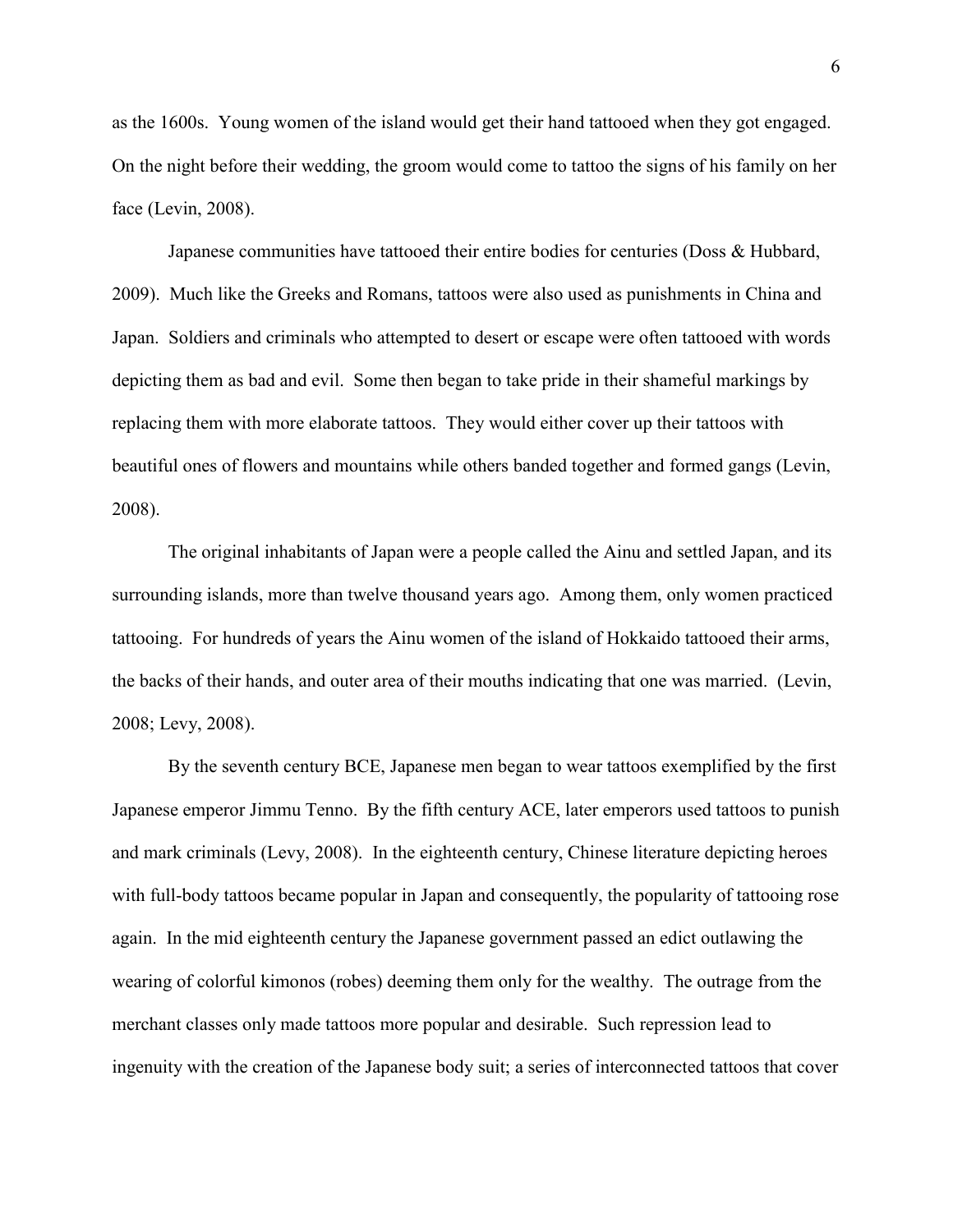the entire back and extends onto the chest, arms, and legs (Hemingson, 2009). In defiant response, many men then replaced their now outlawed kimonos with elaborate body suit tattoos that covered most of their bodies (Jennings, 1997; Levy, 2008). During 1872, the emergence of foreign trade and visitors prompted the emperor to ban all tattooing for fear of negative relations from foreign visitors. Tattooing continued to be illegal in Japan until after WWII (Levy, 2008, p. 16).

The Japanese would also develop more and elaborate tattoo images of real and fictitious animals and natural elements that would become popular throughout the world. These included fish, dragons, water, fire and wind among others. Between 1603 and 1868, Japan was closed to outsiders, and during this time, the art of making decorative prints from woodblocks was perfected. The style of these prints and technique of printing "one color at a time" led to the Japanese style of tattoo (Levin, 2008, p. 22). Depictions of nature and mythology are blended to make complex, colorful and realistic images (Levin, 2008). Tattooing also held a cultural tradition in other parts of Asia. The Pazyryks, of what is now Russia, were known to have practiced tattooing 2,400 years ago. (Levy, 2008).

In Samoa, in the South Pacific, tattooing was a rite of passage for teenage boys as they passed into manhood. Samoan women tattooed images of lace and flowers on their face, arms and thighs, which were a requirement for women to participate in certain cultural ceremonies (Levy, 2008). Samoans also used tattoos medicinally as a way to treat rheumatism (Schiffmacher & Riemschneider, 2001).

For the Maori people of New Zealand, women tattooed their lips and faces as evidence that they had reached puberty, to present their ancestral lineage, indicate that they were ready for marriage, and as a sign of beauty (Doss & Hubbard, 2009; Sanders, 1988). Maori men adorned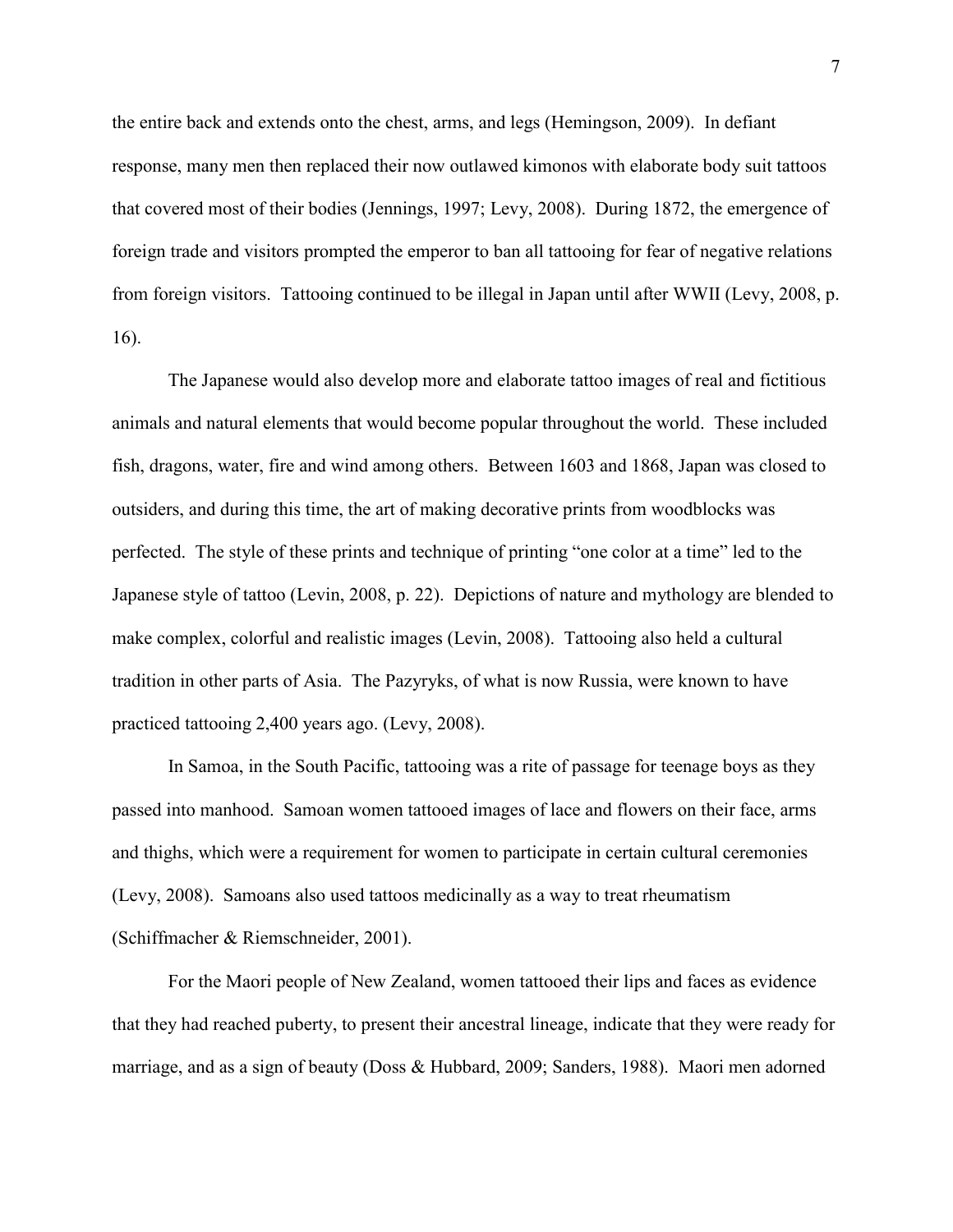full facial tattoos known as Moko. The Moko was worn to signify family lineage and to strike fear in their enemies in battle. After Europeans colonized New Zealand, Maori men would copy the designs of their Moko marks as their signature on paper documents (Hemingson, 2009; Levy, 2008).

Nearly all Native American tribes practiced tattooing to some extent (Van Dinter, 2000; Levy, 2008). Tattooed Native American tribes included the Ojibwas, Sioux, and Haida. The Ojibwa tattooed for therapeutic purposes. To exorcise the malevolent spirits they believed were inflicting headaches and toothaches, the Ojibwa would tattoo the temples, forehead and cheeks of the afflicted (Hemingson, 2009).

The Sioux believed tattoos assisted in their journey to the afterlife. The tradition stated that before a warrior could pass into the afterlife, they are encountered by the spirit of an elderly woman who blocks his path. Before he can pass onto the afterlife, he must show the woman his tattoos. If he has none, the woman will condemn him to walk the earth as a ghost (Hemingson, 2009).

The Haida tattoo iconography consisted of depictions of family totems or crests. On male members, tattoos were placed between the shoulders, chests, thighs and just below the knees. Female members wore tattoos on the breast, shoulders, forearms and the back of the hands (Hemingson, 2009). Tattooing was greatly respected by the Mayan civilizations of Mexico, Guatemala, Belize, and Honduras between 250 ACE and 900 ACE (Levin, 2008). Tattooing indicated respected status among the Iroquois and Inuit of North America. Inuit men tattooed themselves to show how many whales they had killed. Inuit women's chin tattoos showed they were married (Levy, 2008). Along with the Native American peoples, tattoos share a long history of religious significance with other religions.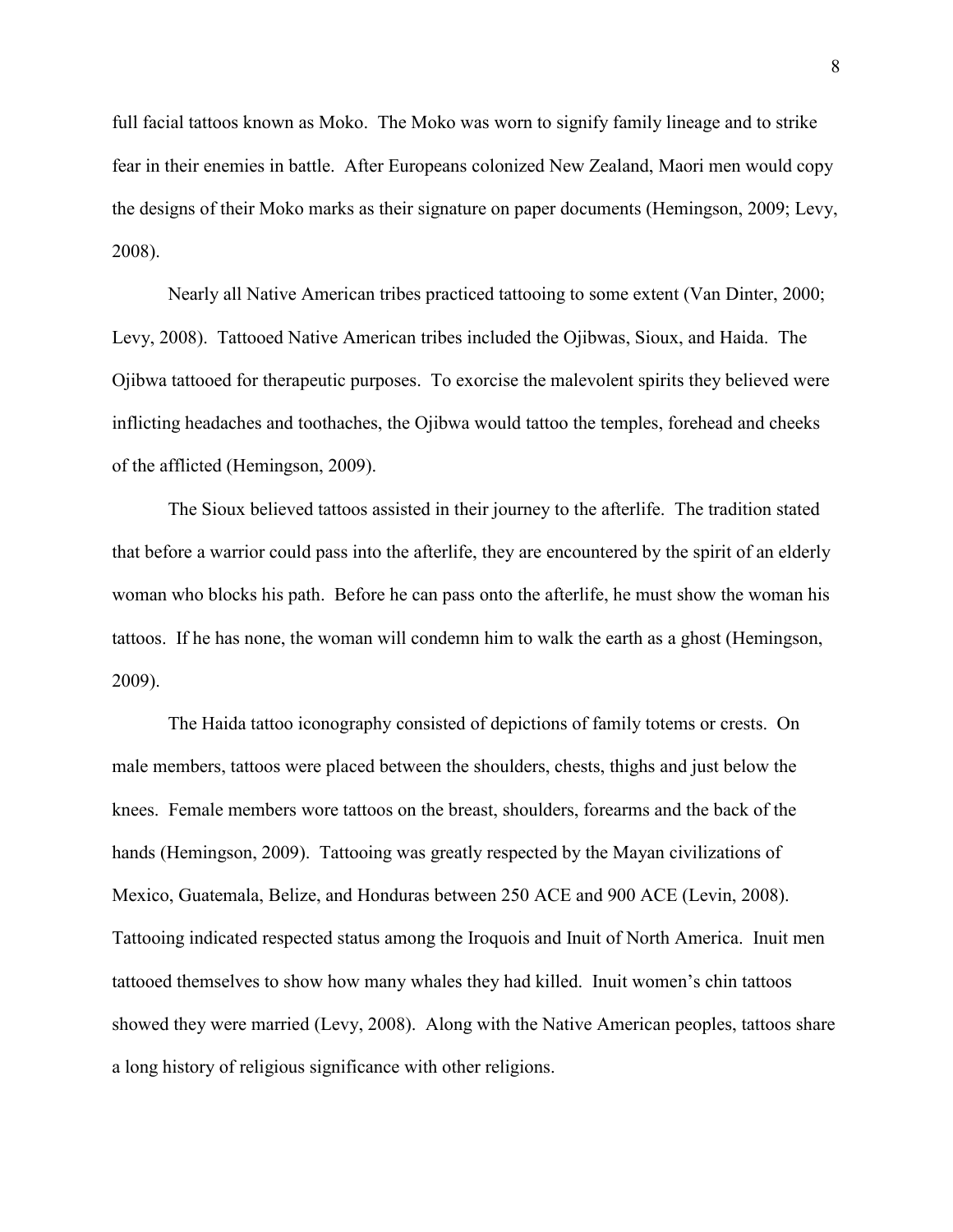The argument that various religions speak against the art of tattooing is misleading because doctrinal texts are not always interpreted the same way. Evidence for this occurrence is seen in the multiple sects and denominations in which many faiths distinguish themselves. Furthermore, in order to ban a behavior in a particular culture, the people of the culture must first be engaging in the specified behavior (Gilbert, 2001; Reardon, 2008). Ancient religious texts that speak against tattoos thereby give evidence to their existence within the time and culture when the texts were first produced. The five major world religions of Hinduism, Buddhism, Judaism, Christianity and Islam all share a history of tattoos being worn by their devotees.

Hindu Brahmins, the highest caste in Hindu society, have a long history of tattooing lines or circles on their foreheads, cheeks or chest to signify religious servitude (Hemingson, 2009; Schiffmacher & Riemschneider, 2001).Hindus in the Bengal region of India wear tattoos so that in death, relatives in the afterlife may recognize them (Hemingson, 2009).

In Buddhism, tattooing is performed as religious practice (Schiffmacher & Riemschneider, 2001).Buddhist monks in Thailand have practiced the art of spiritual tattooing since ancient times. Once a year thousands of followers journey to the Theravada temple of Wat Bang Phra (Temple of the Flying Tiger), outside of Bangkok, to be tattooed by and blessed by the monks who reside there (Green, 2005; Hemingson, 2009). One who gets tattooed by a monk is said to have the tattoo bring them good luck, fortune and protection. These protective tattoos are known as "sak yant" and have a long tradition of being worn by soldiers (Hemingson, 2009, p. 41).

Tattooing is growing in popularity among young people of the Jewish faith (Hemingson, 2009). Despite the centuries long tradition against marking one's body, and the forced tattooing of Jews by the Nazis during the Holocaust, tattoos are starting to become more popular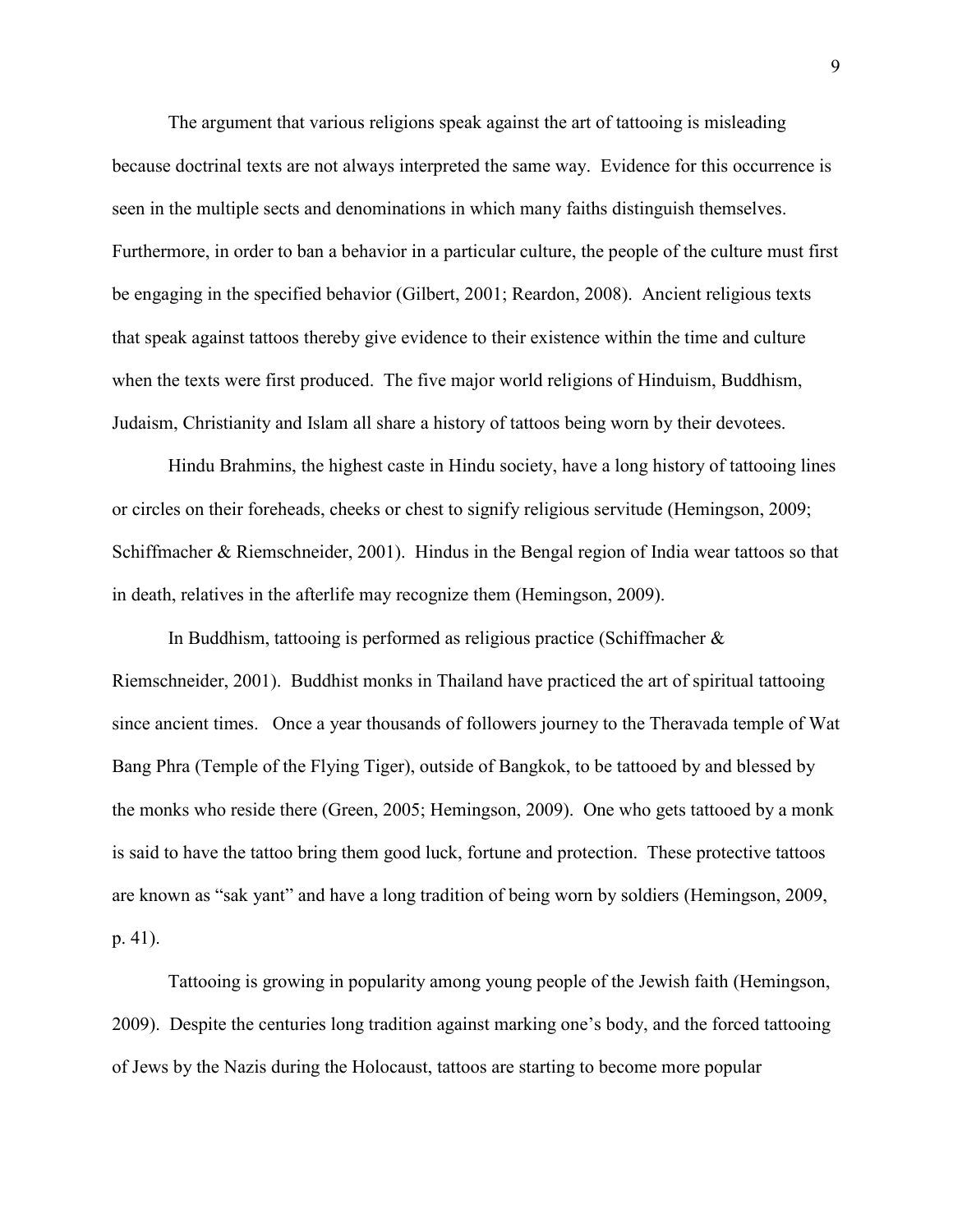depictions of spirituality as some Jewish young adults are being tattooed. However distasteful Jewish leaders and elders may find this practice, there is a growing agreement that there is no basis for limiting one from religious participation or ritual because one has tattoos (Dorff & Newman, 2008; Green, 2011).

In Christianity, tattooing was utilized as a symbol of faith (Carswell, 1958). The first Christians branded themselves with small cross tattoos on the inside of their wrist and out of view from the Roman authority who despised Christianity. In early Christianity, the tattoo served as an indelible statement of faith in a time when discovery meant certain death (Jennings, 1997).

One of the oldest established churches in Christianity is the Coptic Church in Egypt. For centuries, after completing a pilgrimage to the Holy Land, it is custom that men, women and young children memorialize their journey by receiving tattoos on their hands, wrists and arms depicting images of the cross as well as other scenes from biblical scripture. Pilgrims from Armenian, Abyssinian, Syrian and Russian denominations have also chosen to incise this Coptic iconography to commemorate their own pilgrimages (Carswell, 1958). These tattooing practices lead to the creation of some the earliest iconography known to Christianity (Carswell, 1958; Jennings, 1997).

By the fourth century ACE, such a multitude of early Christians were being tattooed that Saint Basil the Great wrote that they should stop to separate themselves from the heathens that lived among them. This order was later repealed in 786 ACE when a report of the Papal Legates to Pope Hadrian declared;

Certainly, if anyone were to undergo this injury of staining [tattoos] for the sake of God, he would receive a great reward for it. But if anyone does it from the superstition of the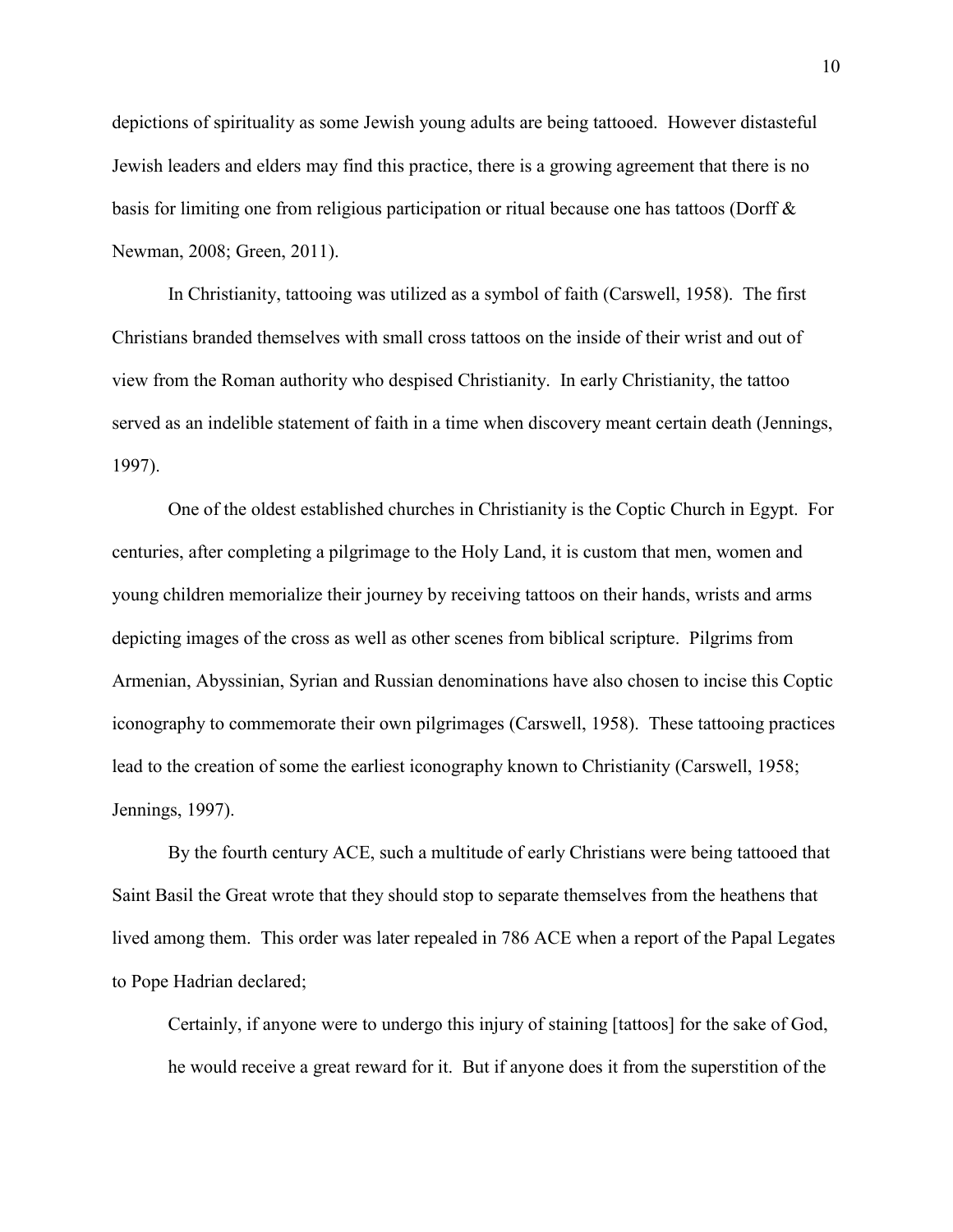pagans, it will not contribute to his salvation any more than does circumcision of the body to the Jews with belief of heart. (MacQuarrie, 2000, p. 36)

The following ruling in 787 ACE, from the council of bishops in England, declared that Christians were to be praised for tattooing their bodies for God. However, tattooing for any other reason was still forbidden by the Church.

In the eleventh through the thirteenth centuries, Christian crusaders to the Holy Land had themselves tattooed in remembrance of their journeys (Doss & Hubbard, 2009; Jennings, 1997; Levin, 2008; Sanders, 1990). This was also done to insure they received a Christian burial if they died abroad (Jennings, 1997; Levy, 2008).

Evidence has uncovered that tattooing has been practiced in the Middle East for over 6,000 years. Tattoos were popular among Muslims of both sexes for health reasons. A series of dots would be tattooed on the vulnerable area of the body in the belief that it would relieve pain (Carswell, 1958). Many Arab nations also believed certain tattoos had the power to induce pregnancy. These tattoos consisted mostly of a small series of dots below the navel, the lower back and on the buttocks of women (Hemingson, 2009). Tattoos commemorating a pilgrimage to Mecca were and are still common among believers (Doss & Hubbard, 2009; Hemingson, 2009; Sanders, 1990).

An historic timeline of tattooing in America starts with the voyages of British explorers in the 18th century. Tattoos were then adapted and modified by 19th century service men and carnival workers and then by members of the American working class. Marginalized groups such as criminals and gangs also started to utilize tattoos. Finally in the late  $20<sup>th</sup>$  century, tattoos were embraced by the American middle-class (DeMello, 2000).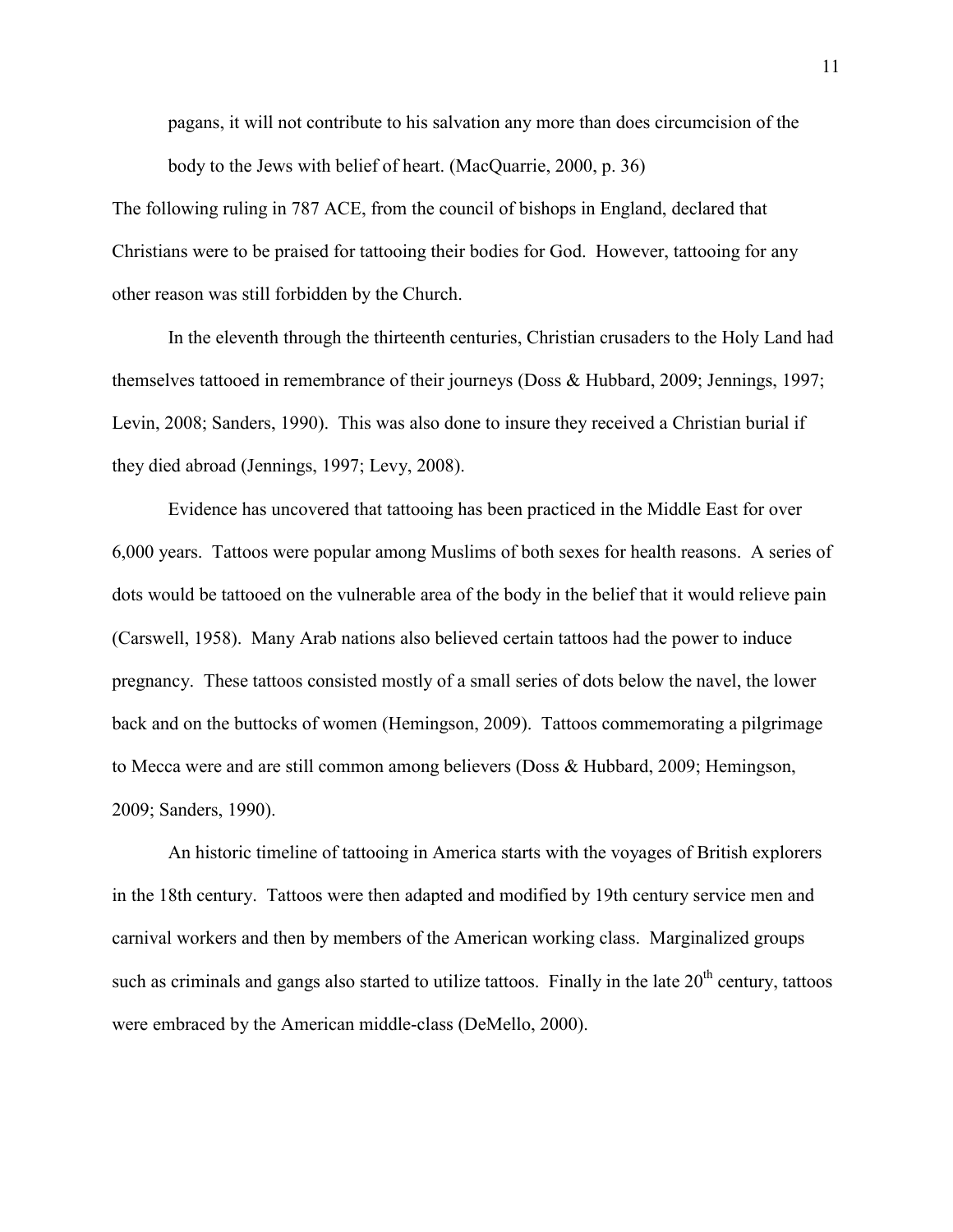The history of western tattooing starts in the mid-18th century with the exploratory English voyages of Captain (then Lieutenant) James Cook and his encounters with the indigenous peoples of the South Pacific (Gilbert, 2001; Sanders, 1988, 1990). On April 11, 1769, Captain Cook and his crew reached Matavia Bay in Tahiti. Hundreds of tattooed islanders came out to welcome him and his crew. In their three-month stay in Tahiti, Cook and his crew observed and participated in the natives' cultural and tattooing practices (Gilbert, 2001; Porterfield, 2008).

Cook went on several voyages in the South Pacific. Upon returning to England from his second voyage, Captain Cook returned with a heavily tattooed Tahitian prince named Omai. Prince Omai was exhibited as an object of great curiosity to members of the British upper class (Sanders, 1990). To describe the markings he observed on the various tribes he came across, Cook introduced the Tahitian word "ta-tu" meaning "to strike or mark" (Sanders, 1990, p. 14). The word "ta-tu" soon evolved into the word "tattoo" that is still used today (Jones, 2000; Sanders, 1990; Victionary, 2007). The practice of tattooing soon became popular among sailors, who wore them as exotic souvenirs of their travels and as superstitious good luck charms for protection on the high seas (Sanders, 1988).

The tales of Captain Cook and his crew, with their tattoos and adventures with exotic cultures, fascinated the British royalty and upper classes. As a result they became sought after guests at stylish dinner parties. Tattoos soon came into fashion and quickly spread through the upper classes of Europe. Members of the royal family and aristocracy were getting tattoos of their own.

In England, King Edward VII received his first tattoo in 1862. In 1882, his son King George V received a dragon tattoo on his arm. The mother of future Prime Minister Winston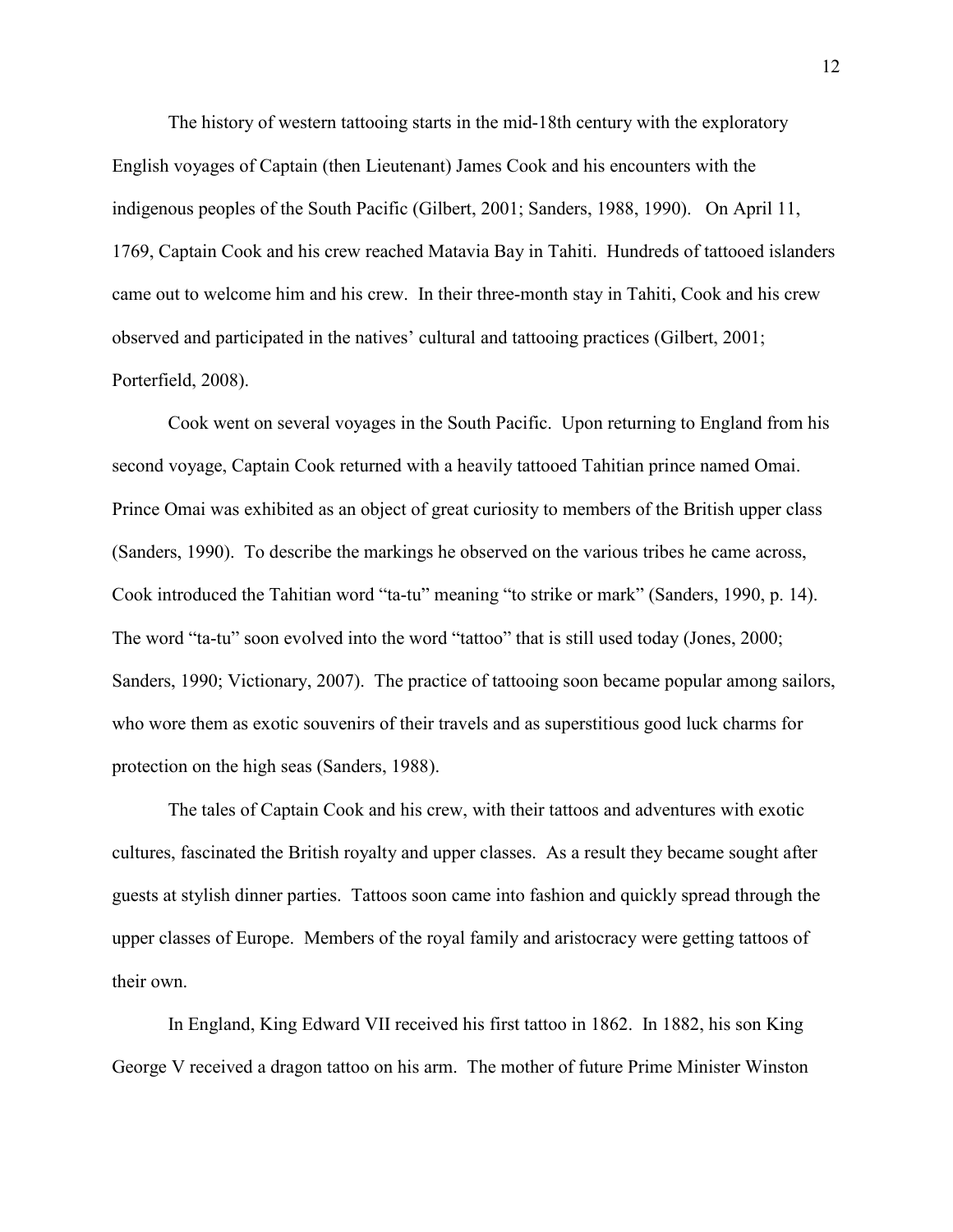Churchill, Lady Randolph Churchill, had a snake tattooed around her wrist (Levy, 2008). Other tattooed royalty included King Harold II of England, King George II of Greece, King Oscar of Sweden, King Frederick IX of Denmark, King Alfonso of Spain, King and Emperor Wilhelm II of Germany (Gilbert, 2000; Green, 2005; Levy, 2008; Sanders, 1990). With the popularity of tattoos with royalty, the British working class and military soon followed the fashion (Sanders, 1990). Tattoos remained fashionable for the next twenty years (Fisher, 2002). However, given the association with the lower class, the practice was generally looked down upon in the middleclass societies in both Europe and the United States (Sanders, 1988).

Despite enjoying a short period of popularity by European Nobility in the mid to late 19<sup>th</sup> century, by the mid-20<sup>th</sup> century tattooing was firmly recognized as a deviant practice (Fisher, 2002; Sanders, 1988). Those in the middle class viewed tattoos as a product distributed by unskilled enthusiasts practicing in bad neighborhoods. The tattoo then became a symbol of secession against the conventional and being drawn to the dangerous margins of society (DeMello, 2000; Sanders, 1988).

One of the first references to the tattoo practice in America was during the American Civil War (Fisher, 2002). Martin Hildebrandt is credited with tattooing thousands of both Confederate and Union forces during the Civil War (Sanders, 1990). American tattooing development and popularity continued to stay unassuming until the development of the electric tattoo machine in 1891 (Fisher, 2002; Gilbert, 2001; Hemingson, 2009; Von D, 2009).

The inventor was New York City tattooist Sam O'Reilly<sup>[3](#page-16-0)</sup> (Levy, 2008; Porterfield, 2008; Reardon, 2008; G. Rautio, personal communication, February, 22, 2011). Basing his design on Thomas Edison's 1876 electric stencil pen patent, O'Reilly called his new device the

 $\overline{a}$ 

<span id="page-16-0"></span><sup>&</sup>lt;sup>3</sup> In addition to inventing the tattoo machine O'Reilly is also credited with introducing Japanese-style tattoo designs to America (Fisher, 2002; Sanders, 1990).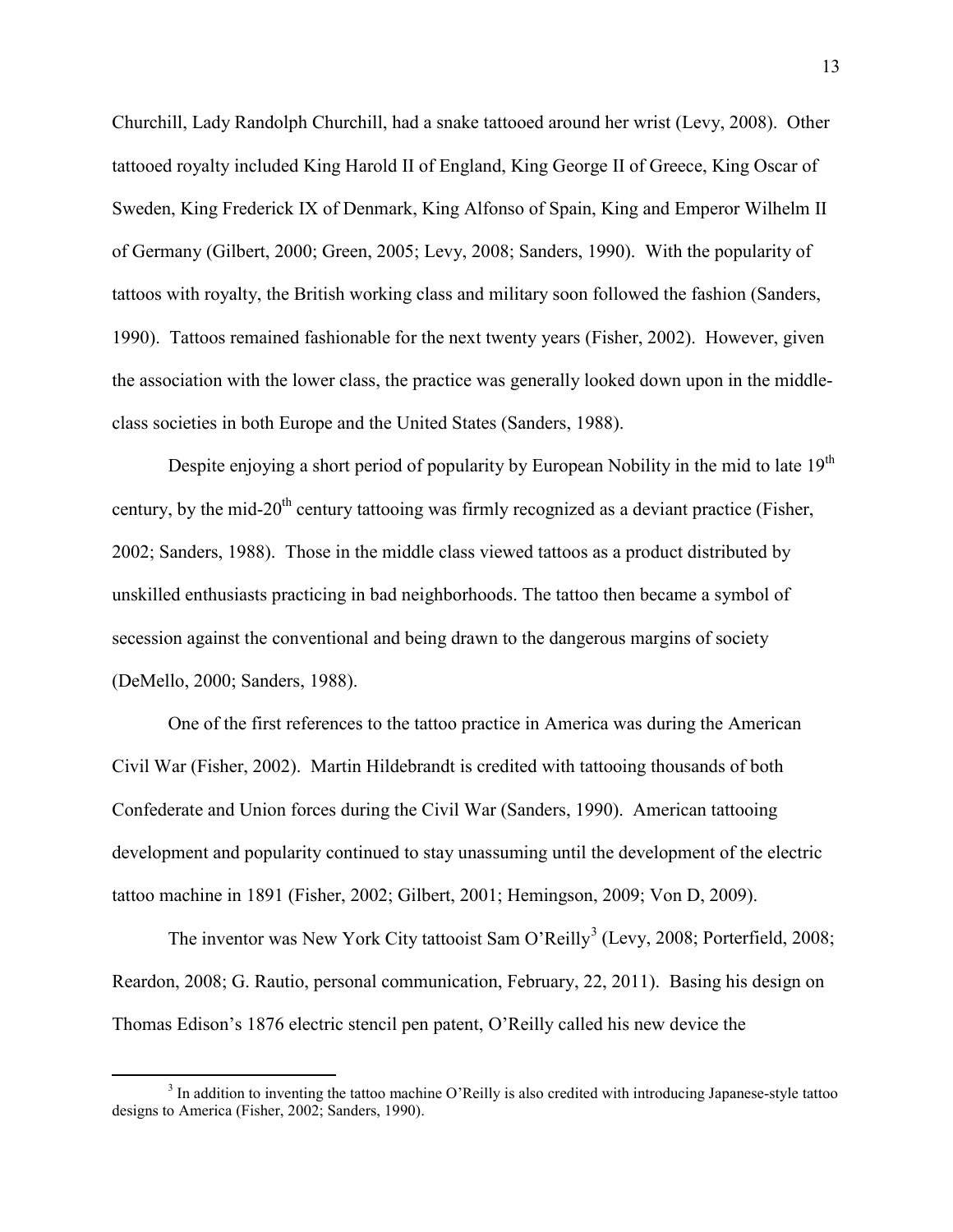"tattaugraph" (Fisher, 2002). The tattoo machine design consisted of a needle placed inside a tube and connected by an armature bar to either rotary or electromagnetic coils. By connecting the tattoo machine to a power source, the coils pushed the armature bar downward. The needles connected to the armature are then pushed down through the tube and into the skin (Von D, 2009). The original design and operation of the electric tattoo machine is still in use by modern tattoo artists (G. Rautio, personal communication, February, 22, 2011).

Before O'Reilly's electric tattoo machine, tattoos were applied by hand in various ways. Straightforward methods include cutting the skin and rubbing ash or soot into the wound, to dipping the end of a needle into ink and penetrating it into the skin. A more sophisticated style of hand tattooing known as Tebori was developed by the Japanese. The Tebori style of tattooing is accomplished by the tattoo artist using a long wand with needles at one end. Ink is placed on the needles and the wand is held like a pool cue by the artist whereby one hand serves to guide the needles direction while the other hand pushes the wand forcing the needles into the skin (Mandelbaum, 2008).

A comparable method to Tebori is that of the Polynesian islands. In traditional Polynesian hand tattooing, the tattoo is applied using two mallets. Attached to the end of the first mallet is a flat wedge of carved bone. At the end of this bone are multiple carved toothed points used to puncture the skin. The number of these saw-like points range to accommodate varying degrees of design. Holding the first mallet's bone wedge over the desired area of the skin, the tattooist then proceeds to hammer the first mallet with the second mallet repeatedly and in rapid succession, forcing the needles into the skin (Wroblewski, 2004).

The advent of the electric tattoo machine no longer required tattoos to be done by hand. This quickened the tattooing process, decreased the pain involved and allowed for greater detail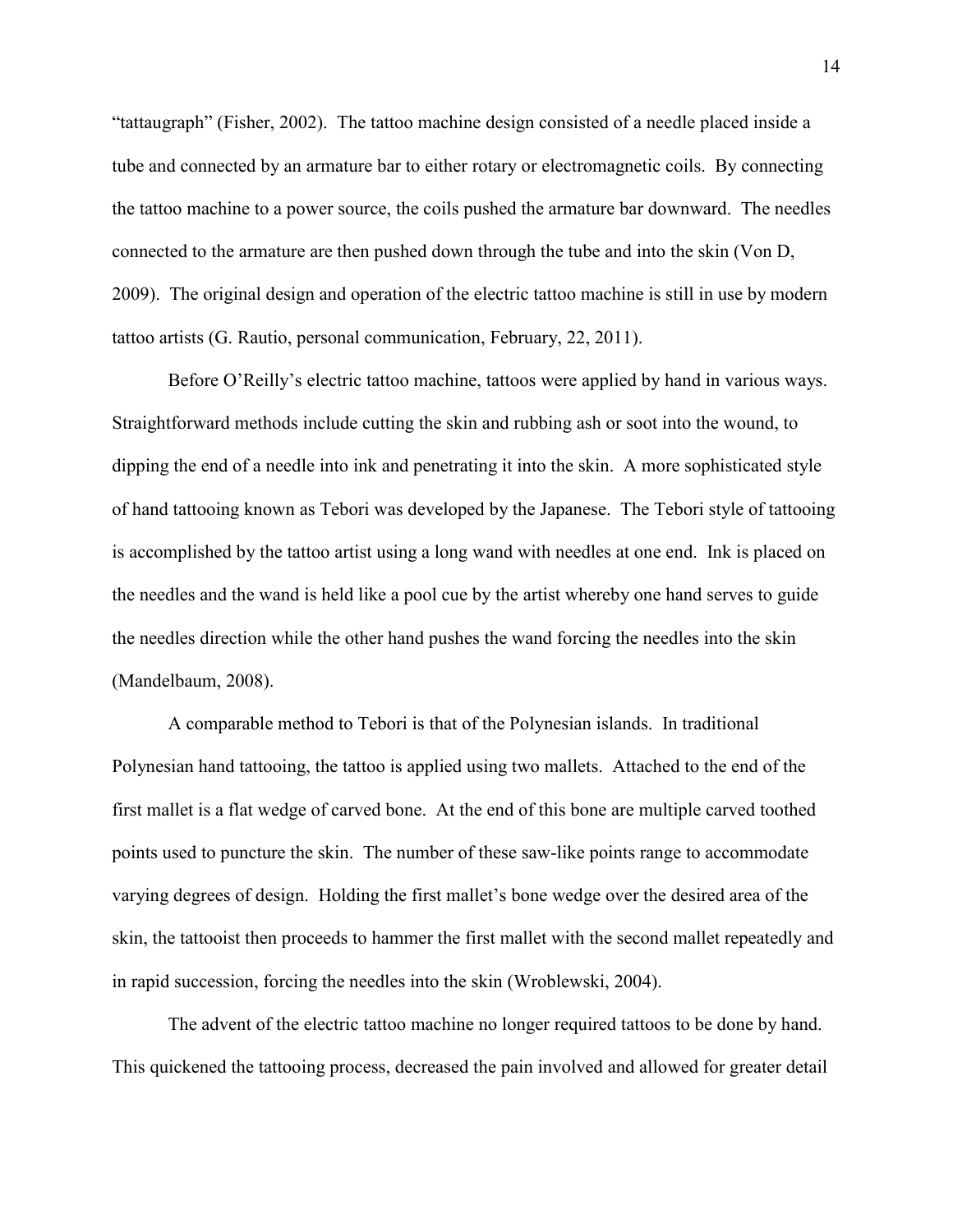towards making the designs (Fisher, 2002; Levy, 2008; Sanders, 1990). The development of the electric tattoo machine changed the practice and market for tattoos (Levy, 2008). The invention of the electric tattoo machine was followed by an increase in the number of tattoo practitioners and clients throughout the country (Sanders, 1990). By the year 1900, every major American city had tattoo parlors (Levy, 2008). As the electric tattoo machine made tattooing easier and faster, it also became less expensive, which attracted customers from the working-classes of United States and England<sup>[4](#page-18-0)</sup>. This development eventually caused tattoos to fall out of favor with royalty and the upper class (Levy, 2008).

During this shift in the tattoo market negative associations were attributed to tattooing. Tattoo parlors were often in bad parts of cities where respectable citizens did not frequent. Sanitary measures had not been developed and customers often risked infection and disease from unclean needles and ink. Those whose lifestyles were outside the mainstream made up a large portion of tattooists' customers. Such people included criminals, gang members, and people who became featured attractions in side-shows and carnivals (Levy, 2008).

Towards the beginning of the twentieth century, interest in the circus 'freak show' spectacle added to the upsurge in tattooists' business. Heavily tattooed performers would be put on display for onlookers and were paid up to two hundred dollars a week (Jennings, 1997). Fabricated tales of fear and adventure were told as an explanation for their appearance. As more and more people chose to tattoo themselves to earn money from public spectacle, these performers were forced to increase the number and diversity of their tattoos (Fisher, 2002). For over seventy years every major circus company employed tattooed side-show performers (Gilbert, 2001).

 $\overline{a}$ 

<span id="page-18-0"></span><sup>4</sup> Sam O'Reilly shared his invention with his cousin in London, Tom Riley. Tom Riley became the first British tattoo artist to use the machine and one of the most prominent tattoo artists in England (Gilbert, 2001).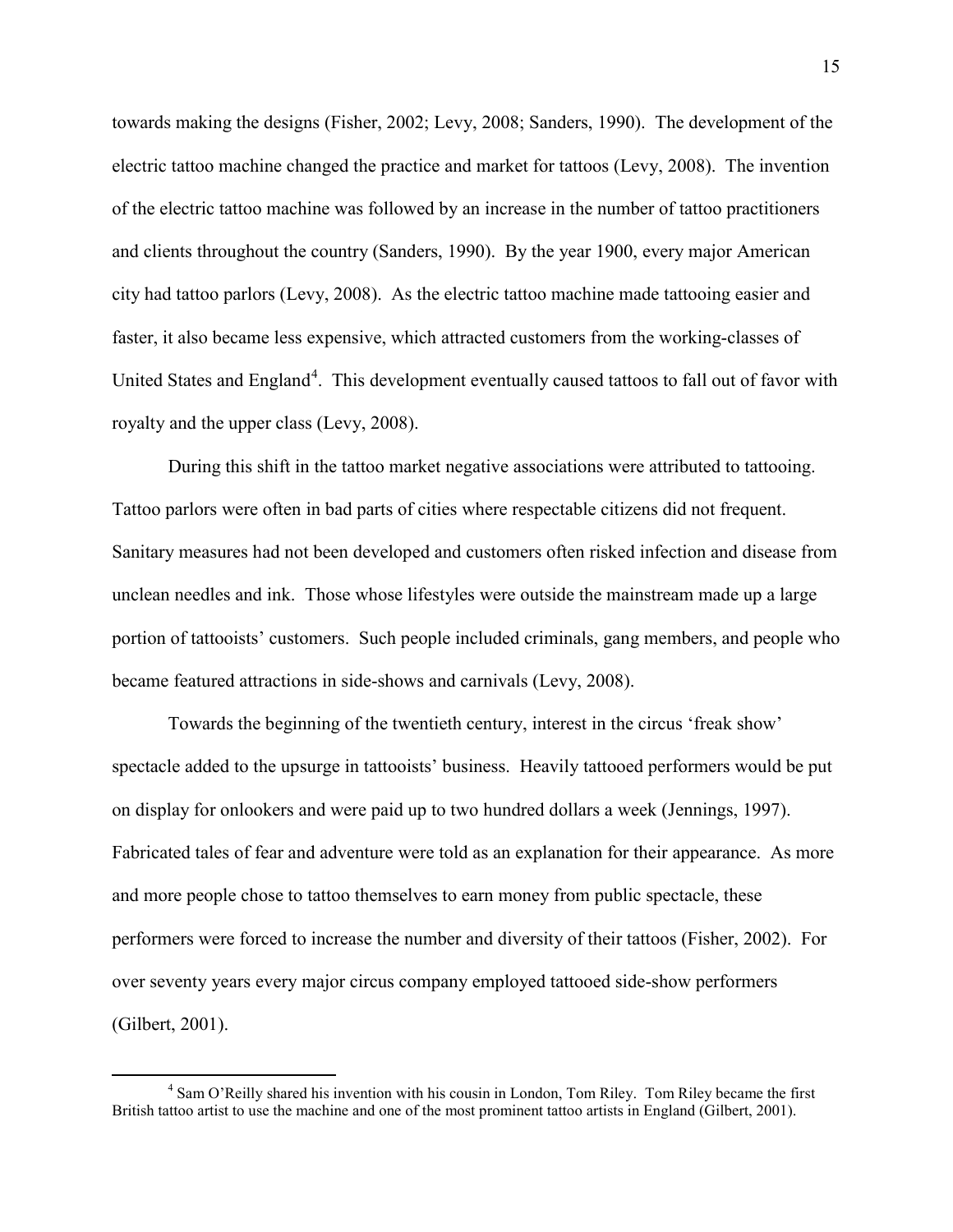In the 1880s, tattooed women started to perform and soon upstaged men completely (DeMello, 2000). Tattooed women performers felt pressure to wear more revealing costumes to show how much of their bodies were actually tattooed. As a result, their outfits became smaller and tighter. Such a "peep-show" soon made tattoos synonymous with crudeness and deviance in the public mindset (Fisher, 2002). Unlike male performers, tattooed women left their neck, hands, and heads free of tattoos to appear modest when not performing and to have another career if they retired from show business (Clerk, 2009; DeMello, 2000).

Tattooed women performers told shocking stories about how they acquired their tattoos, just as men did. The first tattooed woman on the sideshow circuit was Irene "La Belle" Woodward in 1882. The back-story to her tattoos was that they served as protection from the sexual advances of the unruly Red Indians of the wild west of Texas (Clerk, 2009; DeMello, 2000).

The Great Omi, also known as the Zebra Man, is the most famous example of the wholebody tattooed performers (Gilbert, 2001; Schiffmacher & Riemschneider, 2001). Although his real name continues to be a mystery, what is known about the Great Omi is that he was known the world over as the greatest tattooed performer to ever live. After being discharged from his career as a major in the British army, Omi found his soldier skill set unhelpful in landing a job outside the military. An educated and cultured man, Omi traveled the world and soon was inspired to join the ranks of the well-paid tattooed circus performers. In 1927, he petitioned the help of the English master tattoo artist George Burchett to tattoo his entire body with zebra stripes; it took over 550 million needle pricks in Omi's skin to reach his desired appearance. Afterwards known as the *Great Omi*, he enjoyed a successful career traveling the world entertaining thousands in sold out arenas and theater houses (Clerk, 2009; Gilbert, 2001).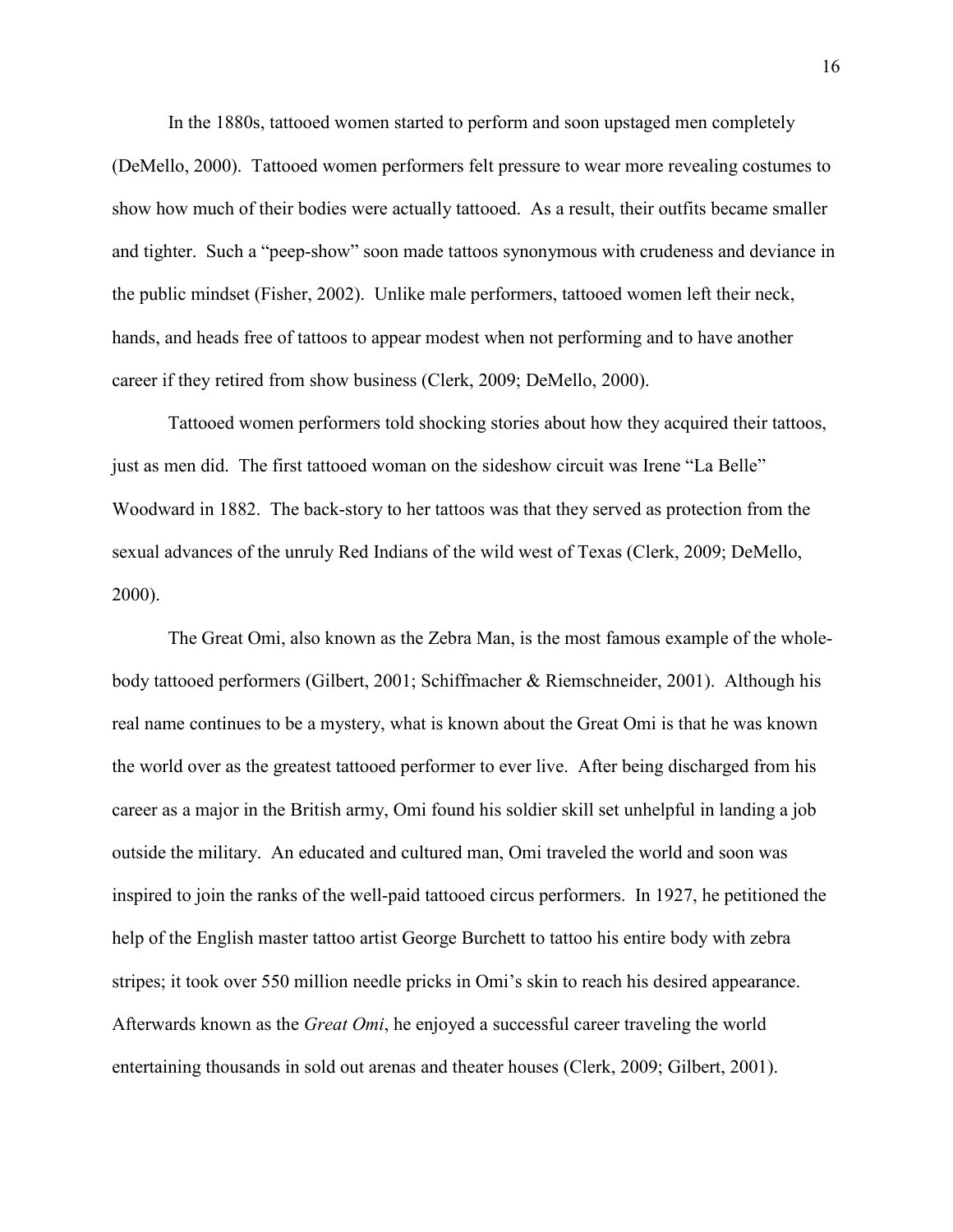Using tattoos to establish identity was becoming popular in the 1930s by ordinary American citizens. After the Lindbergh baby kidnapping and murder in 1932, many worried parents had their children tattooed with their names. When the first Social Security card was issued in 1936, people congregated to tattoo shops to have their number tattooed on them (DeMello, 2000).

During World War I and World War II, tattoos were extremely popular within the ranks of Military and Navy service members, serving to memorialize their active duty service and as a form of personal identity (McCallion, 2007). Navy sailors often visited tattoo shops in groups to compete with each other for the most and best tattoos (DeMello, 2000). American sailors were originally tattooed to record their voyages at sea and to serve as good luck charms (McCallion, 2007). Sailors by far have had the most well known superstitions with tattoos.

When a sailor had gone five thousand miles at sea, they acquired a bluebird tattooed on their chest; when they logged ten thousand miles, they got a second bluebird on the other side (DeMello, 2000). The tattoo of an anchor served to show that its wearer has sailed the Atlantic Ocean. A full-rigged ship tattoo meant one has sailed around Cape Horn. Those that had served on a station near China received a tattoo of a dragon. The words "hold" and "fast" tattooed on the knuckles of the hands were believed to allow the bearer to grip the rigging better on the high seas (McCallion, 2007). If a sailor crossed the equator, he would get the Roman God Neptune on his leg or a Shellback Turtle (DeMello, 2000; Jennings, 1997; McCallion, 2007). To protect themselves from drowning at sea, they would tattoo a rooster and chicken on their feet (DeMello, 2000). Since roosters and chickens tend to avoid water, it was believed that tattoos of these animals would help get the sailor quickly to shore if he fell overboard (McCallion, 2007). All these tattoos went to create a living resume on the skin. An experienced sailor who documented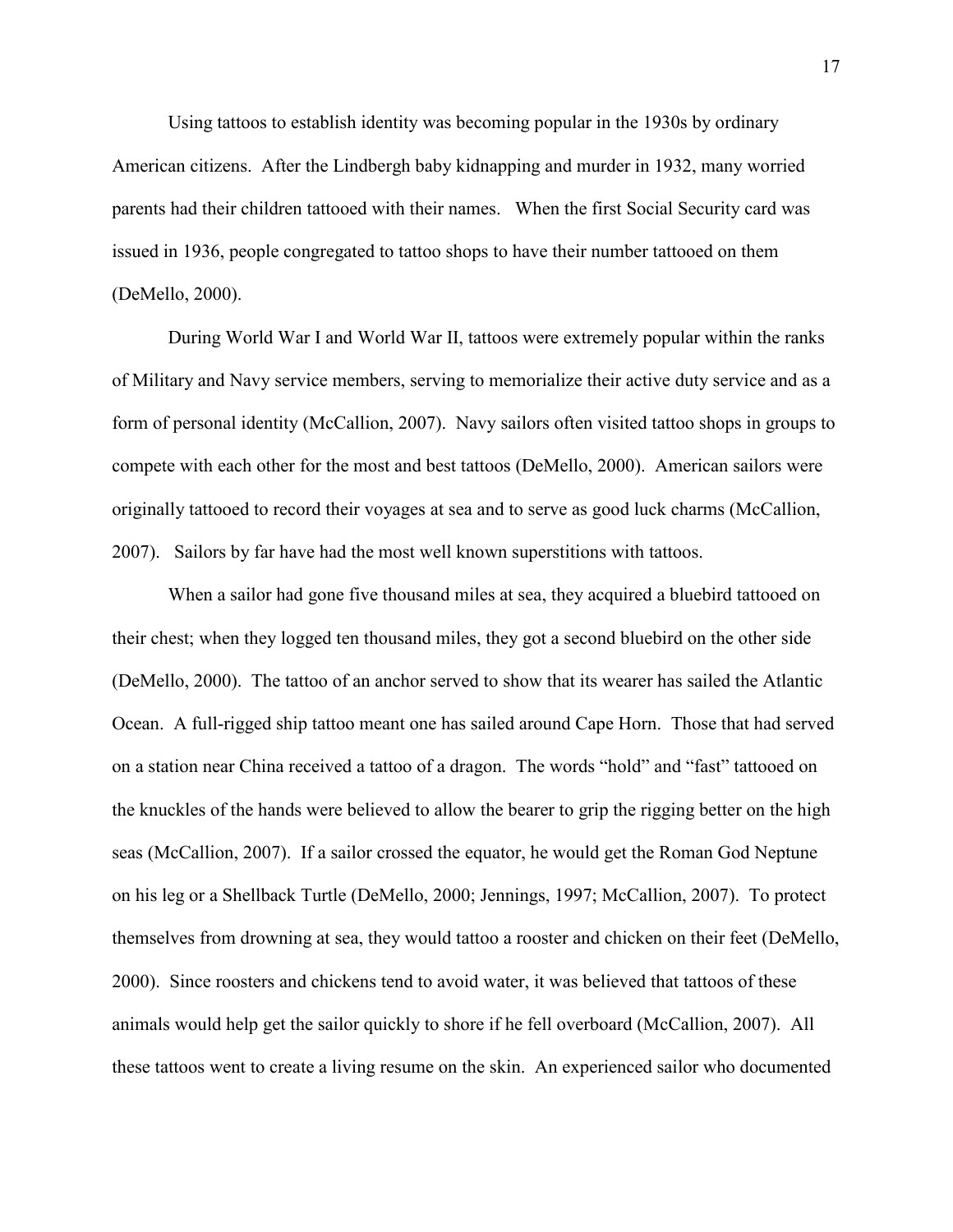his achievements with tattoos could easily be recognized and respected by other sailors, on any sea vessel, throughout his career.

In North America, the tattoo profession quietly existed in small spaces hidden away at the margins of society in dirty corners of arcades, under circus tents, and carnival midways in the early twentieth-century (DeMello, 2000). Despite the once elitist romance with tattooing, by the mid twentieth-century tattooing was established as a tradition of the lower class (Sanders, 1990). As Levin (2008) posits, "no account of history would be complete without some reference to the darker side of human nature" (p. 15). As the popularity of tattoos began to gradually decline in the general population tattoos eventually became associated with criminals and degenerates (McCallion, 2007).

Select groups of people were recognized to tattoo themselves to show identity or loyalty towards a specific group or belief. Such groups included prisoners and gang members (Doss & Hubbard, 2009). The understanding is that the act of tattooing becomes a form of protest against the system that inhibits them. Receiving and displaying tattoos serves as a rebellion to show that the prisoner cannot be conquered or broken by the system that incarcerates them (Schiffmacher & Riemschneider, 2001). Tattooing has been attributed to crime by their association with criminals, gangs and organized crime. Examples of gangs that have developed deep connections with tattoos include the Crips & Bloods, Latin Kings, Aryan Brotherhood, Mexican Mafia, The Yakuza, and The Chinese Triads (Porterfield, 2008).

The counter culture of the 1960's enjoyed a brief renaissance in tattoos (Fisher, 2002; Ritz, 2005; Sanders, 1988, 1990;). However, it was not until the mid 1980's that society's negative association with tattoos began to shift. This watershed moment was started by the work of Sailor Jerry in the 1970's (Levin, 2008). Sailor Jerry, born Norman Keith Collins, was a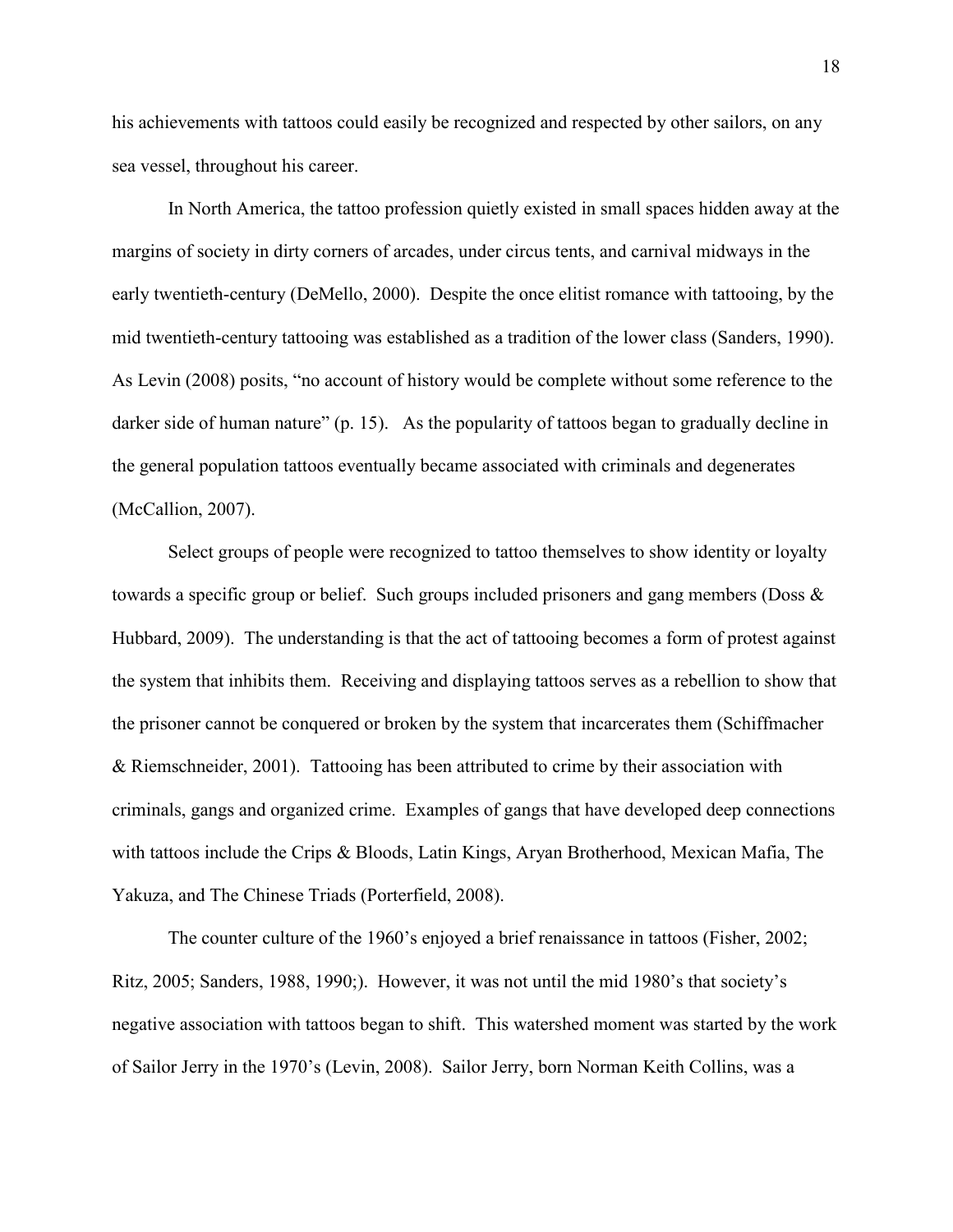former sailor turned tattoo artist and operated a tattoo parlor in Honolulu, Hawaii. Sailor Jerry contributed to the art form and safety practices of tattooing by making the medium safer and more appealing to a larger audience. Before Sailor Jerry, American tattooists only used three or four colors for creating tattoos which greatly limited the design and scope of tattoos. Jerry's research in finding new color pigments and testing their safety greatly expanded the color pallet tattoo artists could use. Sailor Jerry's creative innovations were instrumental in changing the idea of what a tattoo could look like. Previously, the American tradition of tattoo iconography consisted of simple, unrelated tattoos scattered across the body. Sailor Jerry took inspiration from the Japanese style tattooing, which promoted the notion of large, unified, custom designs and specific body placement (Levy, 2008). The incorporation of international designs and more color options broadened tattoo appeal and clientele.

However, possibly Sailor Jerry's most important contribution to the tattooing arts was his development of consistent safety and health standards. He was one of the first to use and promote single-service needles and inks that would be used for one customer only and then thrown away, and was also one of the first to sterilize his equipment. These sanitary changes from earlier methods helped prevent the spread of infectious diseases (Levy, 2008).

At the time when other tattooists were working in seclusion from one another, Sailor Jerry worked to help create an international network of artists to share ideas and techniques. All of his efforts coalesced in 1972 with his organization of the first international tattoo convention; the first of many and a major catalyst for the industry's boom starting in the 1980's (Levy, 2008).

American children today are growing up in a cultural landscape that is more tattoo conscious than at any other time in history (Kosut, 2006). Studies have reported that at least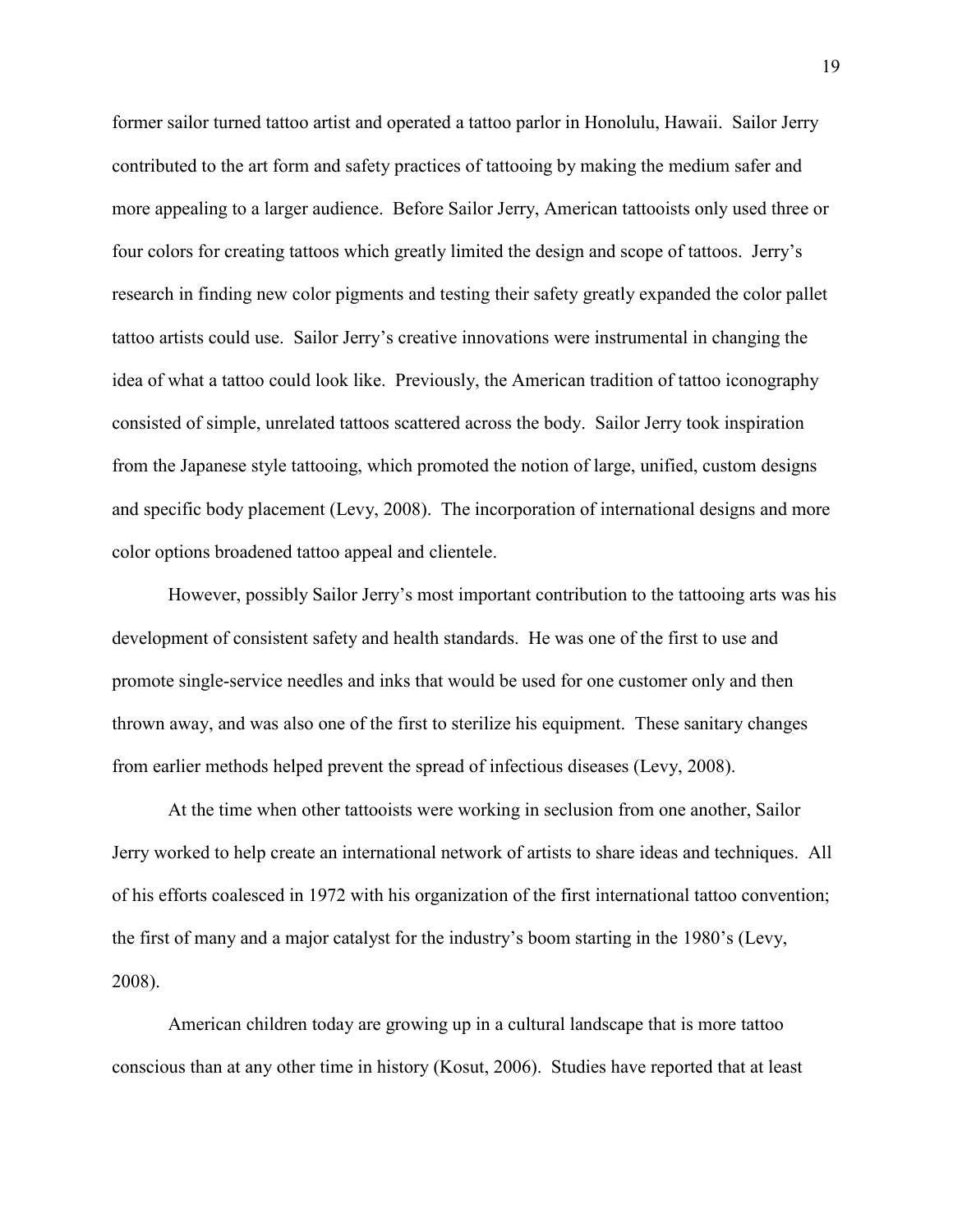twenty percent of the American population is presently tattooed (Kosut, 2006; Mayers, Judelson, Moriarty, & Rundell, 2002). These numbers are continuing to grow (Org, 2003). What has attributed to this rise in popularity of tattoos is the increased coverage of tattoos in print and television media (DeMello, 2000; Wyatt, 2003; Yamada, 2009). Countless celebrities are tattooed (Ritz, 2005) as well as over seventy percent of the National Basketball Association (Gottlieb, 2003). Former Guinness World Record holder for most tattoos, Tattoo Stiggy, states that historically there has always been a;

Certain part of the population that is getting tattooed. But now there's just more people cause there's more on television and movies. It's the thing now today. The rock stars and the movie stars are tattooed, more people in the limelight that are tattooed than probably before. (Wyatt, 2003, p. 90)

Along with increased television and print media exposure of tattooed individuals, another significant aspect in the elevation of tattoo's status can be attributed to the establishment of tattoos as a legitimate art form. The art world soon caught on with the organization and improvement of the tattoo industry. The influence resulting from Sailor Jerry and many other artists' involvement in advancing the industry was realized by the art world fourteen years later. In 1986, the National Museum of American Art in New York, confirmed tattoo's legitimacy as an art form by adding them to its permanent collection displays. Tattooing was now viewed as art and placed equal to other art forms (Levin, 2008).

By 1998, several more galleries were exhibiting tattoo art. With the art world's new recognition of tattoos as a form of high art, the businesses formerly called "tattoo parlors" became known as "tattoo art studios" (Levin, 2008, p. 27). This sophistication also was applied to the tattoos themselves. As the book *Tattoo Art and Design* describes;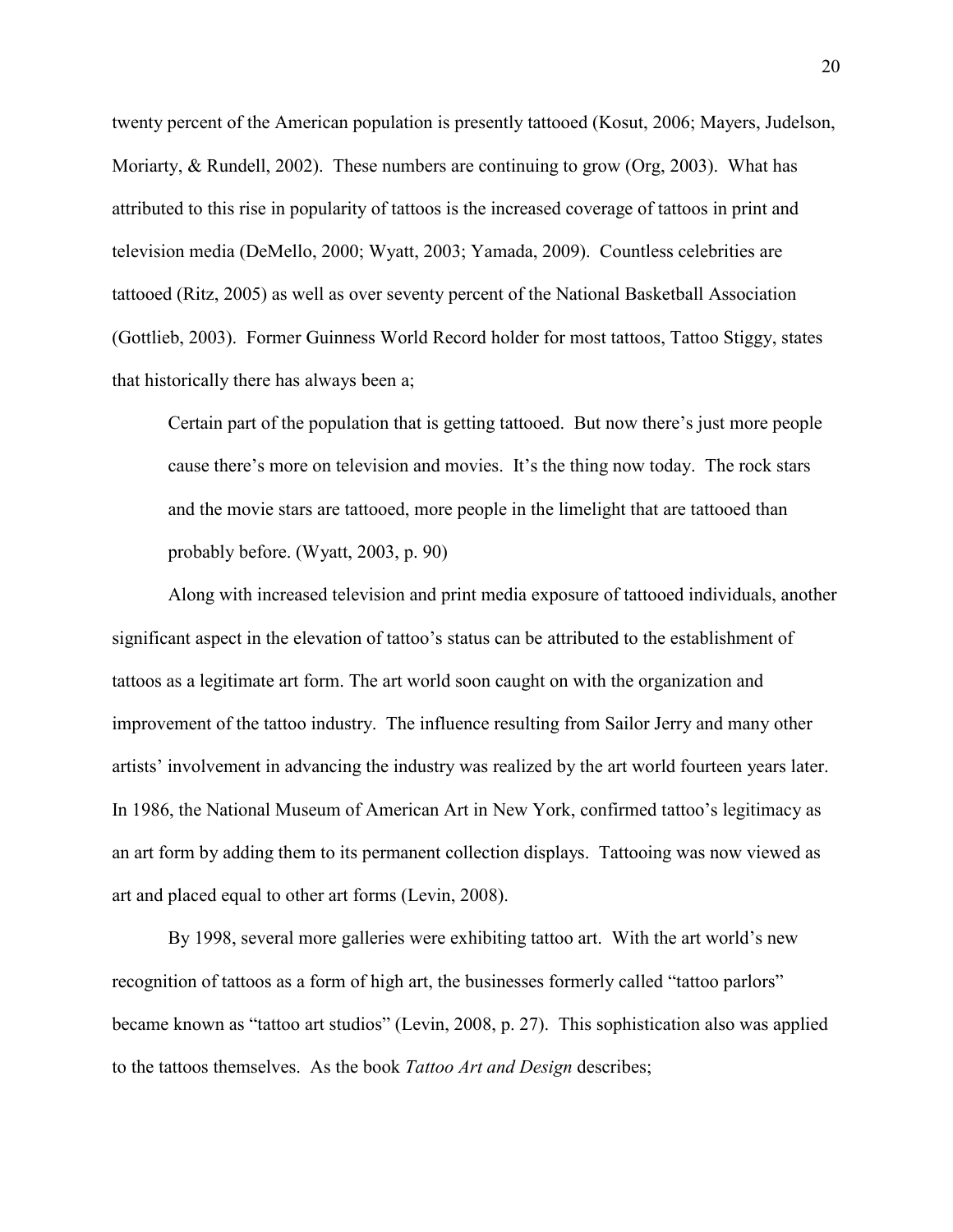The range, grace and complexity of graphically striking tattoo styles have given tattooing the status of men's most sophisticated artistic genre. As much as it's a formidable aesthetic movement, tattoos as graphic art of color, form and text permanently inscribed on the canvas of human skin, are also the ultimate cultural and personal insignia. They go beyond the decorative to the symbolic, articulating the identify of a group or an individual as they carry symbols of spirituality, personal growth, passion and belief. (Victionary, 2007, p. 4)

With the selections and techniques of tattoos improving, along with the growing acceptance as a legitimate art form, a new mainstream audience for tattoos developed. Tattooing was now becoming popular with the educated middle class of America (Levin, 2008). Several published tattooed materials provide the analogy of the body as a canvas for art. The skin as an artistic canvas metaphor presents the body as a legitimate artistic medium; to be decorated, among clothing and jewelry, via tattoos. Ancient cultures have considered tattoos as art and contemporary society is now embracing this long-standing view. As these legitimate aesthetic views of tattoos have once again come into the current culture's mind frame, much of the American population, of all social classes, have been attracted to them (Kosut, 2006). Significant changes have also been occurring within the profession. New tattoo artists are now entering the field with backgrounds in traditional art training (Victionary, 2007; Wyatt, 2003; G. Rautio, personal communication, February, 22, 2011). Many female tattoo artists are now entering the industry; one that has been predominantly dominated by men for centuries (Martens, 2010).

With classically trained tattooists now joining the field their focus is on the creative and custom designing of tattoos rather than run-of-the-mill generic designs. They view themselves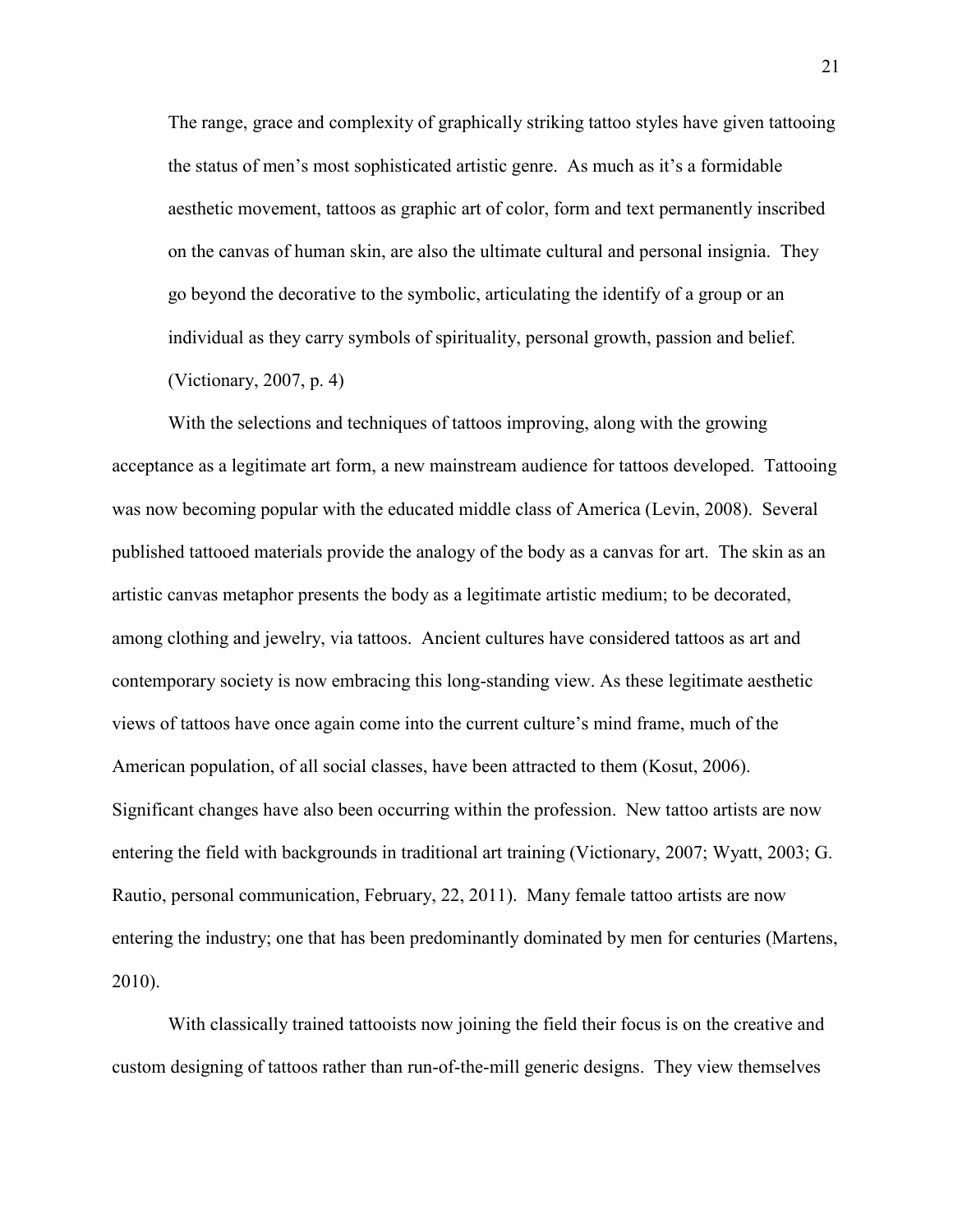as artists and present their designs as a legitimate art form. Much of their work is now being shown in museums and is gaining the attention of critics and academics in the art world (Sanders, 1988;1990).

Western society's attitude toward tattoos has been repositioned back and forth over the last few centuries (Levy, 2008). Although tattooing is ancient, it has just recently begun to rise in public popularity as Western society's attitude toward tattoos has shifted (Hawkes, Senn, & Thorn, 2004; Levy, 2008). No longer are tattoos solely for the skin of the blue-collar working class, bikers, gang members, criminals or miscreants. People from all walks of life are now getting tattoos (Org, 2003; Porterfield, 2008; Reardon, 2008; Roleff, 2007; Trebay, 2008; Victionary, 2007). As Gustafson (2000) indicates;

We are witnesses to a tattoo revival. We see bodies emblazoned with [tattoos] everywhere, it seems, in our media-saturated society. Tattoos are flaunted in public, exhibited proudly on television and the Internet, in magazines and films, and touted as body art in glossy books of photographs. (p. 17)

As wearers become more white-collar, the tattoos, as well as the studios themselves, have become increasingly fashionable and artistic (Org, 2003).

In response to the growing popularity of tattoos among their employees many businesses, including Ford Motor Company, Target, and the US Postal Service, are now permitting their employees to display their tattoos as long as they are not offensive (Org, 2003; Roleff, 2007). However, despite these advancements there is still a lingering view that the appearances of tattoos represent signs of degradation, criminality and deviance (Gustafson, 2000, p. 17). Yet despite the historical use of tattoos and its continuous rise in popularity in many respected circles, tattooed individuals are still often evaluated and associated with negative characteristics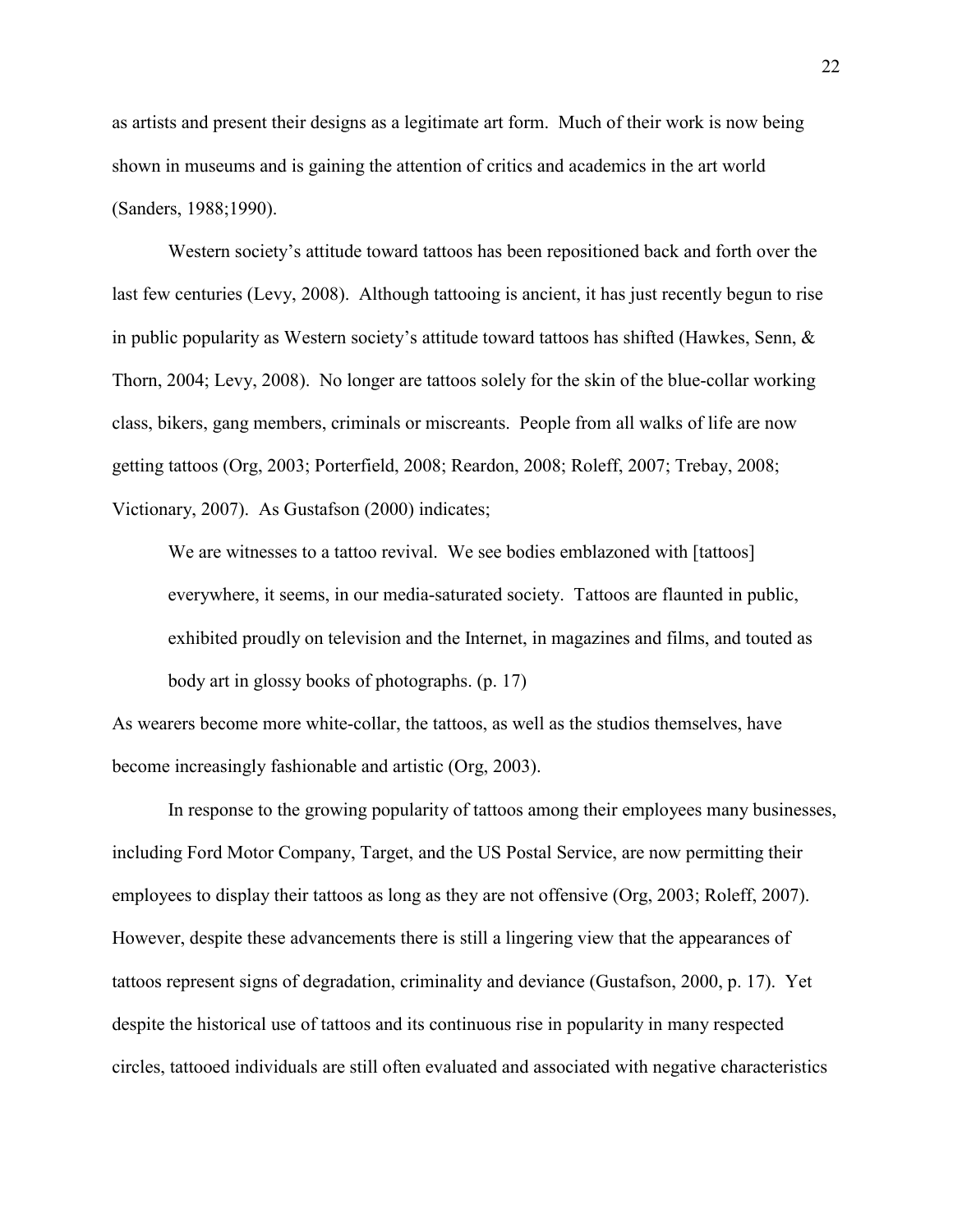by society (Doss & Hubbard, 2009; Yamada, 2009). Victionary (2007) explicates; "Tattoos are a passion for some, an art form for others, and for most, a popular fashion trend. But despite its prevalence in mainstream popular culture, tattoos' relation with social deviance is still hard to shake off" (p. 4). First impressions are hard to break and developed stereotypes of tattoos are no exception. The history of tattoos rise to prominence has led to their association of being worn by people of ill repute, violence, profanity and deviance (Schiffmacher & Riemschneider, 2001). The history of how tattoo stigma developed in the public mindset are as vast as the history of the tattoo itself.

### **Psychological and Societal Factors**

Basic human psychological processes create a tendency to judge based on appearance, and much stigma has historically been attached to tattoo recipients who tend to be seen as socially deviant (Hawkes, Senn, & Thorn, 2004). The appearance of tattoos is deemed as "an assault on the viewer" (Gustafson, 2000, p. 17). Schiffmacher and Reimschneider (2001) elaborate on how tattoos are perceived by others;

Tattoos evoke a range of reactions – from interest, astonishment, admiration and reverence to consternation and abhorrence. They are met with open mouths or frowns, their bearers are judged or misjudged, awaking fear or desire. A tattoo always raises questions, whether in the mind of a friend or foe, consciously or unconsciously, whether the person concerned is educated and generous or narrow-minded and short-sighted, approving or disapproving. (p. 6)

Much research has been focused on tattoos and the characteristics associate with them. Such characteristics include being unsuccessful in school and work, coming from broken homes, lack of ethics and morals, having poor decision-making skills, risk taking, irresponsible, drug abuse,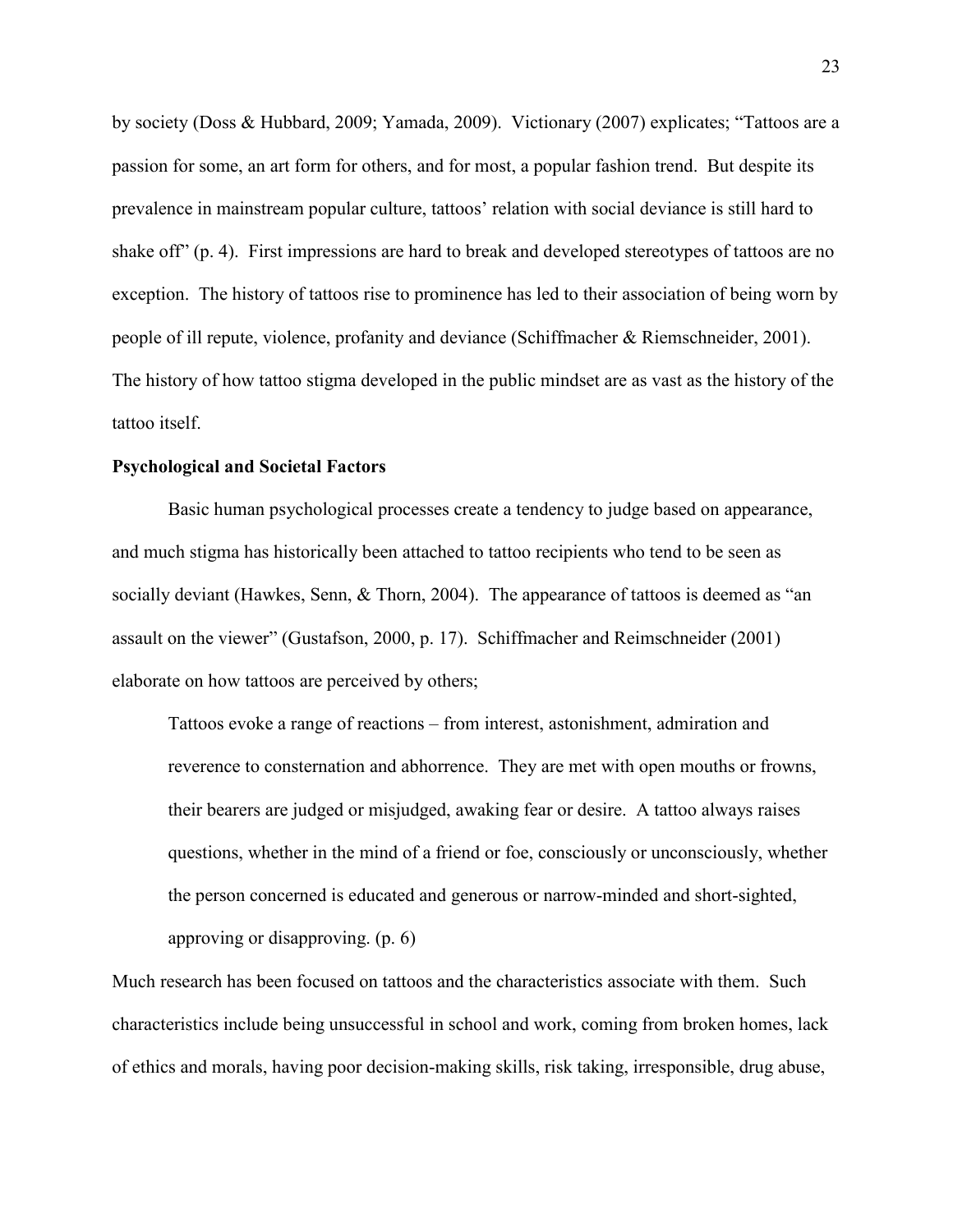and being rebellious, (Armstrong, 1994; Roberts & Ryan, 2002; Hawkes, Senn, & Thorn, 2004; Roleff, 2007; Porterfield, 2008). Furthermore, tattooing has been viewed by many as an impulsive or irresponsible behavior and has been associated with psychiatric disturbances in some literature (Martin & Dula, 2010).

 General population studies of adolescents have found correlations between tattoos and high risk behaviors among teenagers. Tattooed adolescents reported higher participation in substance abuse and sexual intercourse than adolescents without tattoos. Tattoos among adolescents were also associated with violent behaviors and academic problems (Roberts & Ryan, 2002).

A characteristic given to tattoo wearers is that they do it to form some sort of identity they currently lack. Such stereotypes are that tattoos are worn by males who are not health conscious and have masochistic tendencies (Huxley & Grogan, 2005; Millner & Eichold, 2001). Findings of more recent studies of tattoos are found to dismiss these old stereotypes and support the growing population's view of tattoos as socially acceptable.

New insights have determined that there is no difference between one's gender and ethnic background and getting tattooed (Millner & Eichold, 2001). A study conducted in the U.K. studied to see if health conscious people stayed away from tattoos. Findings did not support their hypotheses and concluded that all types of people get tattoos and are not worried of unsanitary studio conditions (Huxley & Grogan, 2005). The conclusion can be drawn that people do not get tattooed out of a desire to hurt themselves, yet tattoos still carry with them stereotypes that need to be understood through theory.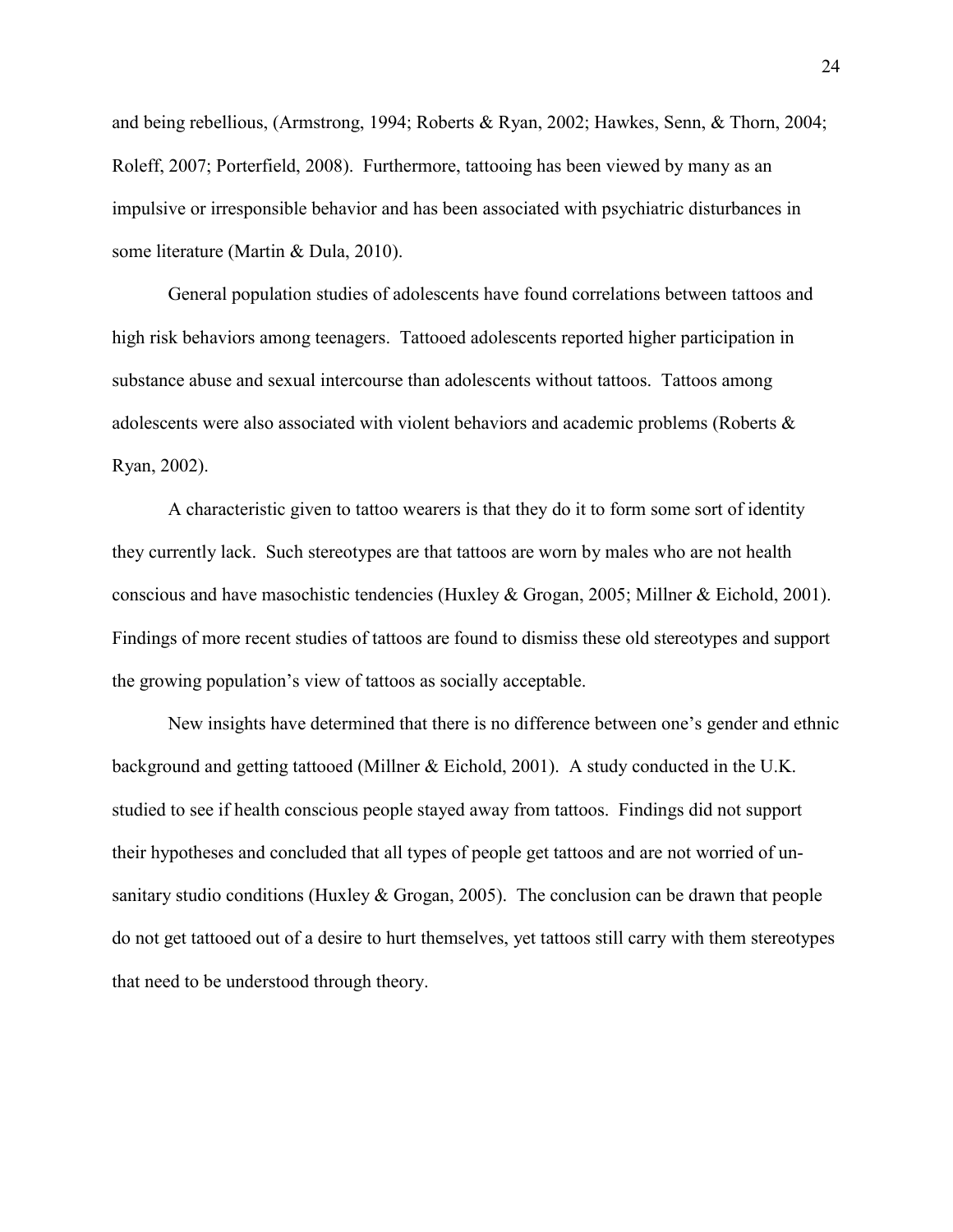### **The Theory of Stigma**

The theory of Stigma was first published by Erving Goffman in 1963 and posits that society naturally categorizes people in relation to specific societal norms. Those that adhere to societal structure are referred to as "normals" while those that do not conform to society's standards are called "deviants" (Carnevale, 2007, p. 10). Goffman identifies stigma as "an attribute that is deeply discrediting" to someone (Goffman, 1963, p. 3). The term stigma is then an encompassment of both the attributes and stereotypes that go towards discrediting someone. When the normals in a society are presented with a deviant, they construct a stigma-theory to explain the deviant's inferiority and the danger they present to society; "On this assumption, society exercises varieties of discrimination, through which we effectively, if often unthinkingly, reduce his [the stigmatized] life chances" (Goffman, 1963, p. 5). Individuals that are stigmatized as deviant are then "displaced by a sense of deep abnormality in the presence of normals, frequently resulting in feelings of self-hate, self-isolation, depression and/or hostility" (Carnevale, 2007, p. 10).

The theory of Stigma identifies three different types of stigma; physical deformities, blemishes of character, and ancestral (Goffman, 1963). Researchers have since abridged these three types of stigma into the categories of physical, social and moral (Meisenbach, 2010). Physical stigma is stigma stemming from the deformities of one's physical body. Social stigma consists of stigma related to blemishes of character, unnatural passions and ridged beliefs. Moral stigma encompasses the stigma of race, nation and religion. Stigma is then utilized to explain one's physical appearance, their place within society, and their system of beliefs and actions (Goffman, 1963).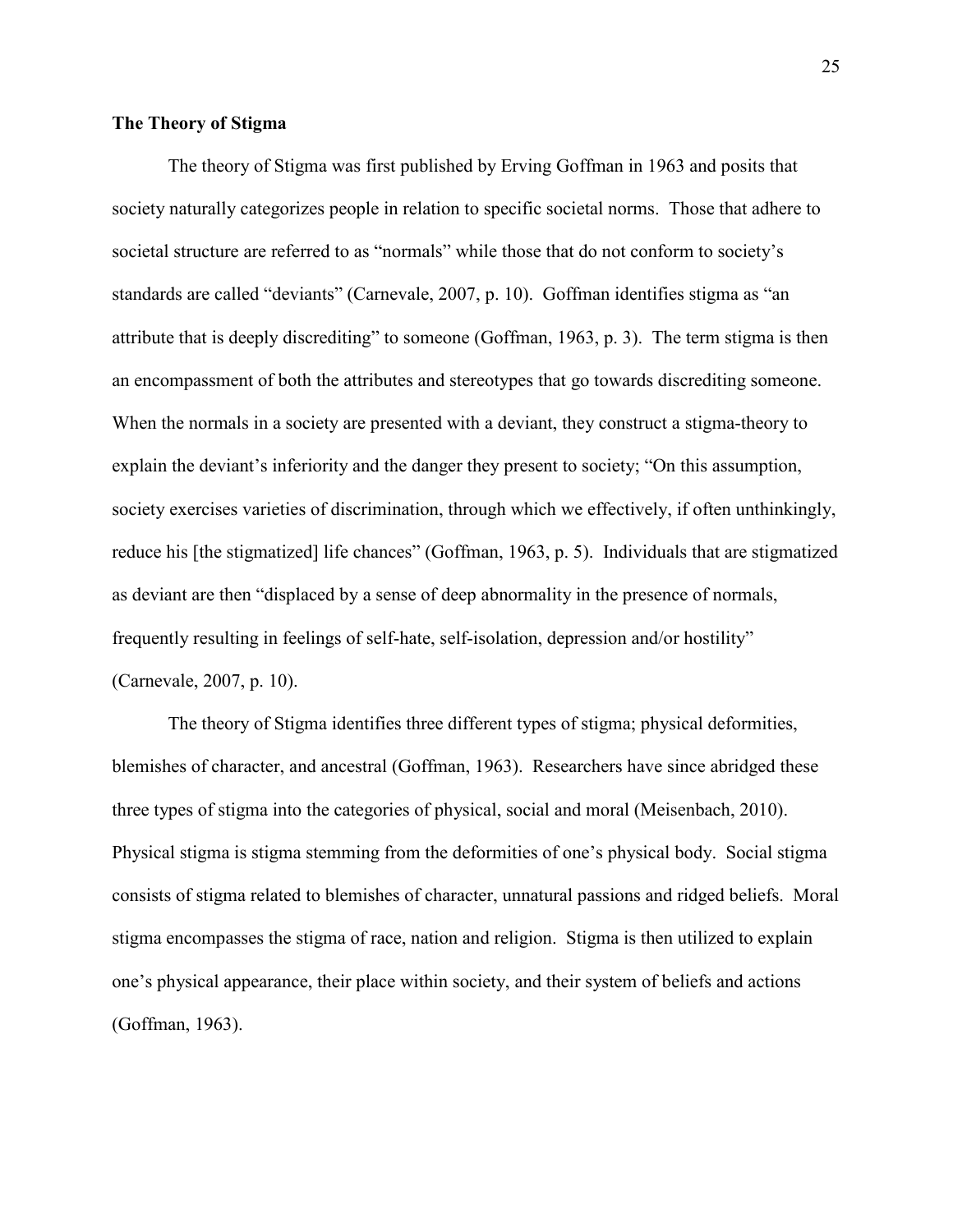Normals in society are unlikely to openly recognize that which is discrediting of the stigmatized individual. This lack of recognition can cause encounters between normals and deviants to become tense and ambiguous (Goffman, 1963). These qualities of stigmatized groups help one to understand some perspectives of those in the tattoo community.

The possibility exists for the stigmatized individual to fail to achieve what society demands and yet be unaffected by this failure. Protected by their identity, the stigmatized person feels they are a normal human being and that those in society are intolerant. Fundamentally the stigmatized individual shares similar beliefs about identity as the rest of society. Their identity is rooted in their "sense of being a 'normal person,' a human being like anyone else, a person, therefore, who deserves a fair chance and a fair break" at life (Goffman, 1963, p. 7).

Interestingly, Goffman asserts that the stigmatized individual may use their stigma for secondary gains, view it as a blessing in disguise, and to re-assess the limitations of the normal (Goffman, 1963). These attributes will be considered and discussed when they are presented within the text.

The stigmatized want acceptance from society and will respond by making "a direct attempt to correct" what they view as incorrect assumptions about themselves (Goffman, 1963, p. 9). An important attribute about American culture is stressed; "no matter how small and how badly off a particular stigmatized category is, the viewpoint of its members is likely to be given public presentation of some kind" (Goffman, 1963, p. 25). It could then be argued that *Miami Ink* is a direct attempt to correct the long standing social misconceptions about tattoos held by the culturally conditioned viewer.

A stigmatized person is likely to feel exposed to invasions of privacy from normals. This displeasure can be amplified by being approached by those curious about their condition. The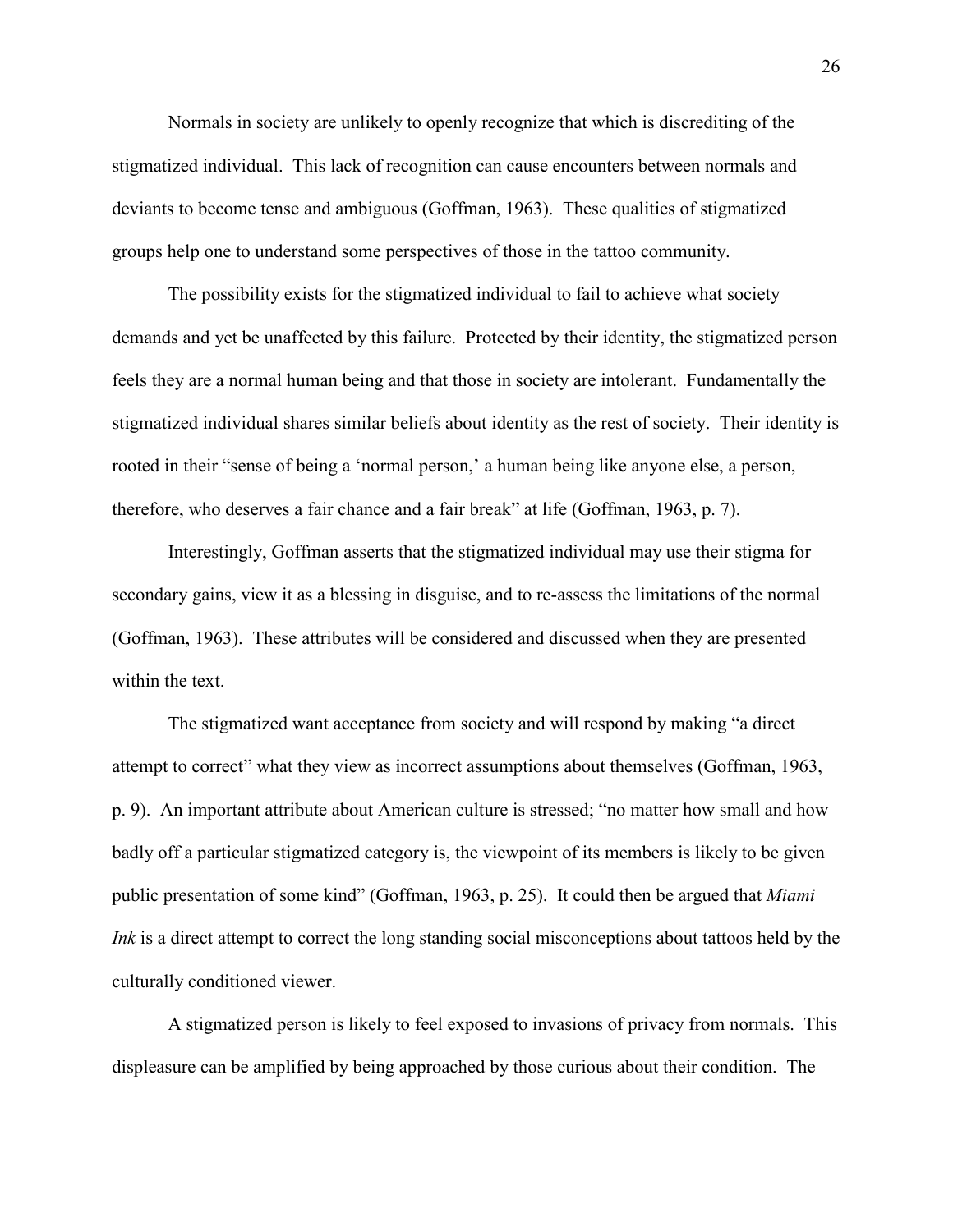resulting implication of this actuality is that the stigmatized is then viewed as one who is willing to openly discuss themselves to strangers (Goffman, 1963).

With the understanding of the existence of tattoo stigma in society, it is relevant to discuss the fact that, in American culture, tattoos are a voluntary choice; what Goffman (1963) would categorize as "stigma symbols that are voluntary employed" (p. 46). Americans with tattoos knowingly choose to become stigmatized by society. Intentionally putting something on their body which is; "especially effective in drawing attention to a debasing identity discrepancy, breaking up what would otherwise be a coherent overall picture, with a consequent reduction in our [society's] validation of the individual" (Goffman, 1963, pp. 43-44). With the understanding that a tattoo may cause one to appear less respectable to others, the question is raised as to why someone in society still chooses to tattoo themselves? Such action inevitably creates unjustified social suspicions in which they must manage (Goffman, 1963).

Tattoos evoke negative associations from normals regardless of a tattoos' intended meaning or lack thereof. This is supported in Goffman's (1961) discussion; "Further, a sign that appears to be present for non-informational reasons may sometimes be manufactured with malice aforethought solely because of its informing functions" (p. 45). Tattoos can inadvertently convey negative attributes that may not be true of the individual.

The theory of Stigma states that stereotyping is; "basic in our society" and part "of our normative expectations regarding conduct and character" of others (Goffman, 1963, p. 51). People naturally judge others but getting to know the stigmatized person as an individual does serve to reduce stigma held by the normal. The theory of Stigma supports the assumption that; "impersonal contacts between strangers are particularly subject to stereotypical responses, as persons come to be on closer terms with each other this categoric approach recedes and gradually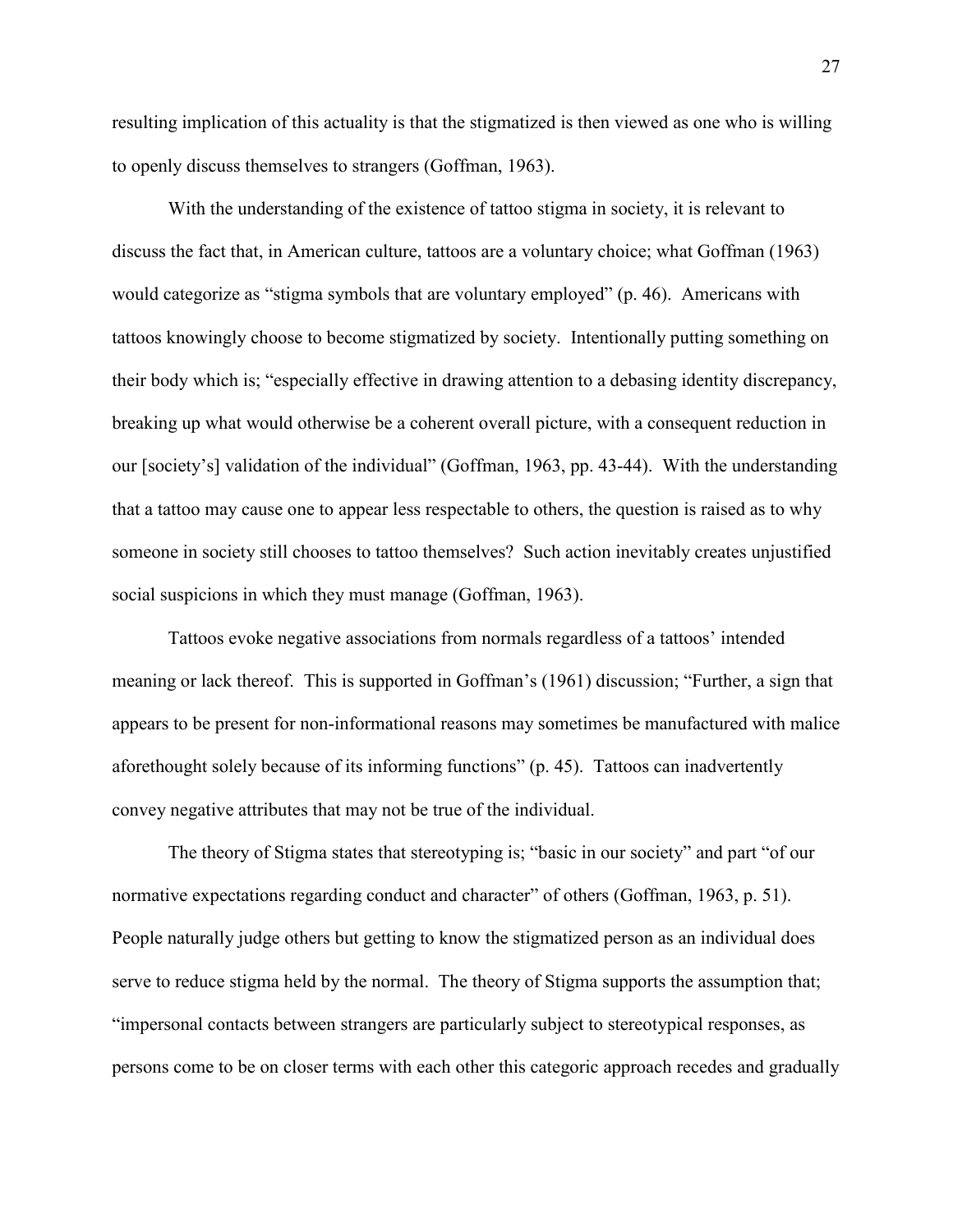sympathy, understanding, and a realistic assessment of personal qualities takes place" (Goffman, 1963, p. 51). In order to reduce stigma held by the normals, the stigmatized must present themselves as personable towards the normals and actively create environments of inclusion.

Goffman examines the variety of strategies stigmatized people use to cope with society's stigma. The theory of Stigma holds that the stigmatized individual will seek out support from other stigmatized individuals as well as a set of guidelines that will make sense of their situation. Social groups comprised of similar stigmatized individuals can provide support for each other as well as promote codes of conduct to facilitate navigation through a society that deems them inferior (Goffman, 1963). This formation of collective self-identity by means of shared social stigma empowers the stigmatized to navigate through society (Carnevale, 2007).

Along with these strategies, the theory of Stigma further posits that it is the responsibility of stigmatized social groups to bring awareness to the normals; "the stigmatized individual should make an effort at sympathetic re-education of the normal, showing [society]…that in spite of appearances, the stigmatized individual, is underneath it all, a fully-human being" (Goffman, 1963, p. 116). Doing so will in turn lessen the stigma projected by the normals they educate. An implication of such advocacy can stimulate the stigmatized individual to become a commentator of their society (Goffman, 1963).

Another task the stigmatized undertake is to present themselves as representatives before various audiences. In doing so, they create the argument of the stigmatized as good people capable of normal achievement. Frequently those possessing a particular stigma will promote a medium to formulate their beliefs (Goffman, 1963). It could then be argued that the television program *Miami Ink* serves as a catalyst for presenting the case against tattoo stigma and that the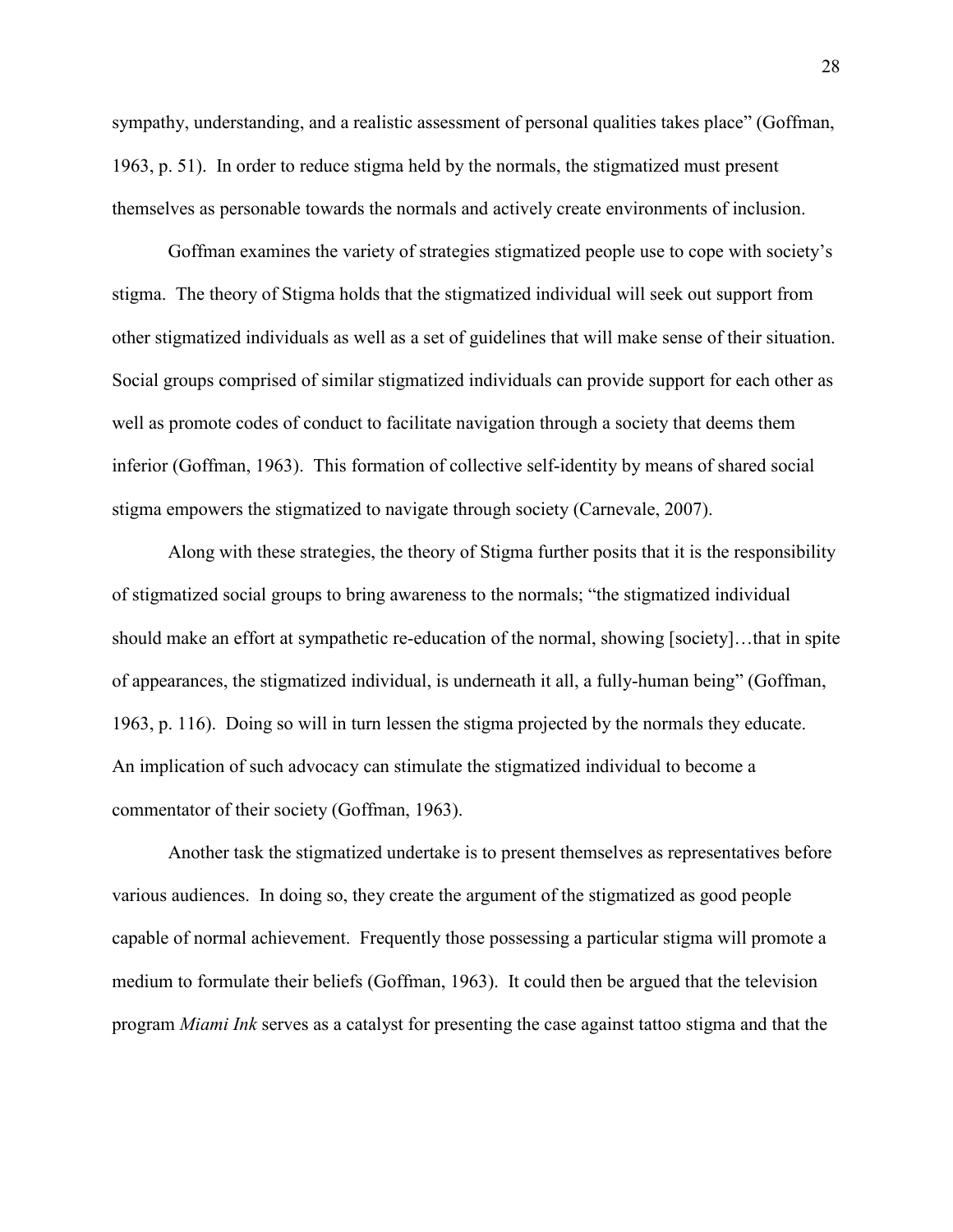clients presented on the show are considered the ideal representation of tattoo wearers to the normals of society.

 Individuals who possess a particular stigma have a propensity to have similar experiences regarding their predicament and their formation of self; a moral career. In taking account of one's moral career, the stigmatized individual may distinguish and expand on the experiences which have lead to their beliefs and practices (Goffman, 1963). The client testimonials on *Miami Ink* would support this supposition of a stigmatized individual explaining why they chose to be tattooed.

In addition Goffman claims that those who work with the stigmatized possess an insight on the issues they face;

One type of wise person is he whose wiseness comes from working in an establishment which caters either to the wants of those with a particular stigma or to actions that society takes in regard to these persons. (p. 29)

Goffman would attribute this wisdom to the tattoo artists presented in the program. Application of the theory of Stigma would depict them as experts in their field and a credible source of knowledge on the topic of tattoo stigma and social issues.

#### **Narrative Paradigm Theory**

In conjunction with the theory of Stigma, this thesis will also incorporate the Narrative Paradigm Theory (NPT), developed by Walter Fisher as a framework for looking at stories. Fisher (1985) explains that;

The primary function of the paradigm is to offer a way of interpreting and assessing human communication that leads to critique, a determination of whether or not a given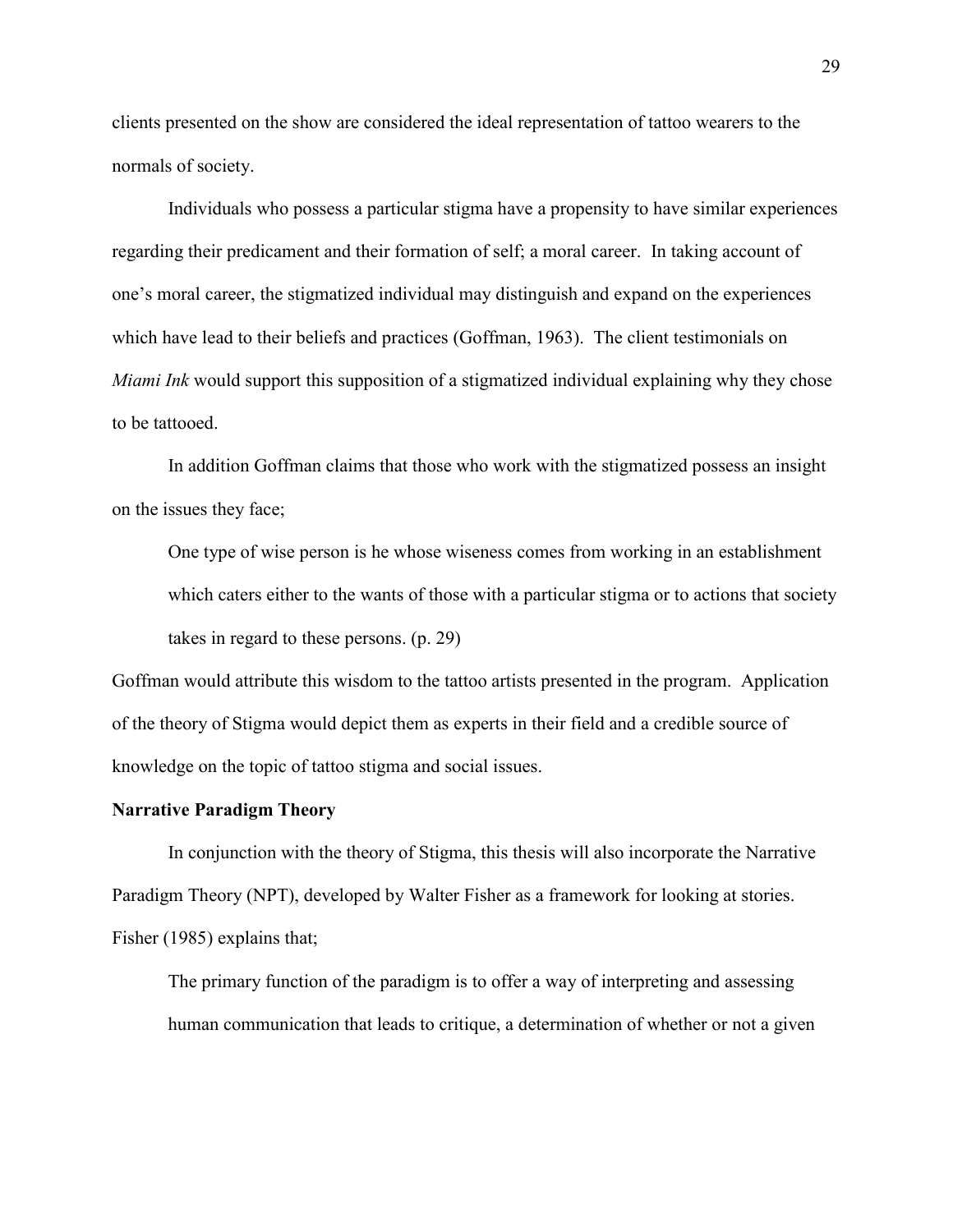instance of discourse provides a reliable, trustworthy, and desirable guide to thought and action in the world. (p. 351)

The theory contends that, with any narrative, there is more being communicated than is always recognized by the listener or viewer. Subsequently, NPT is designed to draw attention to these overlooked messages and provides a way of thinking that take them fully into account (Fisher, 1985).

Narrative Paradigm Theory holds five assumptions: (1) all humans are storytellers, (2) a story's worth is based on good reasons, (3) good reasons are determined by one's personal background, experiences, culture, and character, (4) rationality is formulated by people's judgments of a story's reliability and truthfulness, and (5) individuals experience the world through stories and must choose among them (Fisher, 1984; West & Turner, 2000).

With these five assumptions, Narrative Paradigm Theory approaches stories as a means of influencing others. The Narrative Paradigm then; "seeks to account for *how* people come to adopt stories that guide behavior" by providing "a 'logic' for assessing stories, for determining whether or not one *should* adhere to the stories one is encouraged to endorse or to accept as the basis for decision and action" (Fisher, 1985, p. 348).

Fisher proposes that compelling stories provide a rationale for decisions and actions (Fisher, 1984, 1985, 1989). Understanding that life is experienced through narratives, a method for judging which stories to believe and which to ignore is fundamental. Fisher provides such a method through narrative rationality. Narrative rationality operates on the two principles of coherence and fidelity (West & Turner, 2000).

The principle of coherence refers to the believability of a narrative; of whether or not the story told makes rational and coherent sense to the viewer (Fisher, 1985). When one is judging a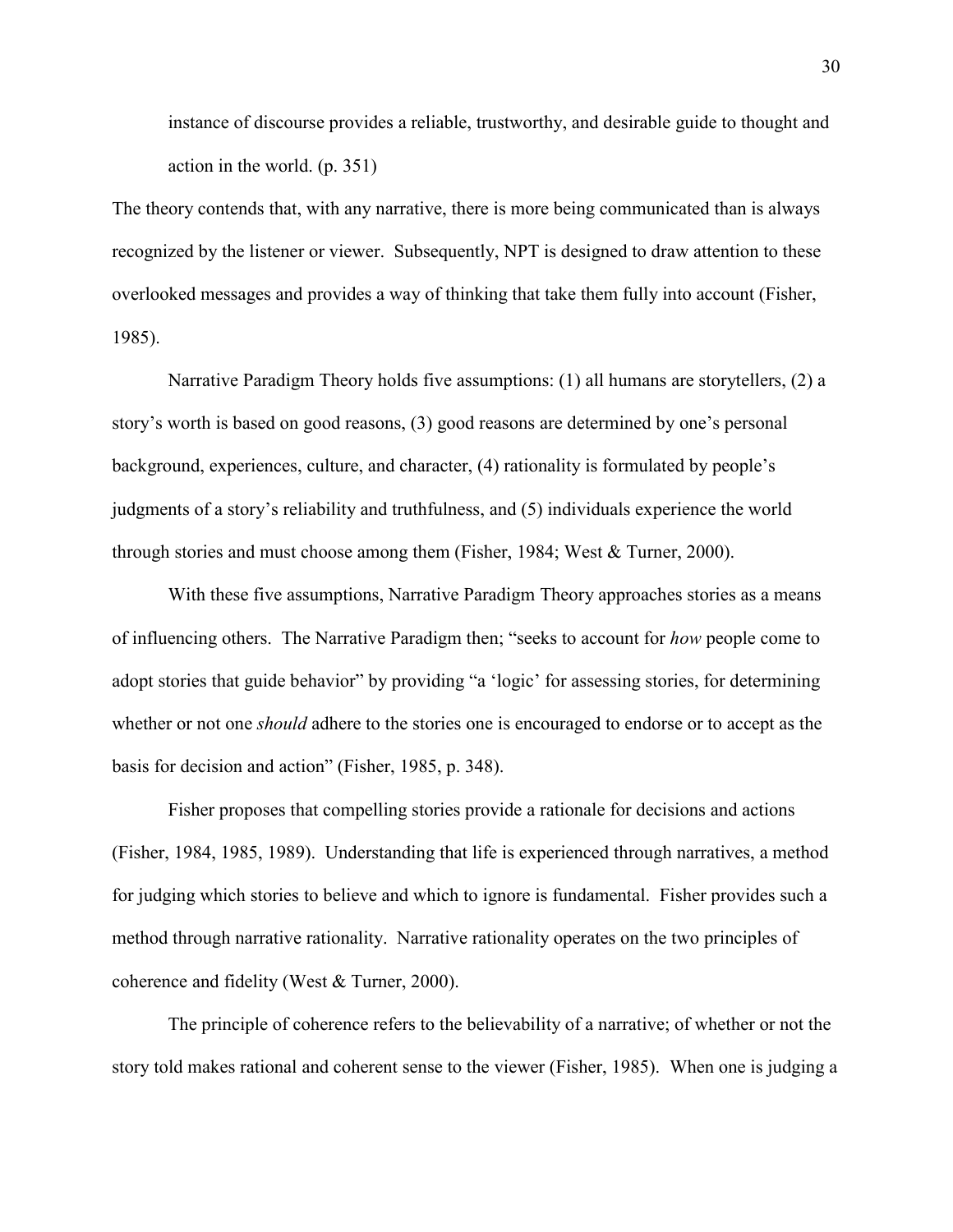story's logic, narrative coherence asks "whether or not a story coheres or 'hangs together,' whether or not the story is free of contradictions" (Fisher, 1985, p. 349). Judging a story's coherence causes the viewer to ask if the story appears to provide the full picture. Coherence then is the method of sense making applied to a narrative. When utilizing coherence in judging the merit of a story the viewer must ask if the story told appears plausible to them. Fundamentally, do the characters in the story behave in consistent ways? (West & Turner, 2000).

The second principle for judging narrative rationality is fidelity, which is the reliability or the truthfulness of the story. Narrative fidelity refers to the story's ability to relate to the viewers' personal beliefs and values and is evident when a story represents accurate assertions about reality (Eaves & Savoie, 2005; Fisher, 1985). When a narrative possesses fidelity, it provides good reasons for a person to hold a belief or to take a specific action. Narrative paradigm affirms that when a story contains both coherence and fidelity, it will be believed and accepted by its listeners (West & Turner, 2000).

As an example of coherence and fidelity, consider the following story: on a beautiful summer day, a customer walks into a department store and purchases an umbrella. Such a paradigm at first appears contradictory, for one does not have to deal with rain when the sky is free of clouds. After purchasing the umbrella, the customer states that they are replacing a friend's umbrella that they borrowed last week and subsequently lost. The customer's rationale for buying an umbrella now provides their story with coherence and fidelity. The story is now free from contradiction and possesses good reason for buying the umbrella.

Narrative Paradigm Theory holds that meaning is continually created by stories. Stories are either true or untrue. The theory provides a framework to judging a story's credibility. For a story to be believable, it must meet the requirements of coherence and fidelity. In order to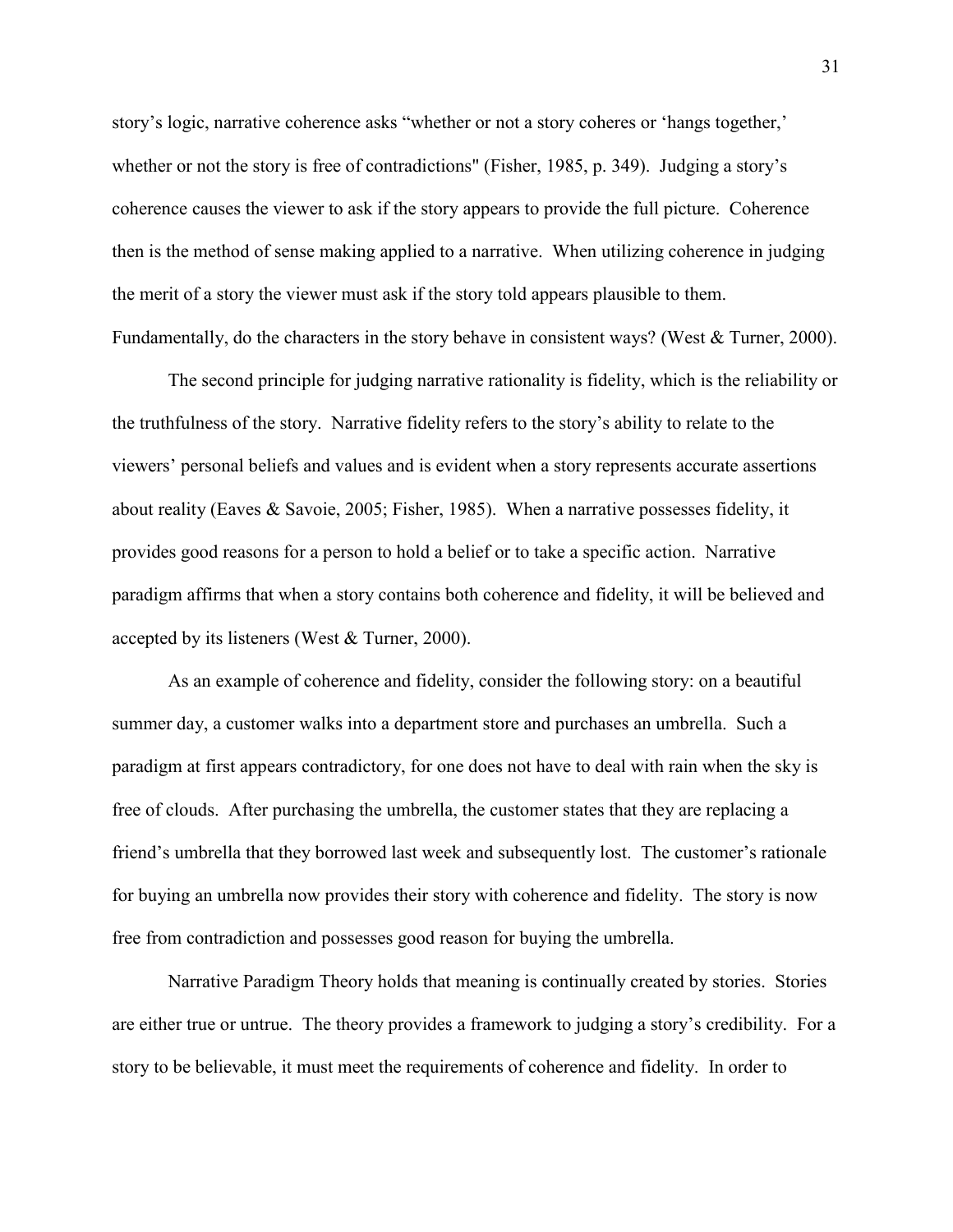establish credibility of the stories presented in *Miami Ink*, Narrative Paradigm Theory will be used to explore four selected episodes from season one of *Miami Ink*. The episodes titles are "*Growing Up*," "*The Family*," "*Finding Balance*," and "*While Ami's Away...*".

As far as evidence allows us to discover, human beings have been tattooing themselves for the last 40,000 years. Every culture holds their own tattoo histories and meanings. Since the transition from oral to written histories, it has been documented that tattoos have come and gone in popularity within their residing cultures. Even in societies that prohibited tattoos, evidence proves otherwise to their existence. Alan Govenar elaborates on this phenomenon by explaining that "the individual has always pursued the tattoo even if it runs counter to the beliefs and values of the society in which he or she may exist" (A & E Ancient Mysteries: Tattooing, 1997). This observation is supported by Margo DeMello's (2000) claim that tattoos give one the "literal ability to 'write oneself' and subsequently to be 'read' by others" (p. 12). Hudson (2007) poetically affirms that;

Every tattoo has a story. It may not be an exciting story. It may not be the story you would expect. . . .all tattoos have some kind of history. They speak the unspoken testament to the true heart of an introvert. They declare feelings of love, devotion, and sadness. Tattoos convey deeply entrenched emotions or just a simple appreciation for art.  $(p. xiii)$ 

In American culture, tattoos are once again gaining popularity and causing people to take notice who otherwise would not.

Applying the strategies outlined in the theory of Stigma, this thesis will look at episodes from the first season of *Miami Ink* for specific instances that address stigma issues. The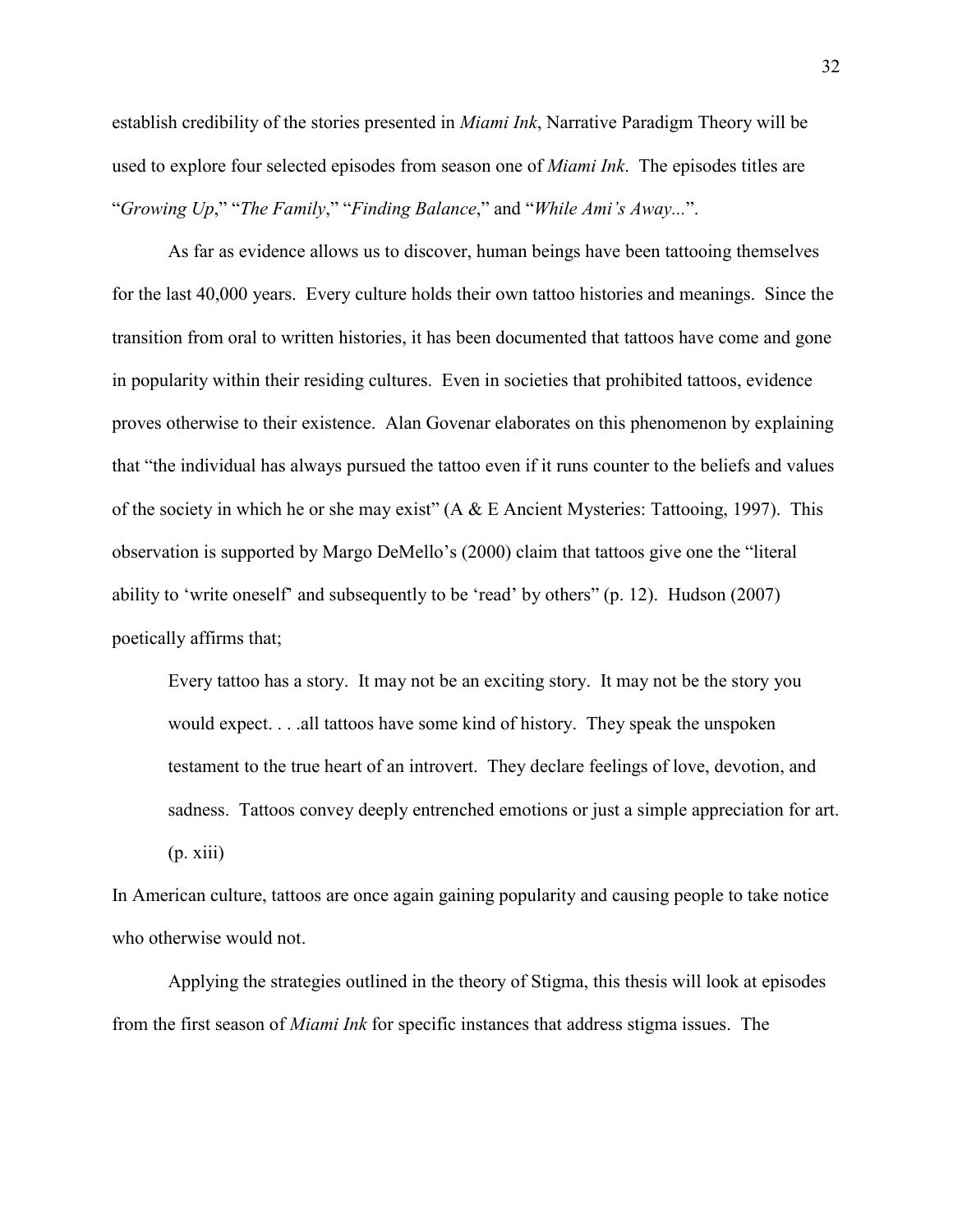narratives within these instances will then be judged for believability using Narrative Paradigm's principles of coherence and fidelity.

# **Research Question**

The principle research question of this thesis is; "Through *Miami Ink*, what tattoo stigma is *Miami Ink* trying to dispel and how does the show tailor its messages to address them?" This thesis will argue that part of the intentions of *Miami Ink* is to address and dismiss current American societal stigma of people who adorn tattoos.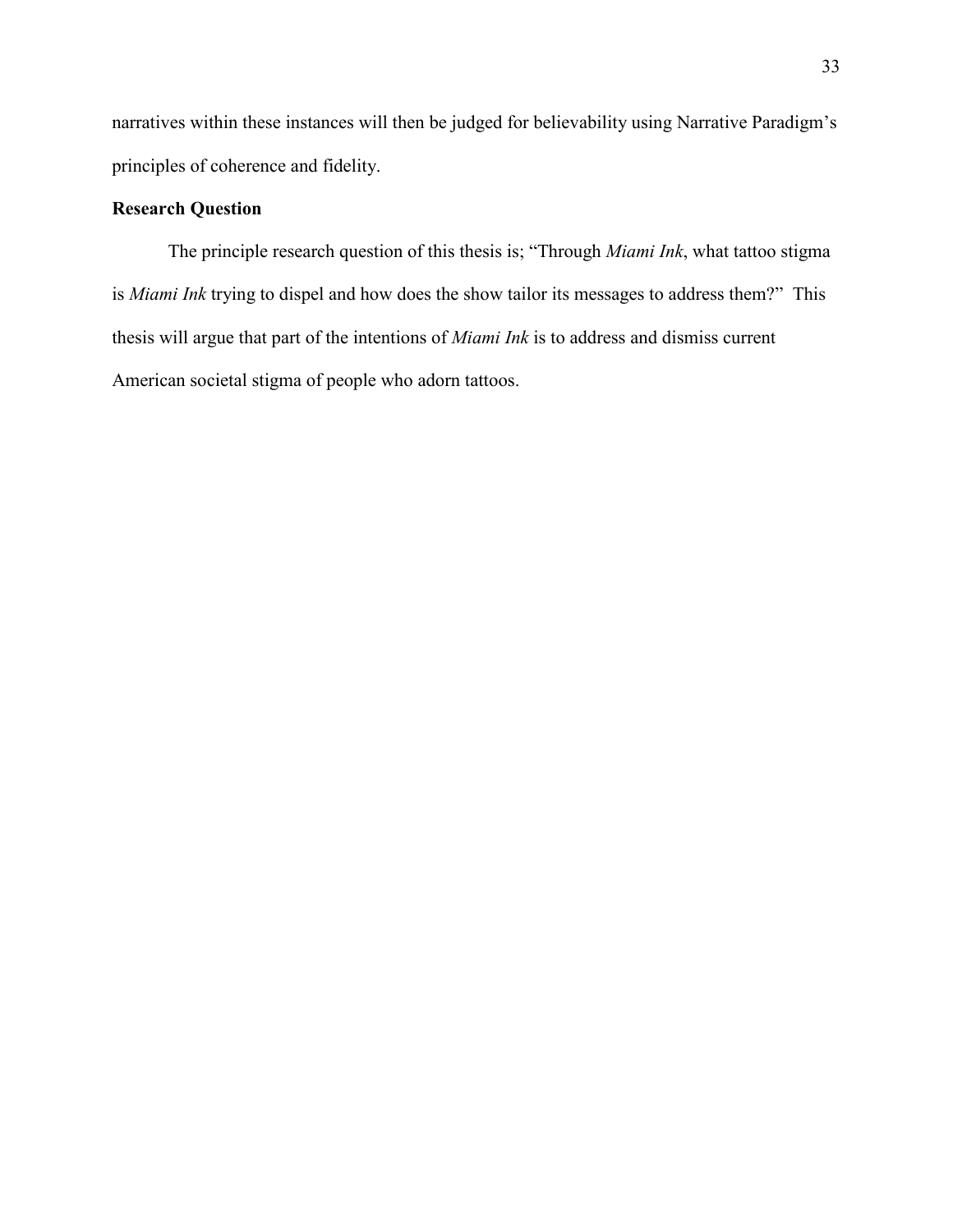#### **Chapter III: Methodology**

## **Conceptual and Operational Definitions**

In order to effectively study the thesis topic, conceptual and operational definitions must first be defined for the purposes of this discussion. Tattoo: a tattoo is a permanent design made on the skin using ink and a needle. This process is accomplished by hand or by using an electric tattoo machine. The needle places several ink pigments directly under the skin by penetrating the top outer layer of the skin (Reardon, 2008). With mastery of the art form, almost any image can be fashioned into a tattoo. Tattoo studio: the actual building structure where the tattoo artists tattoo their clients. A tattoo studio is synonymously called a tattoo shop. The tattoo studio presented in the show is located in the upscale tourist South Beach neighborhood of Miami, Florida.

# **Data Collection**

The process for collecting data for the rhetorical analysis was to look at personal narratives from four episodes from *Miami Ink's* first season now available on DVD, offering a convenient method of analysis. In order to better serve this thesis, episodes were chosen arbitrarily to insure randomness. For simplistic sampling, one episode was selected from each of the first four DVD's in the first season. All episodes are approximately forty-two minutes long and presented without commercial interruption. *Miami Ink* is presented in the format of a reality show in which actual customers come into the tattoo shop to be tattooed and to subsequently share their story for getting a tattoo. Along with this, the program also devotes much of its time following each artist's personal life outside the shop.

After viewing each of the selected four episodes in full, the principles of Goffman's theory of Stigma was applied to select scenes that addressed tattoo stigma. These scenes were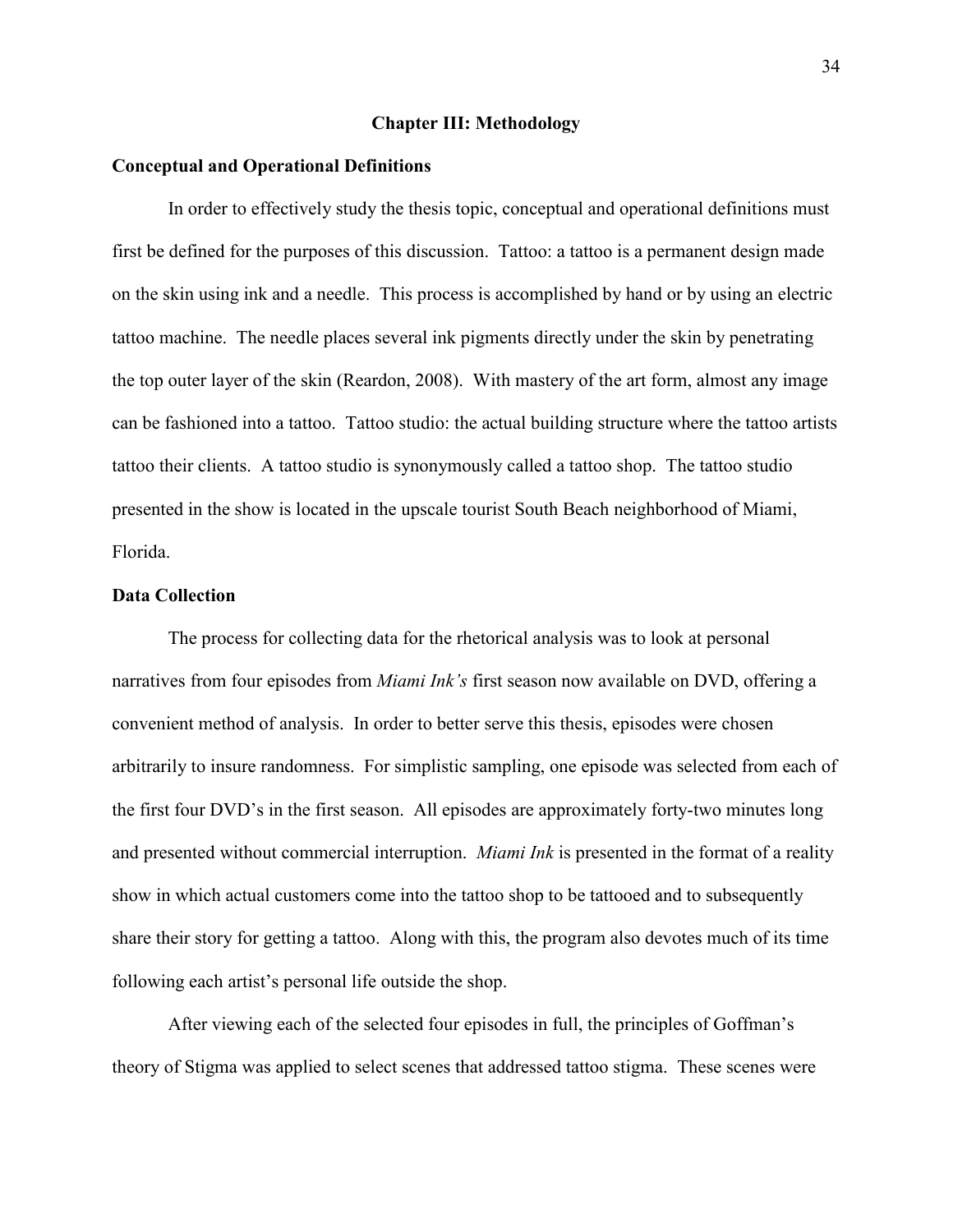then transcribed and further examined. By means of Narrative Paradigm Theory, the narratives within these specific scenes were then assessed for coherence and fidelity. Selected episodes were carefully and repeatedly viewed to seek descriptive evidence in the narratives based on this study's theoretical perspectives. The research is tempered by the following questions; (a) What tattoo stigma is being addressed and how? (b) What ideas is the stigma being replaced with? (c) Could these narratives be considered rational by the principles of Narrative Paradigm Theory?

With the understanding set forth by the theory of Stigma that those who work with the stigmatized possess insight on the issues they face, this author interviewed tattoo artist Garrett Rautio of Monster Ink Tattoo located at 1088 Rice Street, Saint Paul, Minnesota. The interview took place in this tattoo studio on February  $22<sup>nd</sup>$ , 2011. The discussion covered a wide range of tattoo stigma, history and tradition. The interview was beneficial in providing an insider's perspective on certain aspects of *Miami Ink*. Paraphrased notes were taken during the interview and afterwards organized by subject matter. When applicable, Rautio's vast knowledge of tattoo stigma and social issues was utilized during this research process and has been cited within this text.

Understanding that *Miami Ink* is a produced television show incurs the understanding then that everything portrayed is intentional. Clients are selected by the show's producers and situational dialog in the show is set up beforehand (Emmabalmer, 2008). Therefore, the viewer has an understanding that the show's messages, of all forms, are intentional and presented for a reason.

*Miami Ink* averaged 1.2 million viewers during its first season on the TLC network. The TLC network's targeted audience demographic was adults ages 18 to 54. The median age of the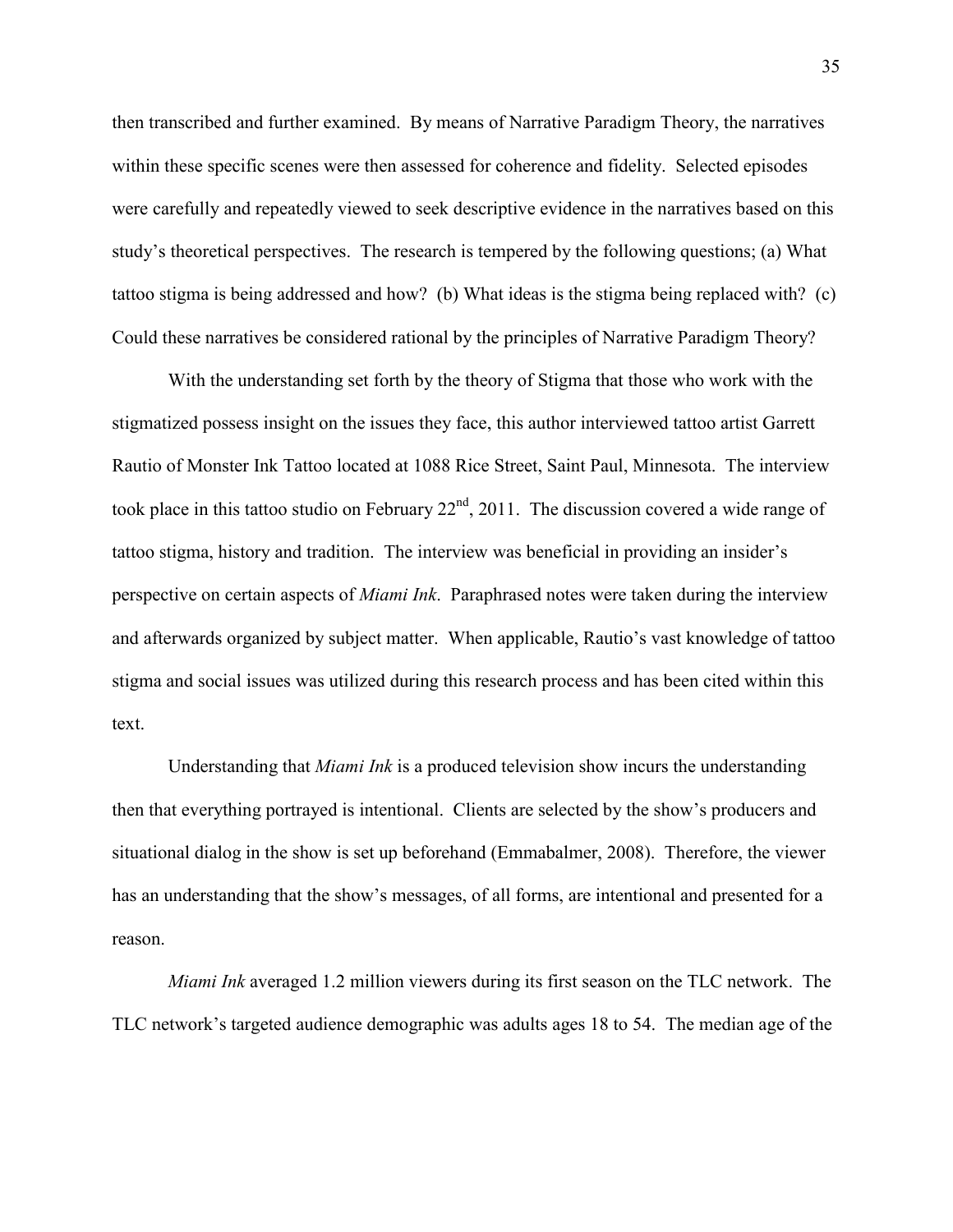adult viewer of the program was 33 years of age (Azote, 2005). This seems to correlate with the ages of the principle characters on the program and possibly contributes to its success.

# **Introduction of Texts**

Each episode of *Miami Ink* starts with the show's introduction. The background theme music is "Funky Kingston" by the artist Toots and the Maytals. The narrator of the introduction, as well as the show itself, is the owner of the tattoo studio Ami James. The show's introduction sets up the premise:

My name is Ami James and I'm a tattoo artist. You can see most of my work right here on South Beach. When it came down to opening my own shop, I called three of the greatest artists and four of the greatest friends a guy could ever have; Chris Nunez, Darren Brass, Chris Garver, and my loyal apprentice Yogi Harada. We poured our heart and souls into the shop. We worked our asses off. And opening our tattoo shop is going to be a big challenge for all of us. But this is our shot and we're going to take it.

While this narration is taking place, a montage of scenes are shown. This video collage includes the artists physically building the tattoo studio, tattooing clients, displaying their own tattoos, driving in classic cars, and enjoying the glamorous South Beach nightlife. Segmented in between these images are numerous images of young, tattooed-adorned women in bikinis on the beach. The tattoo artists featured in this program are all well-groomed, dressed casually, and in their early thirties. For some episodes, the show also brings in guest artists to tattoo in the studio. One artist that is featured in much of *Miami Ink*'s first season is female tattoo artist Kat Von D, an outstanding young artist that specializes in life-like portrait tattoos. The following selected scenes for analysis focus on the clients of tattoo artists Ami James, Chris Nunez, Chris Garver, and Kat Von D.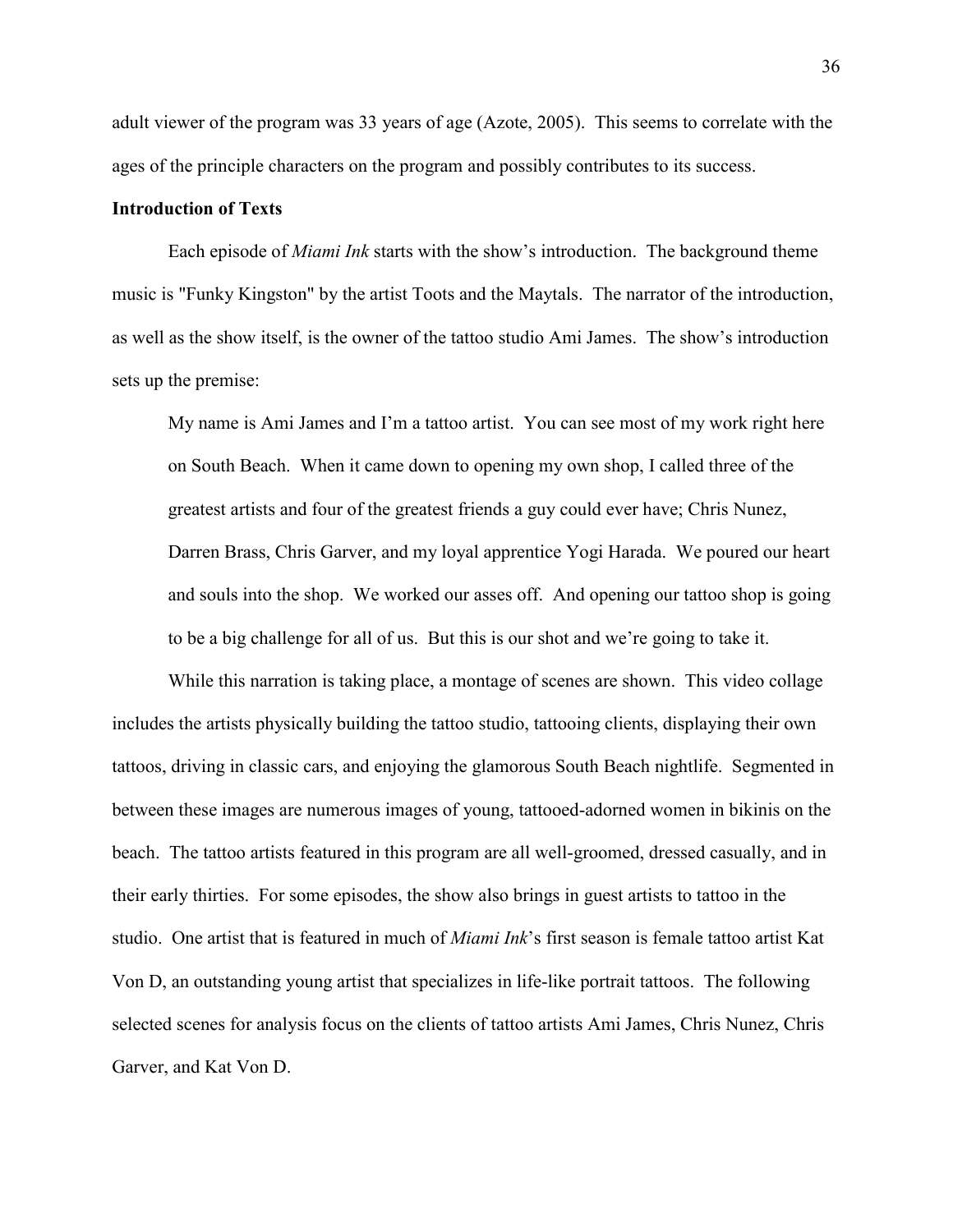# **Disk 1/Episode 4 "***Growing Up***"**

The first selection observed is from the episode titled "*Growing Up*." The client that comes in to be tattooed is Ashley, a soon to be eighteen year old that brings her Mom with her to share in the experience of her first tattoo. The scene opens with the two of them entering the tattoo studio and walking up to the front desk. Ashley and her mother come into the tattoo studio at 8pm the day before she will celebrate her eighteenth birthday. When the artists learn that she is still under legal age, they deny her request to be tattooed. The artists then invite her and her mother to return at midnight when she will be officially eighteen and a legal adult.

Ashley and her Mom are both casually well dressed and speak in a way reflecting a middle-class background. The tattoo design she wishes to get is of two small birds tattooed on the left side of her lower back. She explains that the image of the two birds represent her and her mother and celebrates her entrance into womanhood. The bird representing Ashley's mother is portrayed with its wings closed. The other bird represents Ashley and has its wings open in flight symbolizing her going out on her own and looking forward to the future. The explanation of the tattoo's meaning is then followed by an off-camera narration by Ami James, "Mom was very nervous. But the fact that she was there at all shows the negative stigma, that is associated with tattoos, is being replaced by understanding and acceptance."

As the tattoo artist, Chris Nunez, is setting up for the tattoo the Mom asks if all of the tattooing equipment is sterile. Chris Nunez responds in agreement, "Everything is brand new. Just like the Dentist. And the needles and everything are all new-a hundred percent." The scene then shows a brief montage of the several stages of the tattoo's progression to completion. Ashley's mother is subsequently shown speaking to the camera. She states very matter-of-factly,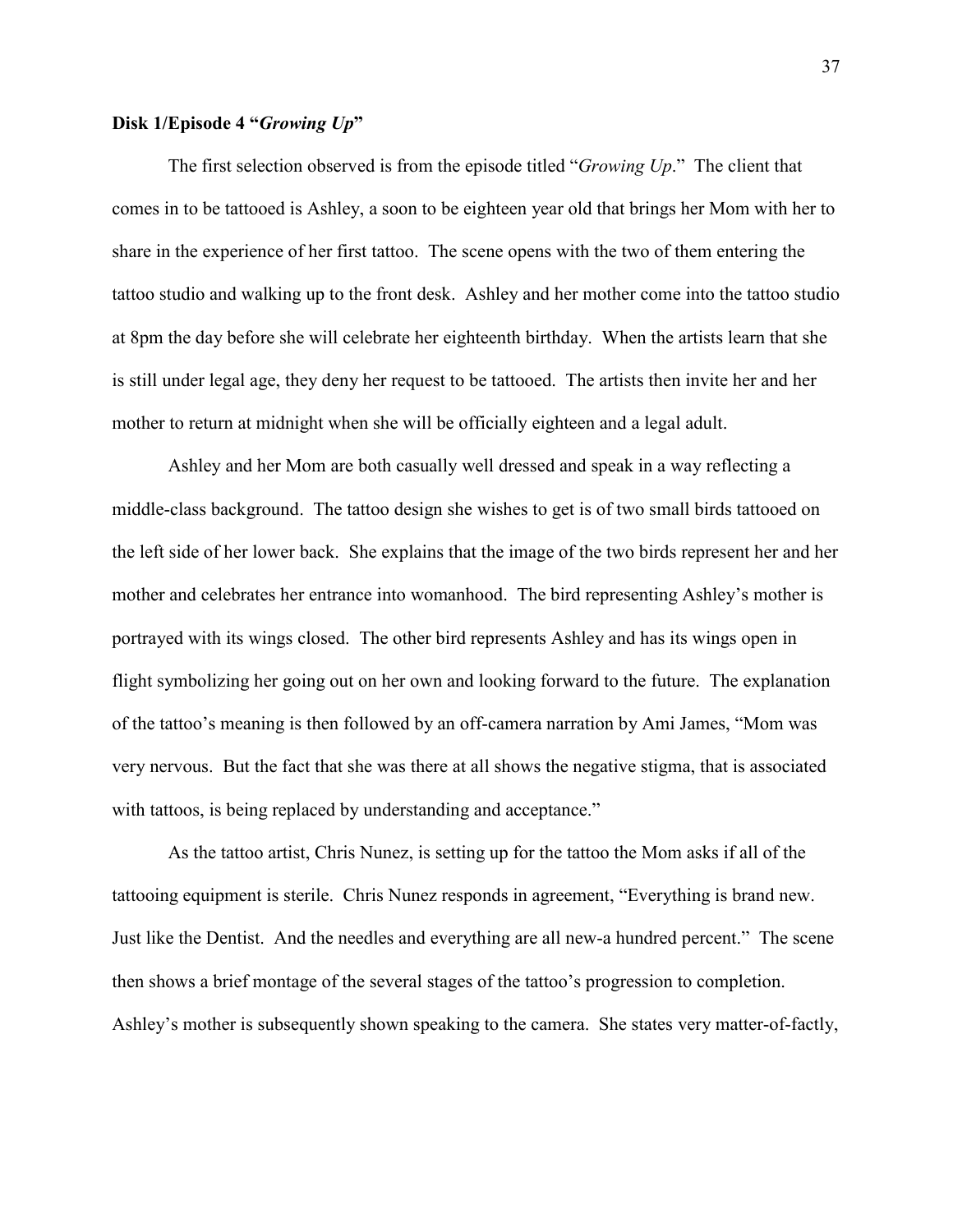"I was against the idea of her having one [a tattoo]. But this is something she wants to do so I decided to support her."

Audio of Chris Nunez speaking off camera is then heard, "Women take tattoos better than men. They have a higher pain threshold." As Ashley's tattoo is completed, both her and her mother stand in front of the mirror smiling and admiring her now completed tattoo. Ashley's mother is then shown speaking directly to the camera: "It wasn't as bad as I thought. It actually came out really pretty. It's something special that we've done together. And she'll always remember this and so will I." The scene ends with both Ashley and Mom smiling and thanking everyone as they walk out of the tattoo studio.

# **Disk 2/ Episode 6 "***The Family***"**

The second selection observed was from the episode titled "*The Family*." The first tattoo narrative examined is from The Wiz, a local events producer in Miami. He appears to be in his early thirties and of a pleasant disposition. The Wiz came in to get a tattoo on his neck as a sign of solidarity for his group. He wanted to get the letters "C.B.S. Right Hand of Big Cheese" tattooed on his neck. He explains the tattoo's meaning and his reasons for getting it to the camera;

C.B.S. stands for 'Can't Be Stopped.' It's just a bunch of hommies making money and we're just family. We've been together for so many years we just want to make it kind of a blood brother kind of deal. No way better than ink. Once I get my tattoo the circle will be complete. All of my friends will have it. We'll all have it and then they'll finally leave me alone.

His decision for the placement of the tattoo on his neck is then explained;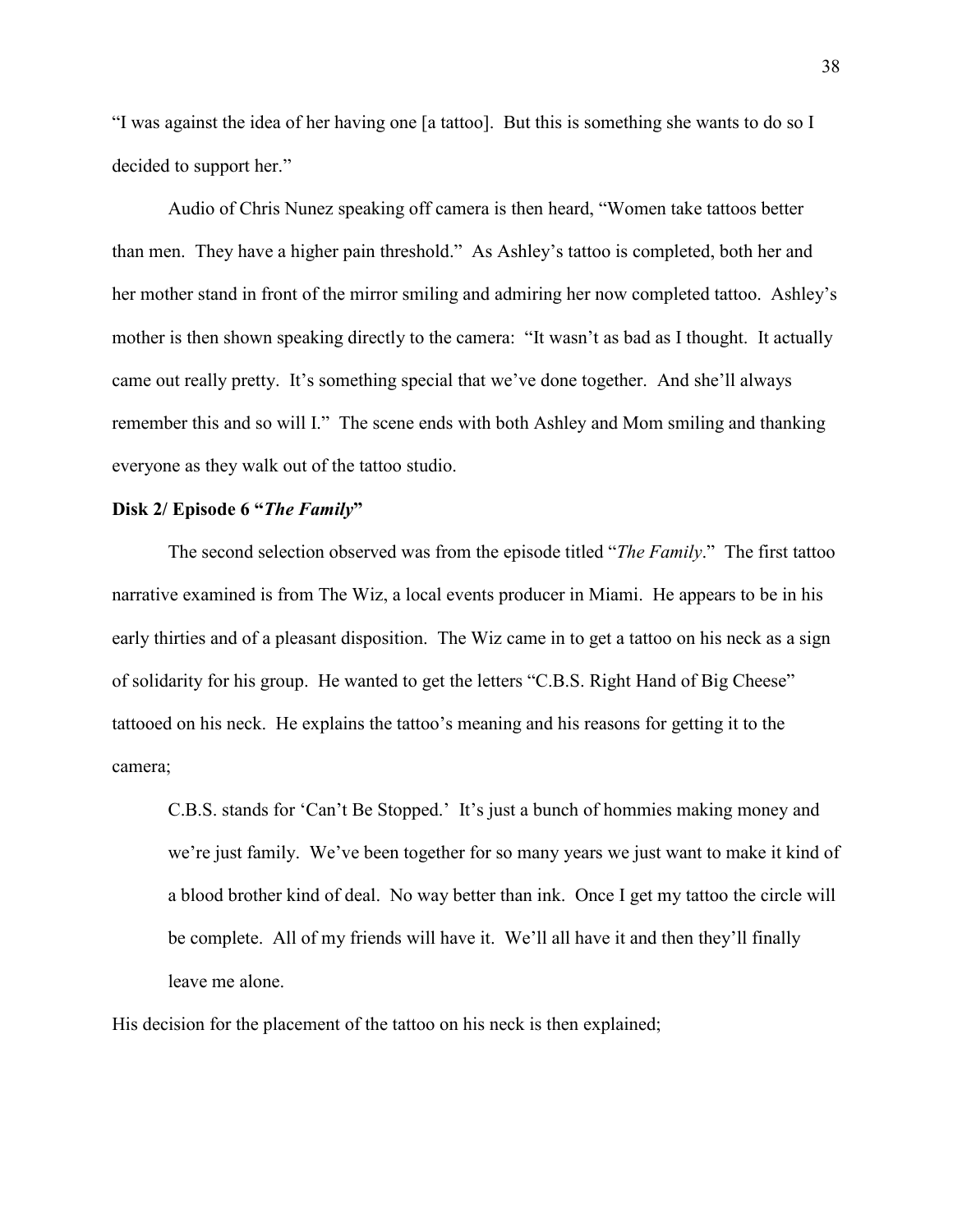I chose my neck because it's prominent. It's very visible. You can't deny it. You can't hide it. I mean even a collared shirt guess what? It's still there. So I mean it's something I'm devoted to. It's my people, my friends. I don't want to hide it. I want it to be visible all the time because I'm proud of it. Why get it if you're not proud of it? The Wiz then details the rest of the meaning behind the tattoo;

C.B.S. stands for 'Can't Be Stopped.' Which is kind of self explanatory. Underneath it is "Right Hand of Big Cheese." And I used work for Big Cheese back when we were younger and in school…promotions company. And I've always been his right hand and, you know, now that we've transcended…you know…I still want to give him the love and credit. If it weren't for Cheese I wouldn't be here. So you know…that's just it.

As tattoo artist begins applying the tattoo, Chris Nunez, then states, "When everybody feels strongly about something you band together. I guess your tattoo is like the last show of solidarity. You know, keep it tight." The scene then leads into the tattoo artists providing their opinion on neck tattoos off camera. Ami James narrates;

Getting a neck tattoo is always a big decision. (Ami now speaking directly to the camera) I think the tattoo on *my* neck was probably a bad choice for me. I love the tattoo I just don't like what it brings to me. Every time I fly to another country, you know I go to London or I go here, the immigration always looks at me funny you know like the customs. It's always got to be like, you know, somebody always looks at you and already profiles you.

The artist Chris Nunez is then featured commenting on people with neck tattoos;

Those aren't nine to fivers. You're not going to blow their opportunities in life because you tattooed their neck. Now if an eighteen-year-old girl or guy comes in the shop and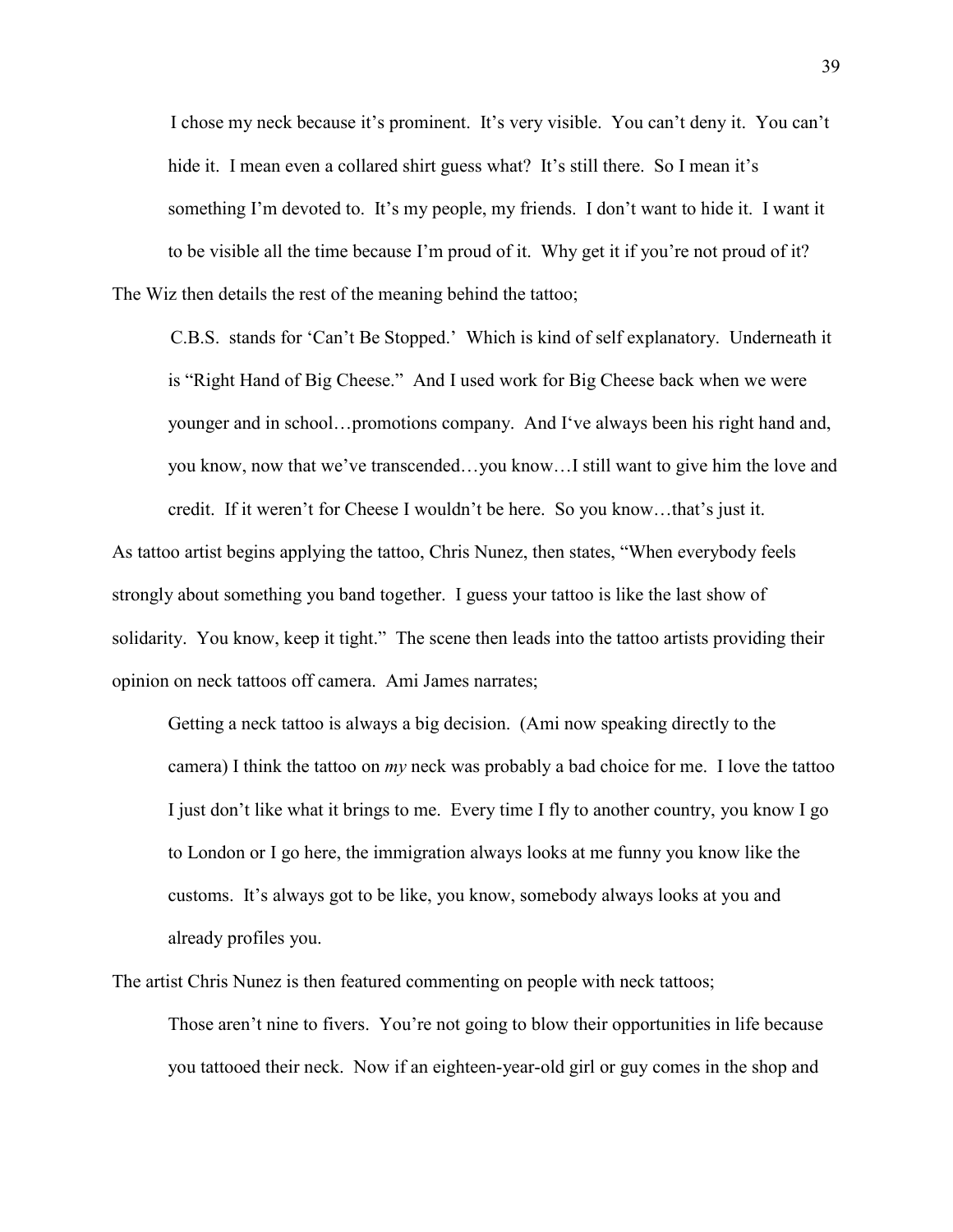wants to make a move onto their neck and they don't have any tattoos and they're not covered like we are then you would definitely steer them in a different direction because you don't want them to make a bad life choice on a whim.

Ami James concludes the topic of neck tattoos by speaking directly to the camera;

The decision to get a tattoo on your neck is not one to be taken lightly. You live in a society that's, you know, a certain way and you got to fit in it basically. And if you don't, you're always going to be running behind a truck.

The Wiz's story is concluded by an off camera narration by Ami James; "In the case of The Wiz he obviously put a lot of thought into the commitment that a neck tattoo brings. And it's the *only* reason why we would *ever* tattoo somebody's neck."

Along with the artists' views on neck tattoos, "*The Family*" episode also presents the experiences of clients Michelle, and father and son Rick and Ryan. Michelle is a young professional working as a high-end hair stylist. Michelle's story for getting tattooed is told almost entirely from the perspective of the narrator. Off camera, the narrator explains that Michelle's tattoos are only for her and not for anyone else to see,

Michelle came in to get a Koi Fish tattooed on her hip. She loves her tattoos but she doesn't feel that she needs to share them with the world or her clientele for that matter. In Michelle's case, she didn't want a tattoo where anybody could see it. Frequently we have clients that want tattoos, but they don't want the whole world to know about it. Michelle is briefly featured saying

"I enjoy getting them [tattoos]. I love the way that they look on your body. I mean everybody always asks you that…what are you going to do when you're older? How are you going to hide your tattoos? I don't think I'll be walking around naked when I'm 80."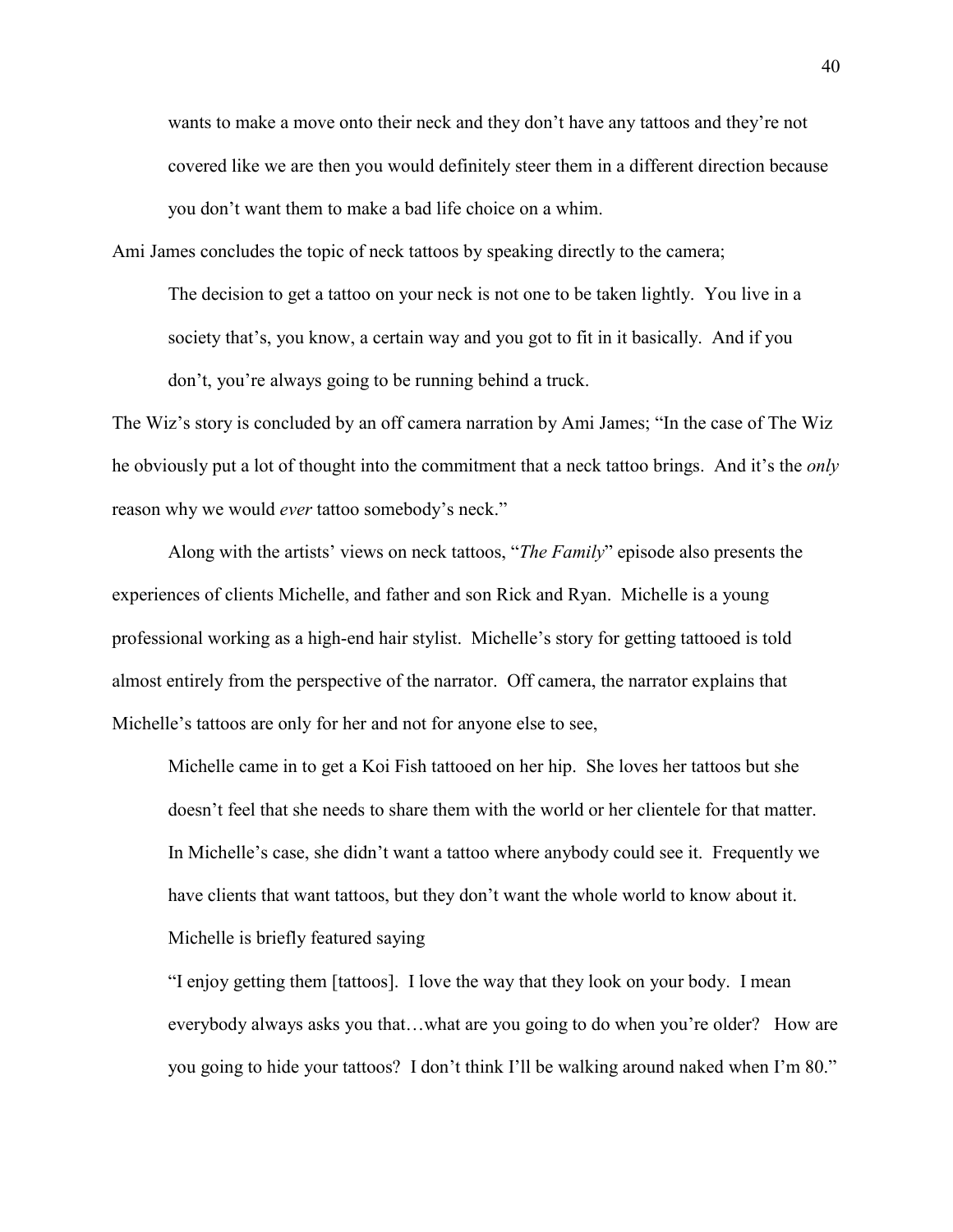The scene then promptly exhibits the creation to completion of her tattoo and is ended with the narration, "A lot of people get tattoos in places where other people won't see them. And in Michelle's line of work it's important for her to be discrete." This scene ends with Michelle thanking the artist and smiling as she leaves the tattoo shop.

The scene featuring father and son Rick and Ryan opens with the artist Ami James speaking to camera about how society judges those with tattoos,

You know, people are shallow. People don't give people a chance. You know, people just judge people for no reason. You know, it's so stereotyped this world is. This world evolves around stereotyping. You know, that's what happens. Profiling – whatever you want to call it. Twelve years ago I would walk down the street and they [the police] always used to judge me and I would get pulled over right away for speeding and 'ah he's got a tattoo let's call his name in – let's check on him.'

The artist Chris Nunez is then shown explaining to the camera, "Right now we're coming into a time where tattooing is really accepted. Within the last ten years tattooing has made a massive movement." A voice over narration by Ami James then explains how a perfect example of how tattoos have hit the mainstream is with their father and son clients Rick and Ryan.

Both Rick and his eighteen year old son Ryan came into the shop to each get Christian cross tattoos in different styles. The family of Rick, his wife, and their eighteen year-old son Ryan are all portrayed as an educated, affluent, close-knit middle-class American Christian family. Sitting next to his father, Ryan explains to the camera where he is getting his tattoo of a Christian cross,

I'm putting mine on my back just below my neck. Because that way it's not always shown but if I wanted people to see it's easy to show it to them. And I was thinking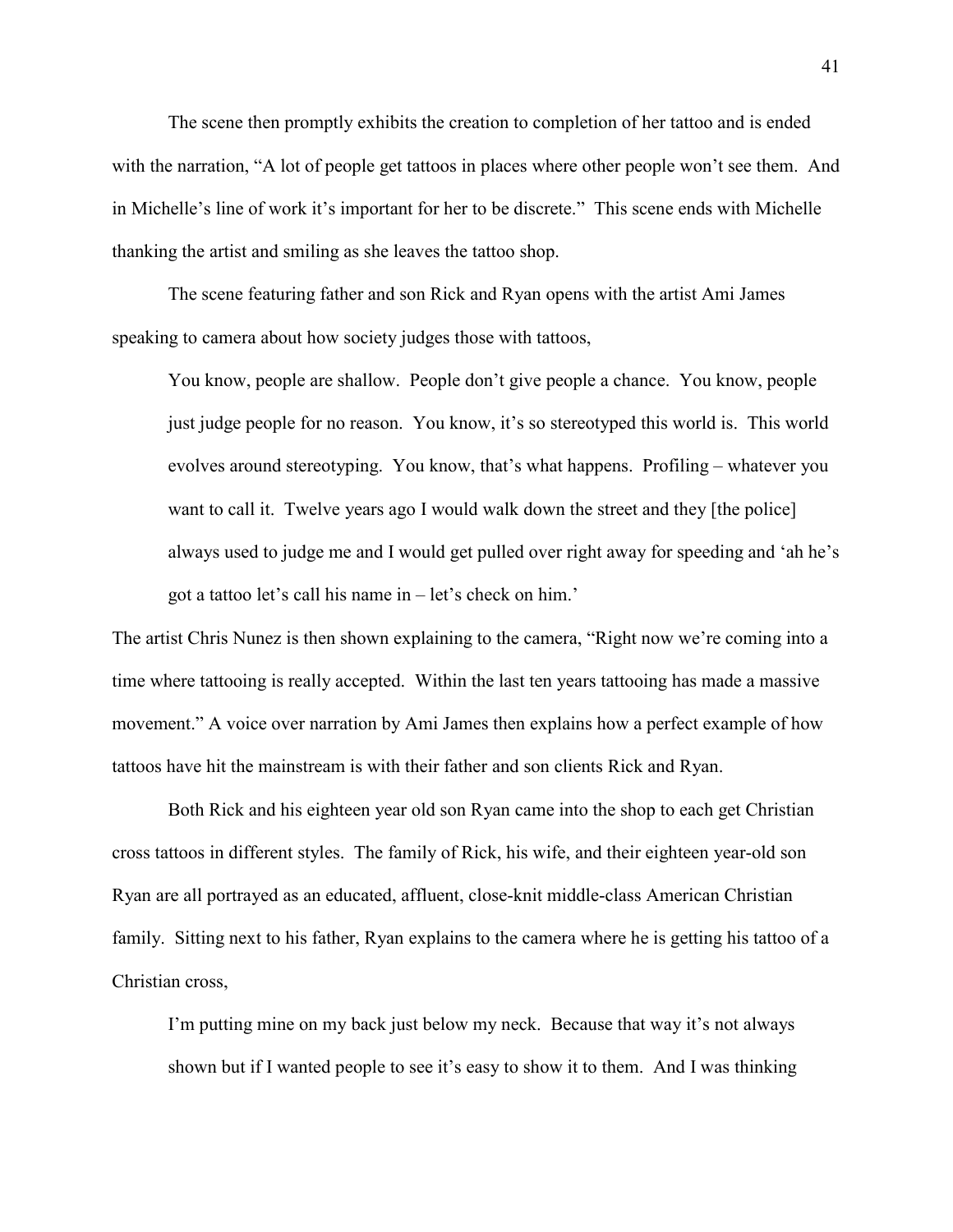about it the other day, and that's that Jesus carried his cross on his back and I thought that was a cool symbolistic thing.

The father Rick then comments that coming together as a family to be tattooed serves as a bonding experience for them. Rick is getting his cross tattoo on his outer left bicep. He then confidently affirms, "A lot of negative on tattoos. Stereotypes. And that was over the past 50 years. And it's slowly changing."

The mother of the family is then interviewed,

I came here today because yesterday my son and my husband told me they were coming together to get a tattoo. And I went what? A tattoo! . . . The symbolism [of the cross tattoo] is that we are Christians and they thought it would be a cool design to get and they probably would never get tired of it.

The camera then cuts to Ami James commenting on the family, "It's getting more open every day you know. People are more accepted to it." The mother then follows up with humorously saying with a smile, "The family that gets tattooed together stays together!" The scene ends with both Rick and Ryan admiring their new tattoos and then posing with the tattoo artists for a photograph taken by the mother with her camera.

## **Disk 3/ Episode 10 "***Finding Balance***"**

The third selection from the episode "*Finding Balance*" highlighted the story of Robert, a father getting a memorial portrait tattoo of his teenage son Allen, on his outer right thigh. Eleven years ago, his son Allen was killed in a car accident. His other son Adrian came with Robert for support. Robert looks to be in his early forties and is well groomed with glasses.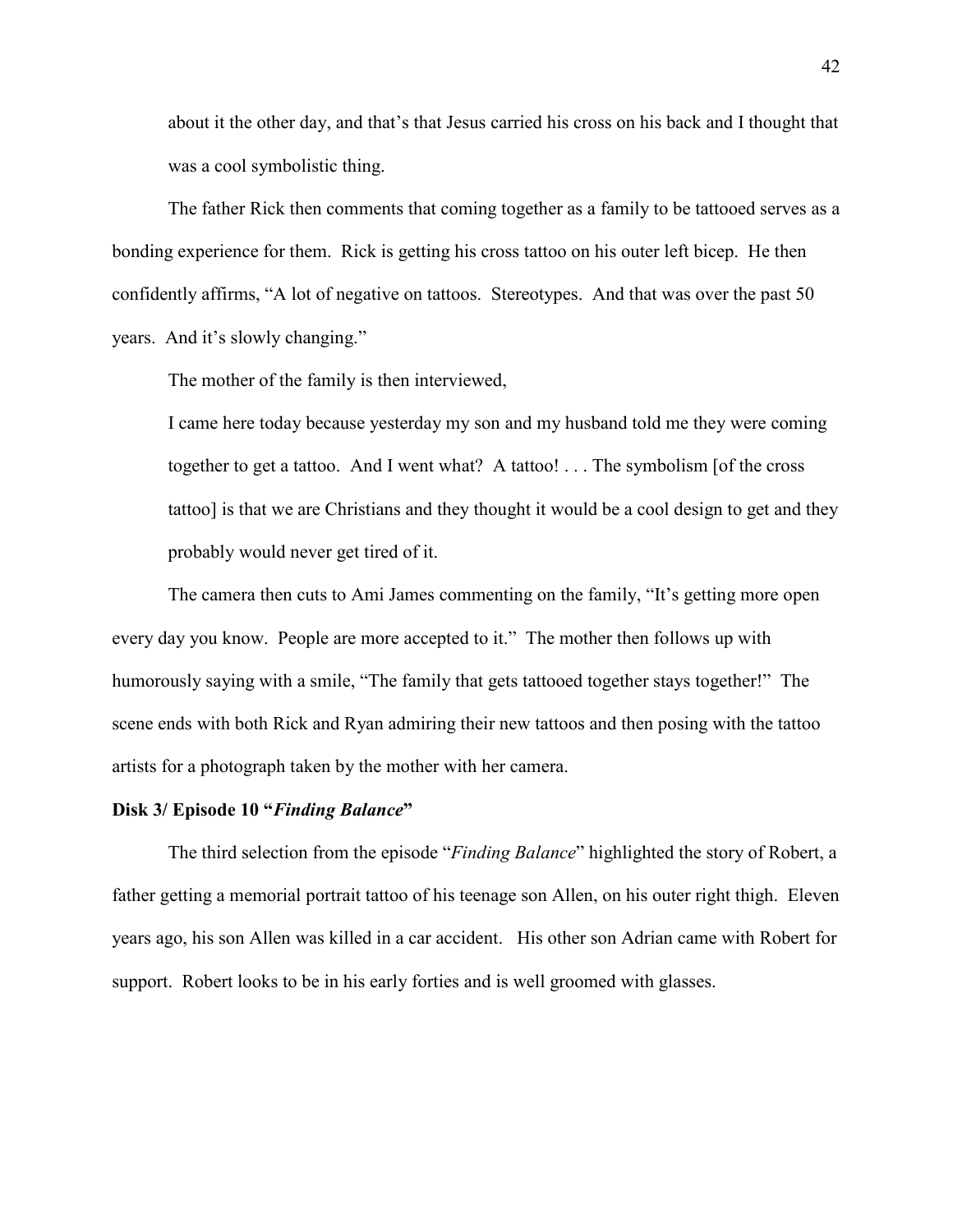I came in today to get a tattoo from Kat [Von D] and I brought the same photo I put on my son's headstone to be put on my leg. Eleven years ago my life was turned upside down because my oldest son was killed in a freak accident at a stop sign.

An off camera narration follows, "After the death of their son, the family begins to heal in a very unconventional way." Robert explains his history with tattoos in his soft-spoken demeanor,

It was only a few weeks, as I remember, when my wife wanted to get a tattoo in remembrance of him. But I was resistant to the idea because I was raised against tattoos and she persisted and so I took her to a tattoo shop which at that time was very scary for me. She got a tattoo and it was fascinating. I'm an artist. I've been an artist all my life. And so I asked the guy "how could I get a job at the shop?" Within four months, I took over her shop and was running it. And then within a year I took my life savings and opened my own tattoo shop in Little Rock.

An off camera narration further comments, "Robert has gone from having no tattoos to having a lot of tattoos and it's brought his family closer together." Robert then continues, "We were *The Brady Bunch*. We had the pool and all the kids came to our house. We really were *The Brady Bunch*. Now we're *The Brady Bunch* with tattoos."

Robert explains that eleven years after his son's death, he is finally ready to have his son's portrait tattooed on his body.

I flew in from Arkansas especially for Kat to do this tattoo on me. Because I knew she was here in Miami and I'm ready to complete this. And it's important to me that Kat did it because I don't want just anybody to do it. I like Kat. She's very good artistically and so I really wouldn't want anyone else to do it but Kat.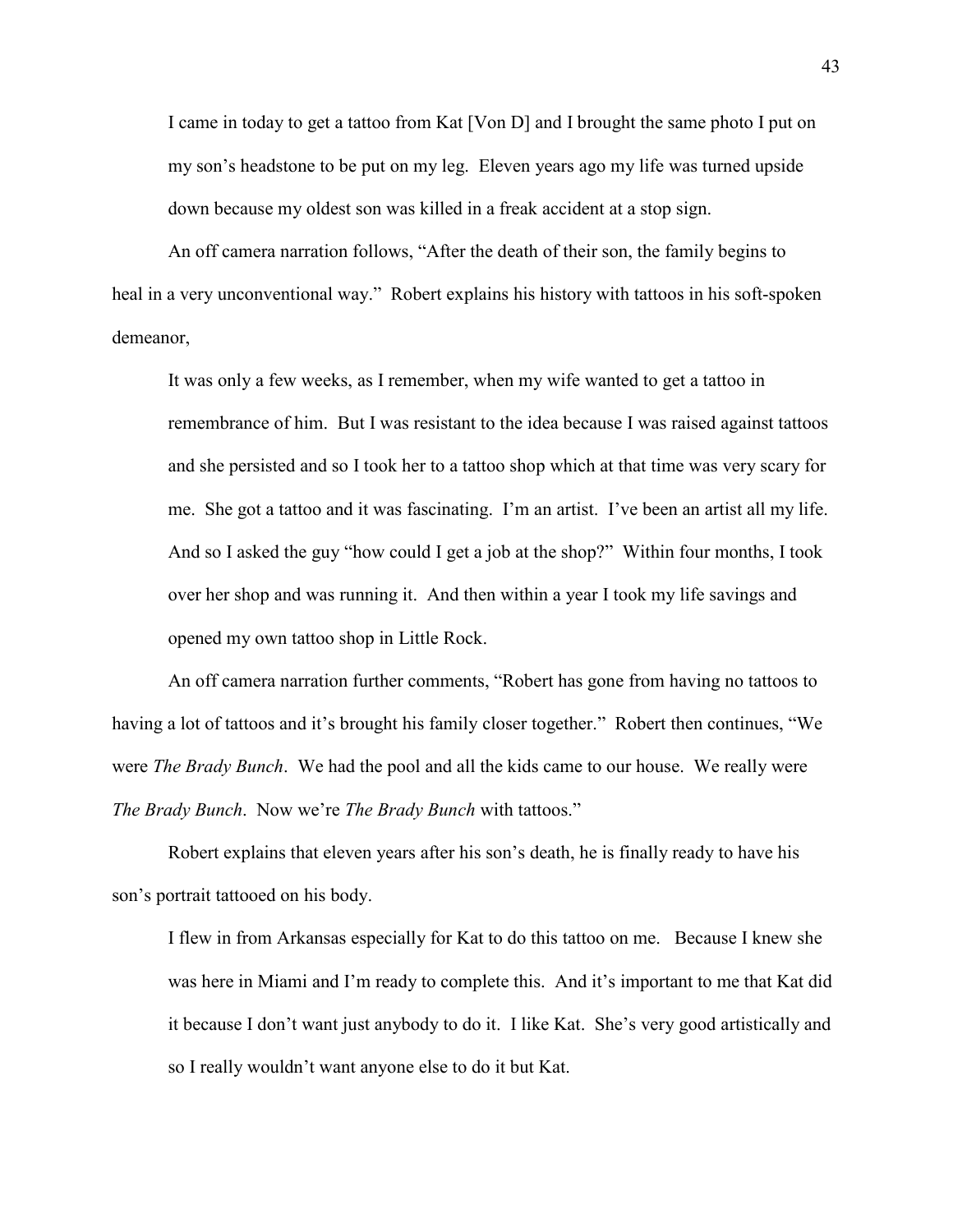He makes clear that he has to go through the pain of getting the tattoo in order for him to get over the pain of his son's death. He waited eleven years to get this tattoo because he needed to find the just right artist. Robert has found that special tattoo artist with Kat Von D.

Kat Von D, provides in a brief soliloquy why portrait tattoos are special to her; I like doing portraits because it's a challenge. It's easy for me to look at a photo and see how it would transfer as a tattoo. So for me it's a lot of fun. I love the outcome of them. I love making things look super realistic and wowing people. With portraits it's really easy to do that.

After the tattoo is finished, Robert's story concludes with him saying, "I have a living piece of art on my leg of my son. It's unbelievable…If I'm not careful, I'll cry. It's that amazing."

### **Disk 4/ Episode 17 "***While Ami's Away…***"**

The fourth selection observed was from the episode titled "W*hile Ami's Away…*" The client is John, a soft-spoken husband and father appearing to be in his mid-thirties. John came into the shop to have a portrait of his two and a half year old daughter Elise tattooed on his chest. Elise has Tay-Sachs disease, a genetic disorder that is terminal.

John explains further;

She is two and a half years old now. Most children don't usually survive past around the age of five. So I need something for myself that when she's gone I'll always have a piece of her with me…It's absolutely every parent's nightmare. You can't tell someone that your child is going to die before you. There is no way to describe that emotion…Every day you wake up in the morning and you don't know what to expect. And you want to spend every minute you can with Elise because you don't know how long you have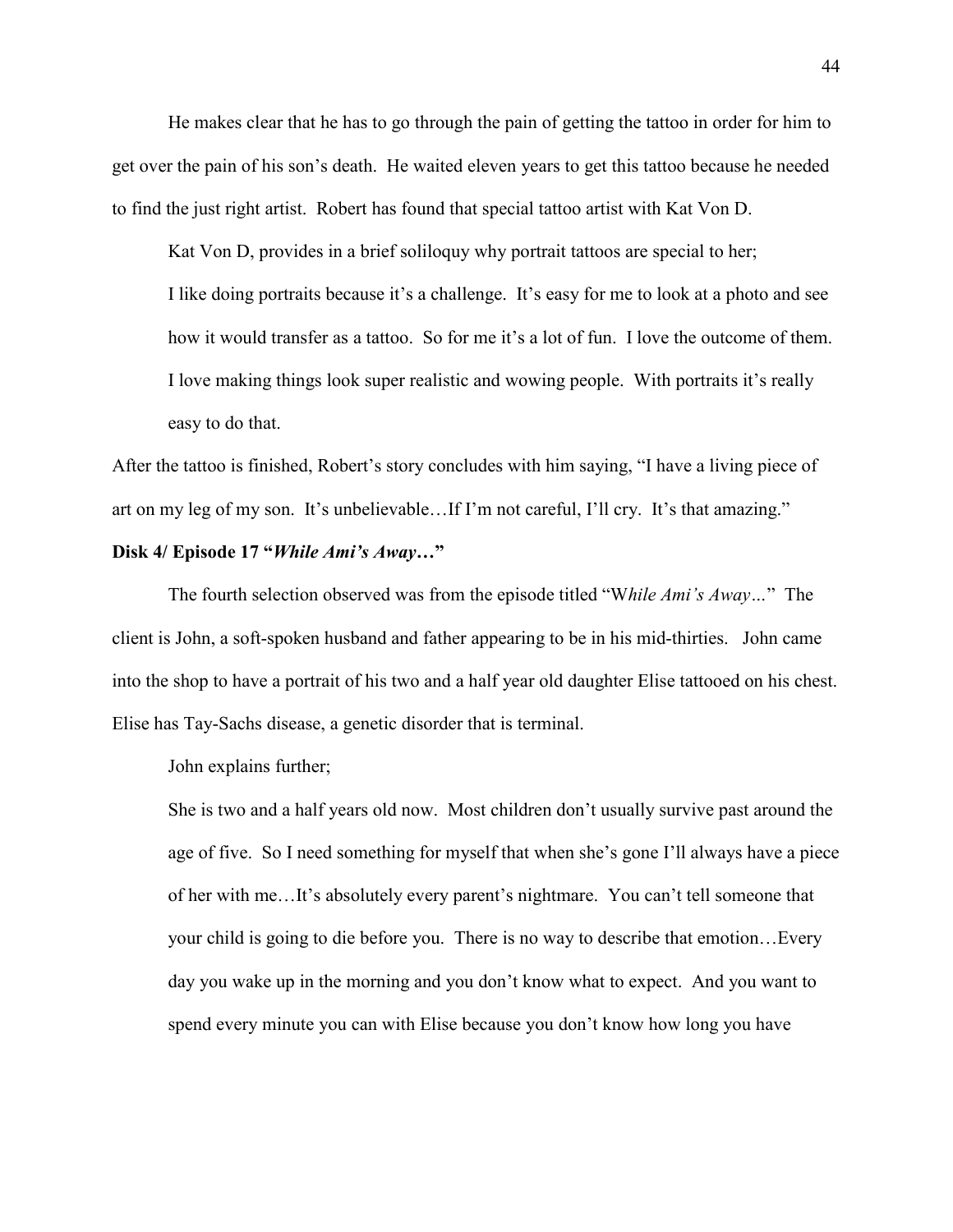left…Having a child is supposed to be a great part of your life. And watching them grow up and we're not going to have that. And that bothers me.

John very softly conveys his reason for getting a tattoo to the camera,

I'm here to get a tattoo of my daughter from Kat [Von D]. The tattoo is going to be a portrait and the reason is because my daughter has Tay-Sachs disease. It's a terminal illness and I don't know how much longer I'm going to have with her so I want to have something to always remember her by.

As the artist is setting up her tattoo station, John explains his reasons for the specific tattoo he came for.

There's one photo of Elise sleeping on my shoulder and it just hit me as soon as I saw it that would be a photo that I would love to have a tattoo of on the spot where she sleeps. Because that's something then, no matter where she is, it will always be where she's sleeping on my shoulder.

The artist begins to apply the tattoo and John continues;

Everyone always kind of feels like you're never supposed to watch your child fade away before you. It's really hard to hold it all together all the time. And I have my own kind of moments where I can't. There's a lot of pain involved. Every minute [holding back his emotion]...yep, every minute.

As the tattoo is nearing completion, the scene shows John speaking off camera,

The tattoo is going to give me a little more peace. Because I always have this feeling that once she's gone…she's going to be gone. And although you'll have pictures and you'll have your memories and once the tattoo's on it's on. I want something... permanent.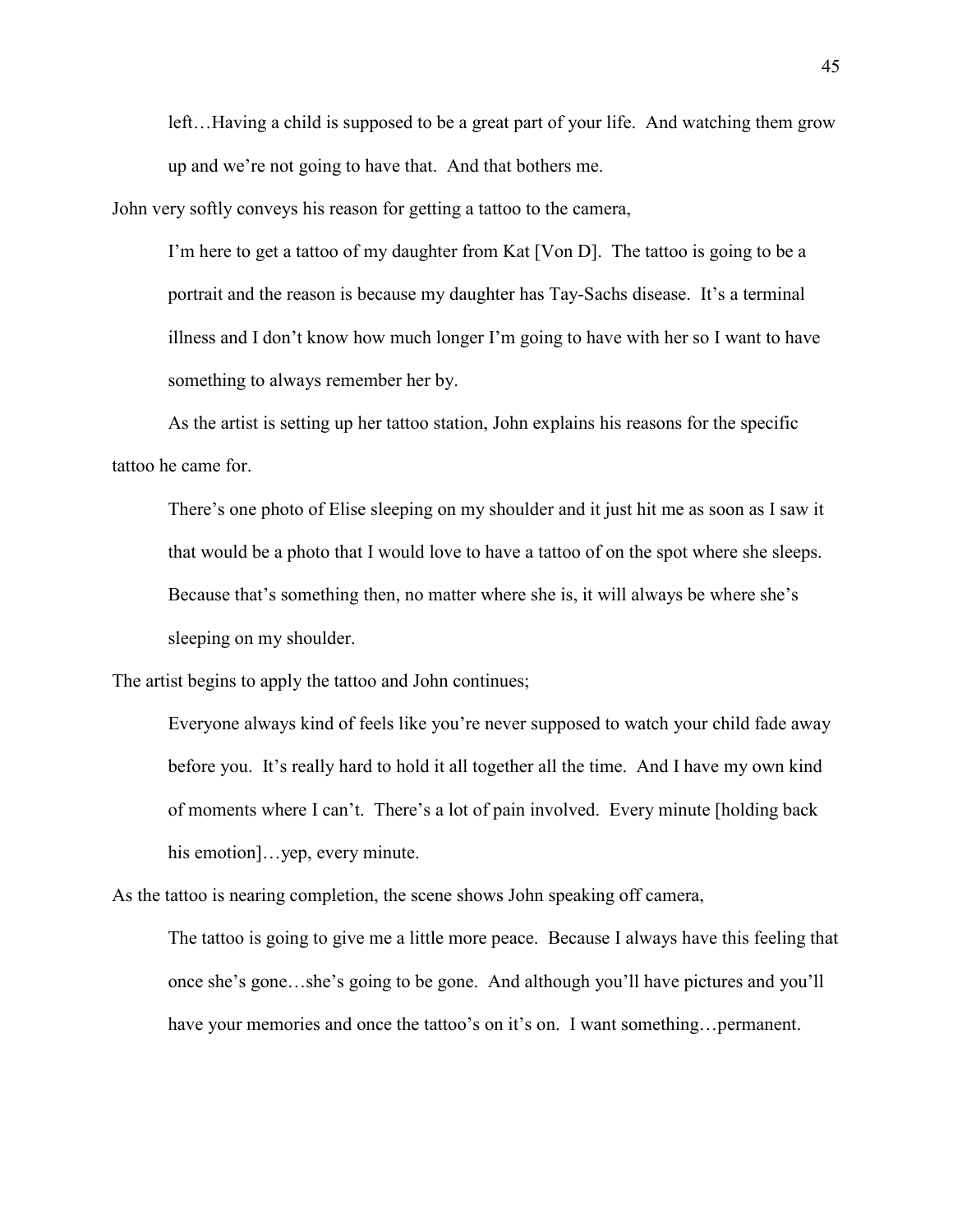Once the tattoo is completed, John admires his new tattoo in the mirror. The sight of his daughter's life-like image on his chest causes him to tear up and say, "that's her" and then hug the tattoo artist. The scene closes with the artist Kat Von D sharing her thoughts on the experience of doing John's portrait tattoo of his daughter,

I definitely feel honored to have done John's tattoo today. In the end when he looked in the mirror and then gave me this hug and just totally didn't let go…it was just one of those things where it was just like…I'm glad I totally made his day.

This completes the depiction of scenes, within the selected four episodes of *Miami Ink*, which demonstrated the theoretical actions detailed in theory of Stigma. An analysis of these scenes will now be conducted using the theory of Narrative Paradigm's principles of coherence and fidelity. This analysis will articulate what known stigma is addressed, either directly or indirectly, within each scene and the rationality of the narratives told.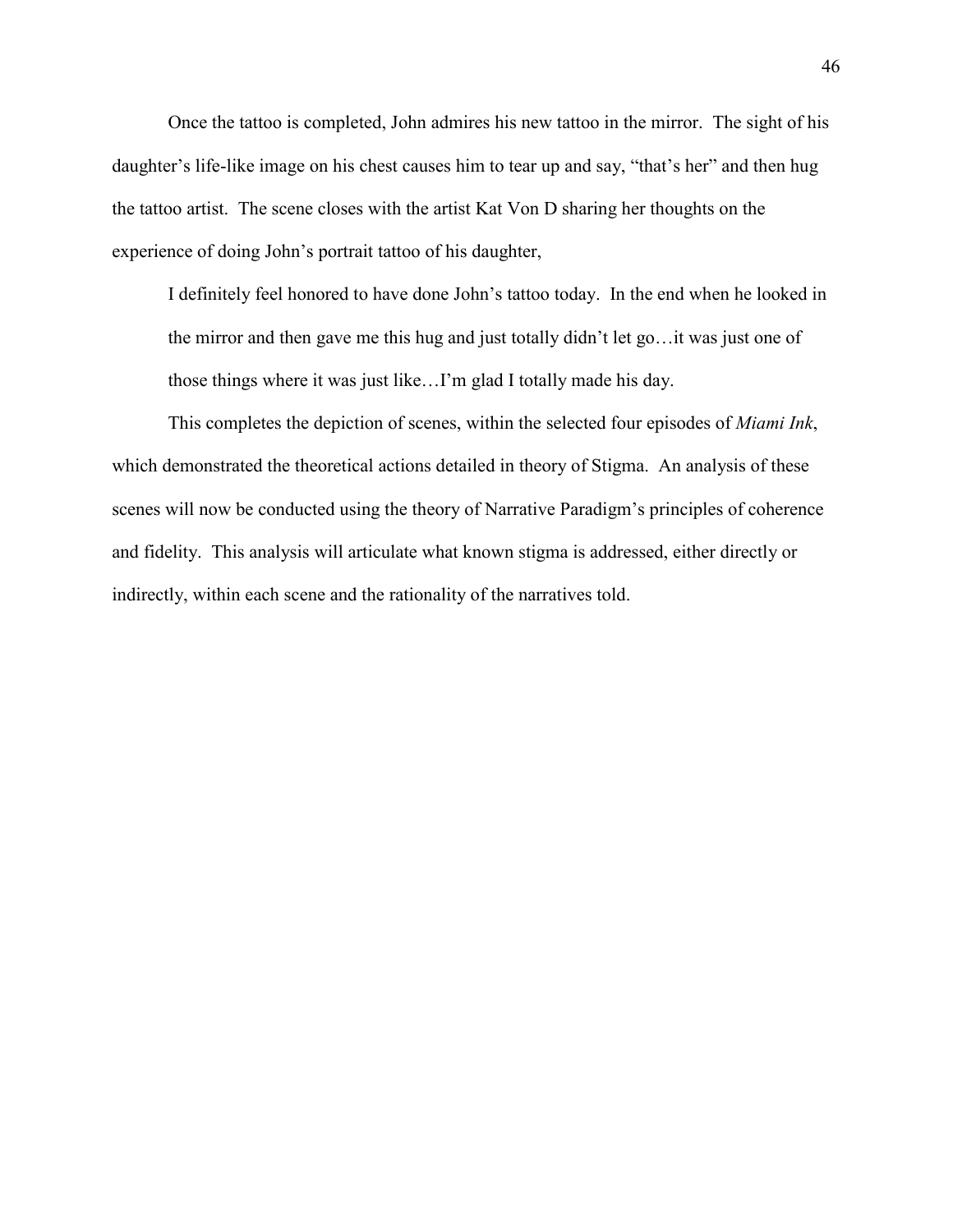#### **Chapter IV: Analysis of Text**

## **Stigma 1: Tattoos are Unsanitary and Unprofessional, Bad Parenting**

The episode titled "*Growing Up*" contains the scene with Ashley and her mother. This scene addresses the long standing social stigma that tattoos are both unsanitary and unprofessional; creating obstacles to future employment opportunities. The narrative was that Ashley just turned eighteen and her decision to be tattooed is supported by her mother. If anyone would be concerned about the tattoo hindering Ashley's future employment opportunities, it would be her mother. The mother showing her support as a parent thereby helps to provide evidence against this stereotype. This understanding is directly supported by the narration, "the negative stigma, that is associated with tattoos, is being replaced by understanding and acceptance."

The stigma of tattoo studios being unsanitary is based on fact as there are indeed health concerns to take precaution with when tattooing. Hepatitis and other blood borne pathogens do pose a risk when proper health codes are not practiced. The mother's question to the equipments' sterilization was welcomed cordially by the artist and explained that, similar to the dentist office, all the equipment was either sterilized or brand new. By presenting this question in the scene's narrative, an attempt is made to refute the misconception that tattoo studios are still unsanitary.

The type of stigma presented in this narrative is social stigma. Ashley made a decision to be tattooed; creating the likelihood of being viewed by society as a bad decision. The support of her mother attempts to refute this conception by showing parental approval for her choice.

The mother could be considered morally deviant in supporting her child getting a tattoo. This stigma allows for the interpretation of the mother as an unconcerned parent; allowing her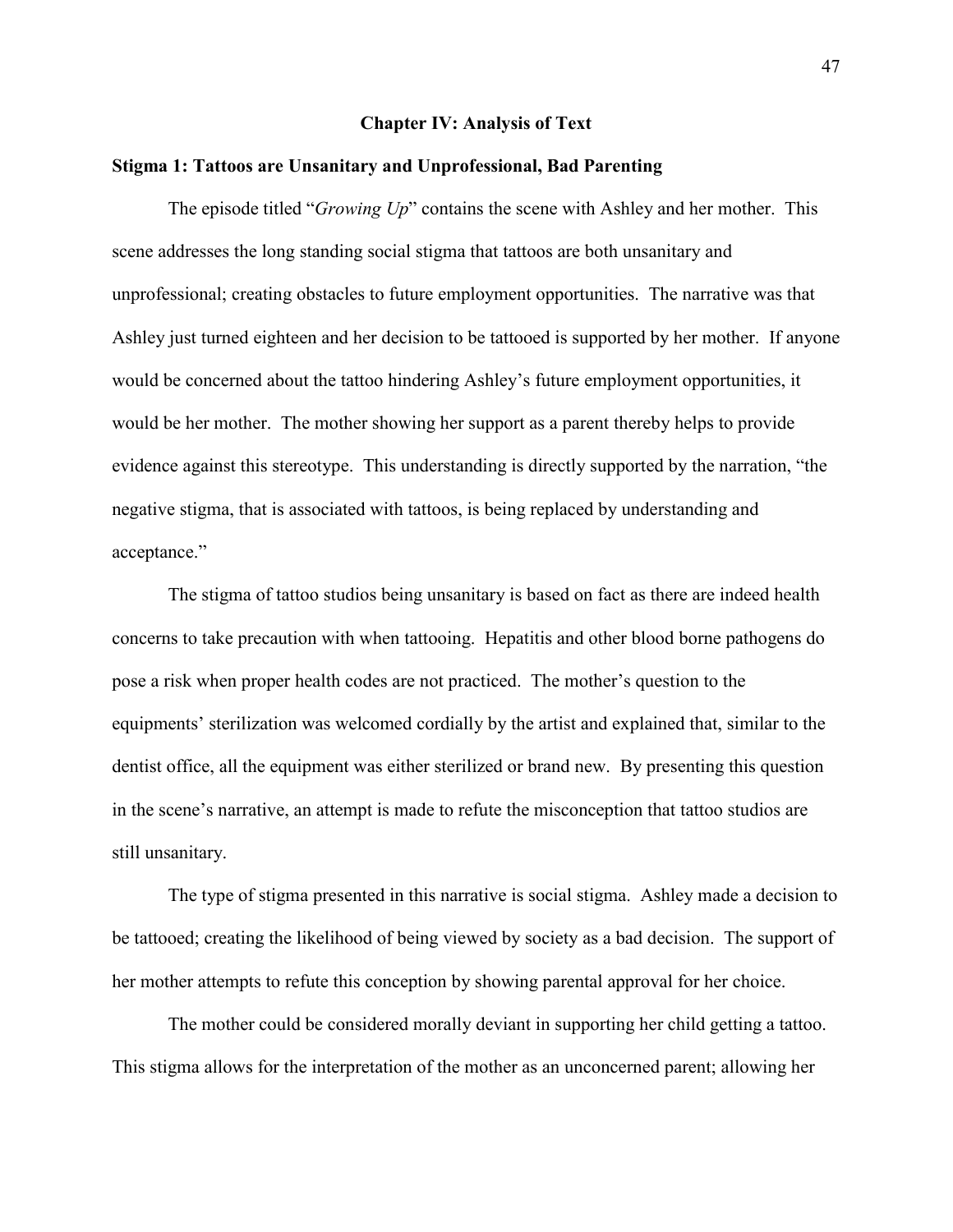daughter to subject herself to the possibility of disease or infection. The mother could be seen as possessing blemish of individual character based on society's expectation of how a good mother should behave. The strategy used to dispel this social stigma is the portrayal of the mother asking questions of the sanitary measures taken. Her taking this precaution serves to refute the stigma that allowing her child to be tattooed makes her a deviant parent. The portrayal of the mother showing her support and asking questions of the tattoo artist serve to make her appear as a caring mother concerned about the health and wellness of her daughter.

The mother's questions serve to present her as a concerned parent; thereby debunking societal stigma of her as a bad mother. This fact provides coherence and fidelity to her actions. Society is conditioned to expect the mother to ask questions. The absence of this action would portray the mother as morally deviant by implying she was not concerned about the health of her child.

The idea of Ashley wanting to celebrate and commemorate her becoming a legal adult is not uncommon. People celebrating rites of passage in life are existent in cultures throughout the world. Ashley's desire to do so through the ceremony of being tattooed is presented as acceptable. The support of her mother serves to increase the credibility to her narrative.

For the artists at *Miami Ink* to deny Ashley's request to be tattooed before she was eighteen years old addresses the social stigma of underage tattooing practices. Refusing to tattoo someone because they are not of legal adult age addresses the social tattoo stigma of tattoos being associated with high risk behavior in adolescents. Correlations have been found between tattoos and high risk behaviors among teenagers. The strategy of addressing the stigma associated with underage tattoos does not refute stigma but seeks to clarify the stigma's parameters. Teenagers with tattoos may indeed posses high risk behaviors, but they did not get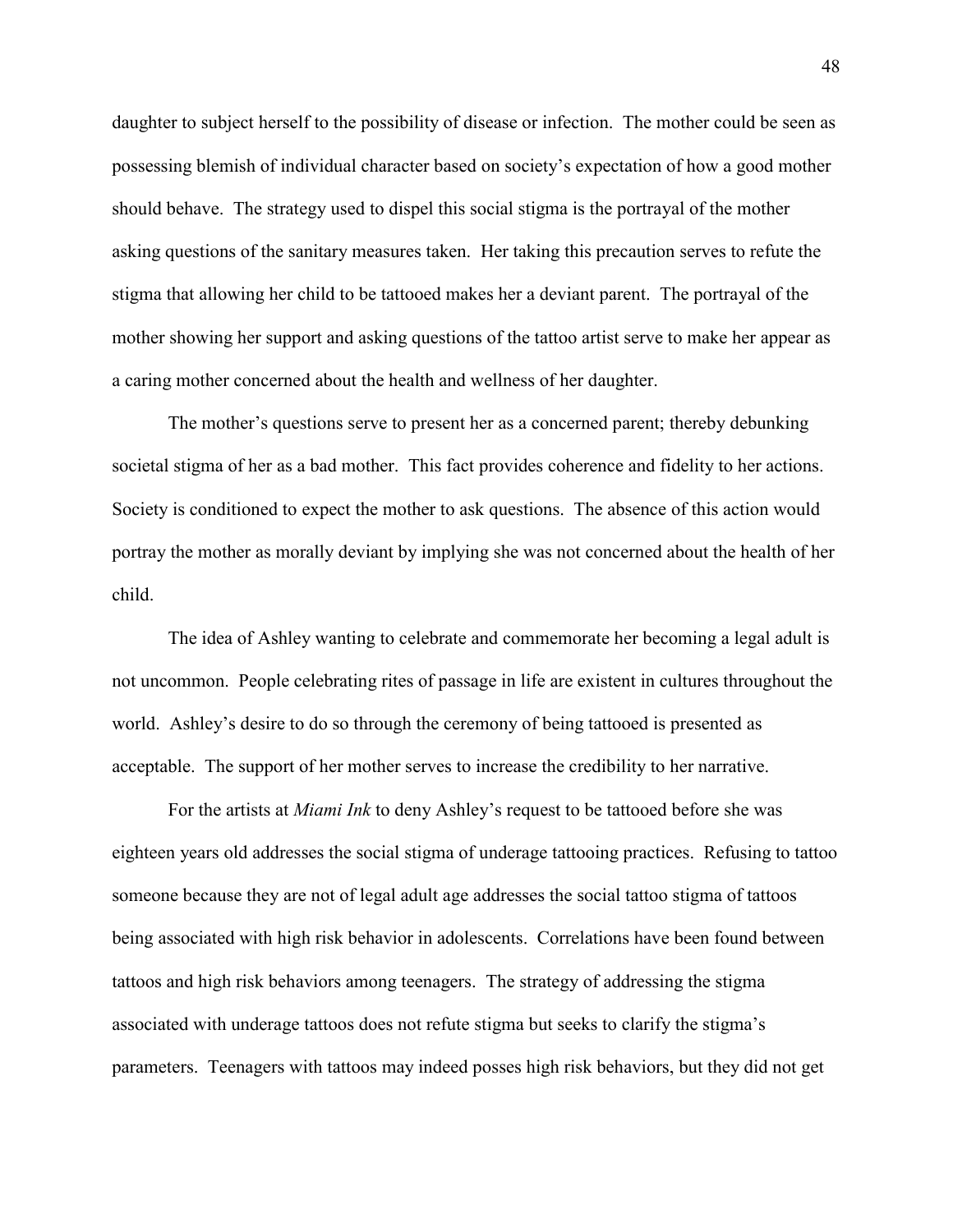their tattoos from a professional tattoo studio. Disassociating themselves from this demographic does not remove the social stigma associated with tattooed teenagers. However, doing so does add clarity towards distinguishing the stigma away from professional tattoo establishments. This scene provides the understanding that adolescents with tattoos did not receive them from professional tattoo studios but through some other means. This narrative supports the idea that tattoo studios are a clean and safe place for tattooing adults.

## **Stigma 2: Cultural Taboo**

The episode titled "*The Family*" follows the stories of The Wiz, Michelle, and Rick and Ryan. The story of The Wiz addresses the present cultural taboo of a neck tattoos. Addressing this social stigma attempts to illustrate that there are indeed limits to tattoos. Within any culture, there are norms to follow and certain tattoos are only for certain people.

The artists at *Miami Ink* recognize that while acceptance of tattoos is growing, they can still hinder one's employment in society. The belief is then advanced that deciding to become tattooed is a serious decision; requiring much thought and consideration. The artist Ami James poignantly explains;

The decision to get a tattoo on your neck is not one to be taken lightly. You live in a society that's, you know, a certain way and you got to fit in it basically. And if you don't, you're always going to be running behind a truck.

By the tattoo artists' own admission, tattoos on one's neck will create difficulties in many career fields and social settings. Chris Nunez's following statement clearly explains his opinion of what type of individual qualifies as an acceptable neck tattoo candidate; "Those aren't nine to fivers. You're not going to blow their opportunities in life because you tattooed their neck." For the artists at *Miami Ink* to do a neck tattoo the client must not be employed in a traditional nine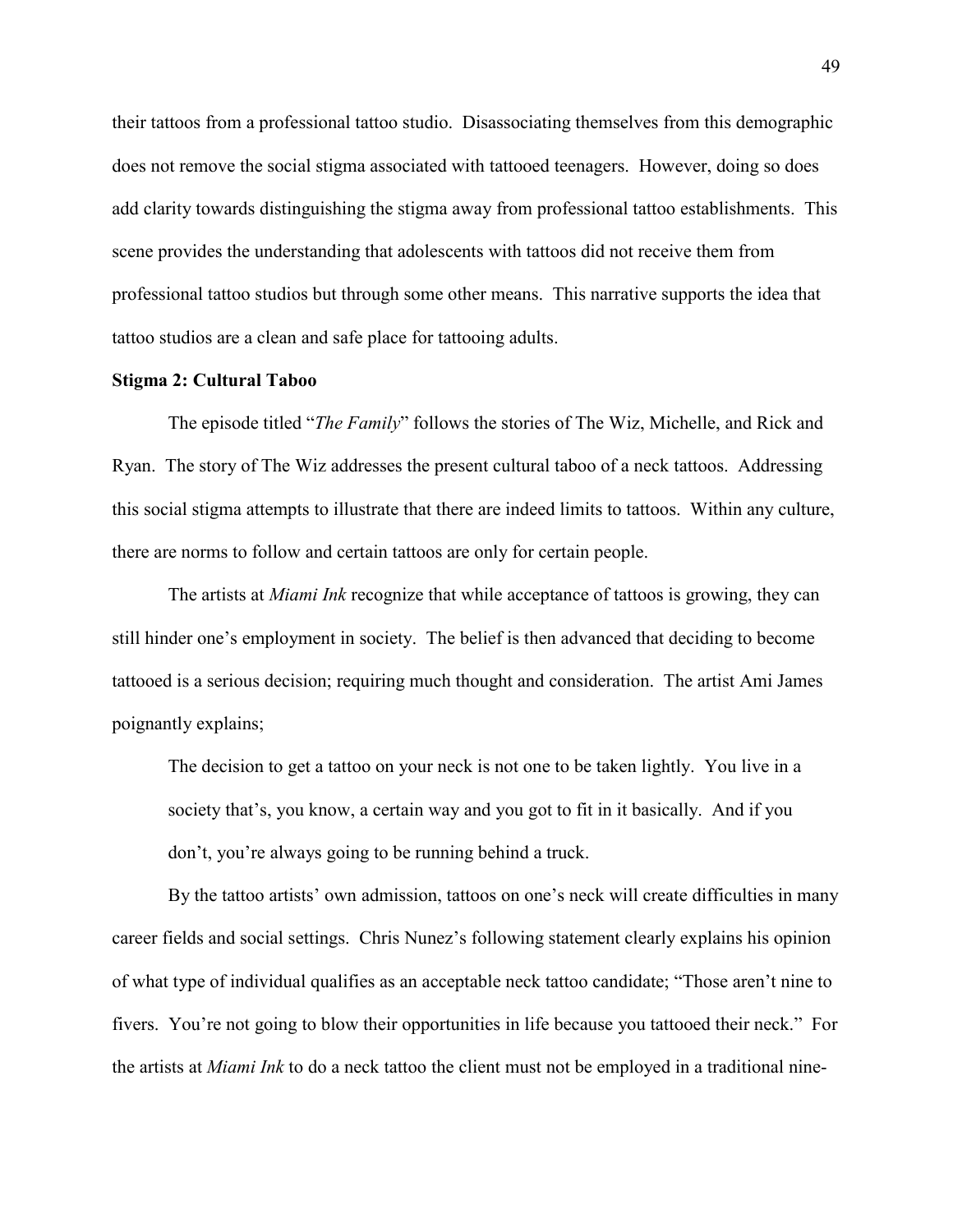to-five work setting, be a mature adult, and have other tattoos. Nunez's statement also implies that a neck tattoo could be viewed by others as "a bad life choice."

In addition, The Wiz admits to feeling pressure by his peers to get the tattoo, "Once I get my tattoo the circle will be complete. All of my friends will have it. We'll all have it and then they'll finally leave me alone." By his testimony, he is the only one without a neck tattoo and wants their criticisms to end. He admits that once he gets tattooed he will be fully accepted by his peers and their harassment will stop. His reasoning could be viewed as an unacceptable reason to be tattooed on one's neck because being tattooed because of peer influence is already an established stereotype of tattoos. A possible explanation is that The Wiz works in the entertainment industry, an industry shown to be more accommodating of tattoos as is evident by their popularity with celebrities and musicians. Many in the entertainment industry do not have the traditional nine to five workday. However, the appearance of The Wiz does not satisfy the other requirement of having other tattoos.

The appearance and narrative of The Wiz does not match the criteria of an acceptable neck tattoo candidate set forth by the artists. The requirement will be remembered that neck tattoos are for those that already have multiple tattoos. By Nunez's example, The Wiz should also meet this qualification before receiving a tattoo on his neck. According to the perspectives of Narrative Paradigm theory, it could be argued that The Wiz's narrative then fails to achieve coherence and fidelity within the viewer. *Miami Ink* never communicates if The Wiz has any other tattoos besides the one he came to get on his neck. No other tattoos are visible on The Wiz. His clothing only reveals the un-tattooed skin on his forearms below the elbows. This lack of information appears contradictory to the standards the artists' practice for neck tattoos. This paradox lends the narrative to appear contradictory to the viewer.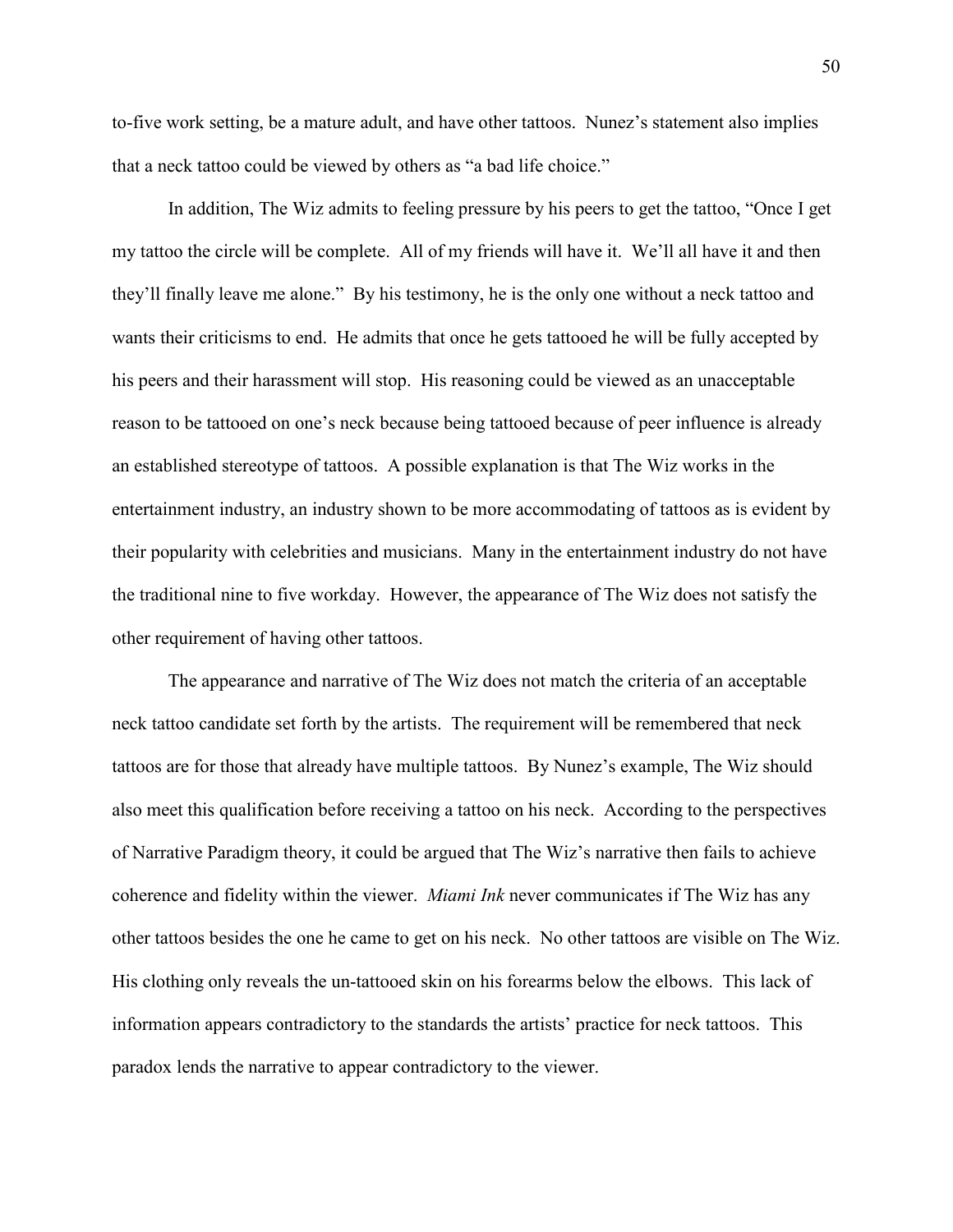The choice to tattoo one's neck is acknowledged as appearing deviant in society and requires certain variables in order to be considered an appropriate choice. The Wiz's reasoning for tattooing his neck appears paradoxical. He is already stigmatized by his friends for not being tattooed. Tattooing his neck thereby transfers the stigma projected from his friends to the rest of society. His testimony intended to support his decision instead goes to support the current social stigma of tattoos being worn by those susceptible to peer pressure. The narrative of The Wiz makes him appear as longing for acceptance from his friends. His reasoning for his decision appears incoherent and fragile as he admittedly attests to being pressured to have his neck tattooed. The narrative of The Wiz fails to present a premise against tattoo stigma but instead supports the stigma of tattoos being a careless decision associated with unsatisfactory character and integrity.

As the scene is concluded, the narrator states that The Wiz, "…obviously put a lot of thought into the commitment that a neck tattoo brings." However, The Wiz's own narrative does not support this statement. The Wiz's appearance and narrative fail to support the standards given by the tattoo artists as appropriate for tattooing one's neck. According to the principles of Narrative Paradigm theory, this lack of information may hinder the viewer from accepting The Wiz's tattoo narrative. It can then be argued that this lack of coherence and fidelity in The Wiz's narrative renders it ineffective towards removing tattoo stigma in the viewer.

What The Wiz's narrative does achieve is that it provides an explanation as to the reason why an individual may choose to tattoo their neck, "I chose my neck because it's prominent . . . it's something I'm devoted to . . . I want it to be visible all the time because I'm proud of it." The reasoning is then advanced that neck tattoos represent that which is very important to the wearer. When one sees a tattoo on somebody's neck, regardless of how one feels about them,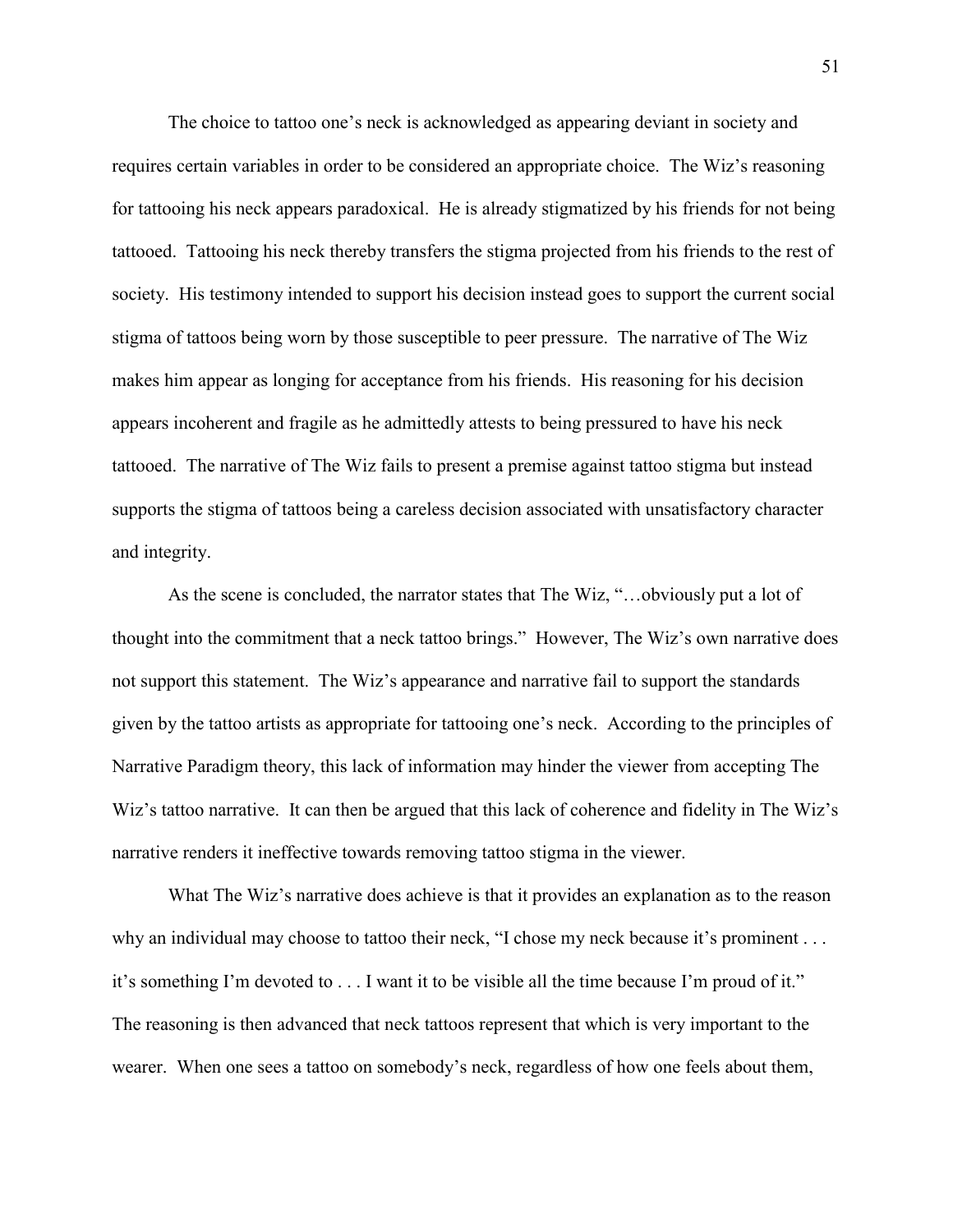the understanding is instilled that such a tattoo represents something of the upmost importance to the wearer and that they are proud to wear it for all to see.

## **Stigma 3: Tattoos Are Unprofessional, Can be Discreet**

Unlike The Wiz, the scene featuring Michelle presents the idea that not everyone with tattoos displays them in public, "frequently we have clients that want tattoos, but they don't want the whole world to know about it." The narrative of Michelle addresses the stigma that people with tattoos are unprofessional. This stereotype is challenged with the image of Michelle, a working young professional that values her career and chooses to keep her tattoos private and out of view from others.

Michelle's narrative is unique, from the rest of the client narratives, in that the majority of it is not told by her, but through the show's narrator Ami James. The narrator serves as the all-knowing force that guides each episode's storyline. As outlined in the theory of Stigma, a story told from the prospective of one who works with stigmatized individuals [a tattoo artist] is considered credible to society. This understanding offers Michelle's narrative as coming from a subject matter expert and thereby free of apparent contradictions.

A paradox occurs with Michelle's narrative, the question of why her narrative is not told through her. This may cause the viewer to question this choice of the show and the credibility of Michelle. Furthermore, the narrative of Michelle provides no explanation as to her reason for tattooing.

The ambiguity of Michelle's story carries over into the stigma type presented. Her decision to be tattooed would be classified either as social or moral stigma. The viewer is not told what her reasons for tattooing are. Tattoos for Michelle are either a personal preference, a part of her cultural tradition, or a confluence of the two. It is left unsaid whether her decision to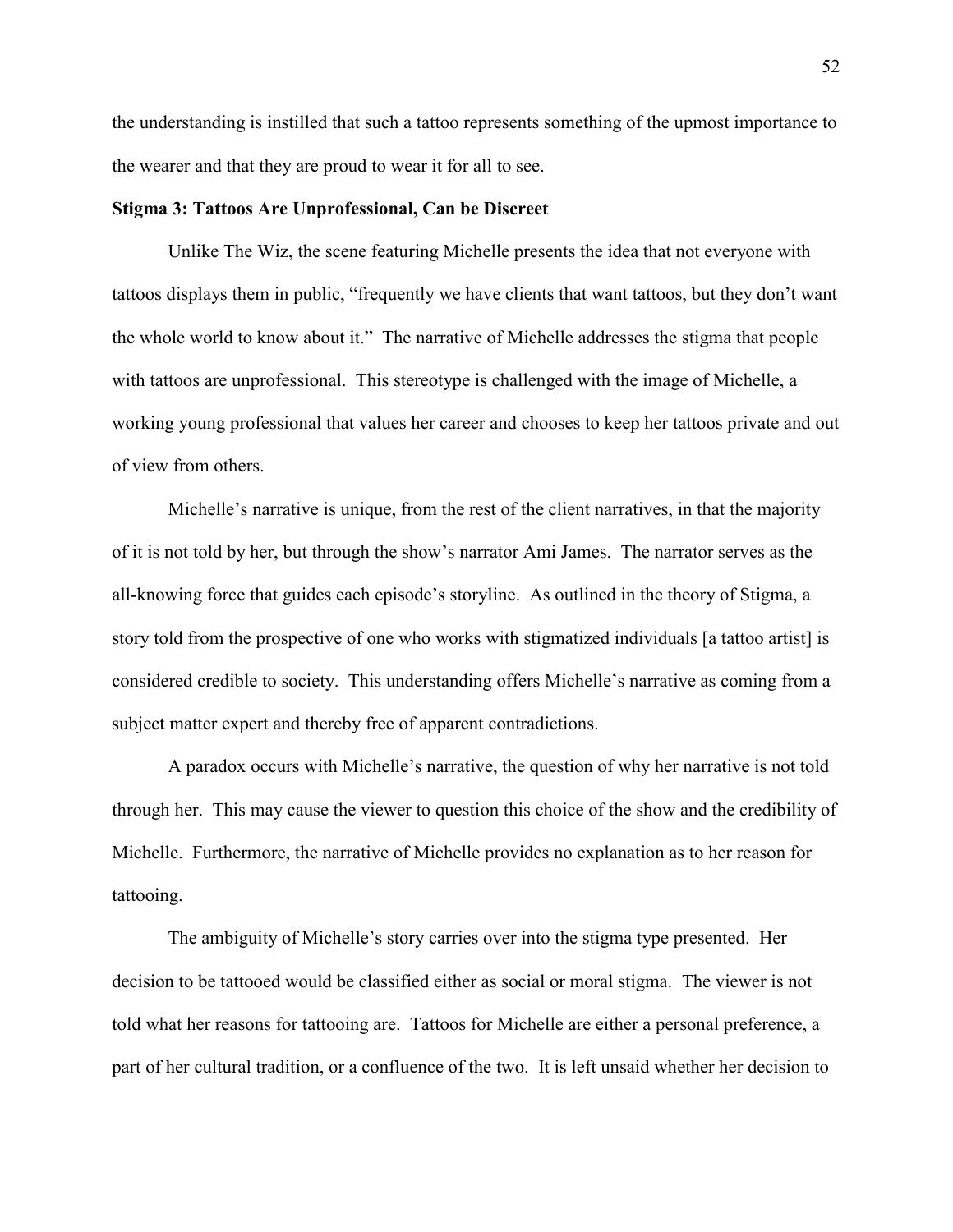tattoo stems from a social or moral stigma persuasion. Michelle's choice of tattoo imagery is also not clarified. What does the tattoo image of a Koi fish represent to her? An explanation would provide greater clarity to her motivations. The absence of this information from the narrative leads the viewer to the more likely conclusion of tattoos being her personal choice and a characteristic of social stigma she must encounter.

The strategy used to dispel tattoo stigma is the statement that tattoos can be private and only enjoyed by the wearer does serve as an explanation for her choices. Simply put, Michelle gets tattooed because she likes tattoos. Michelle's ethnicity is not readily apparent to the viewer. Her ancestry may hold rich traditions of tattooing that she now embraces; leaving the possibility of her decision to tattoo being a moral stigma. With these motivations left unsaid, the viewer is persuaded to view Michelle's decision to tattoo as a personal choice and thereby an example of social stigma.

In a brief soliloquy she acknowledges that she has been questioned as to how she feels her tattoos will look when she is older. She retorts by quipping "I don't think I'll be walking around naked when I'm 80." This retort to the question of how she will feel when her tattoos change as she gets older makes her attitude to the fact of aging appear inconsequential. She enjoys her tattoos now and will continue to appreciate them throughout her life. The question to regretting her decision to tattoo herself is insignificant to her thought process. She is reserved in displaying her tattoos. Her tattoos are not visible by others and thereby not subject to their criticisms. She is not ashamed or embarrassed and will continue not to be. Her tattoos are permanent as are her feelings towards them.

The central message communicated in Michelle's narrative is that tattoos can be just for the person wearing them and can be discreetly worn on the body. Michelle is someone who gets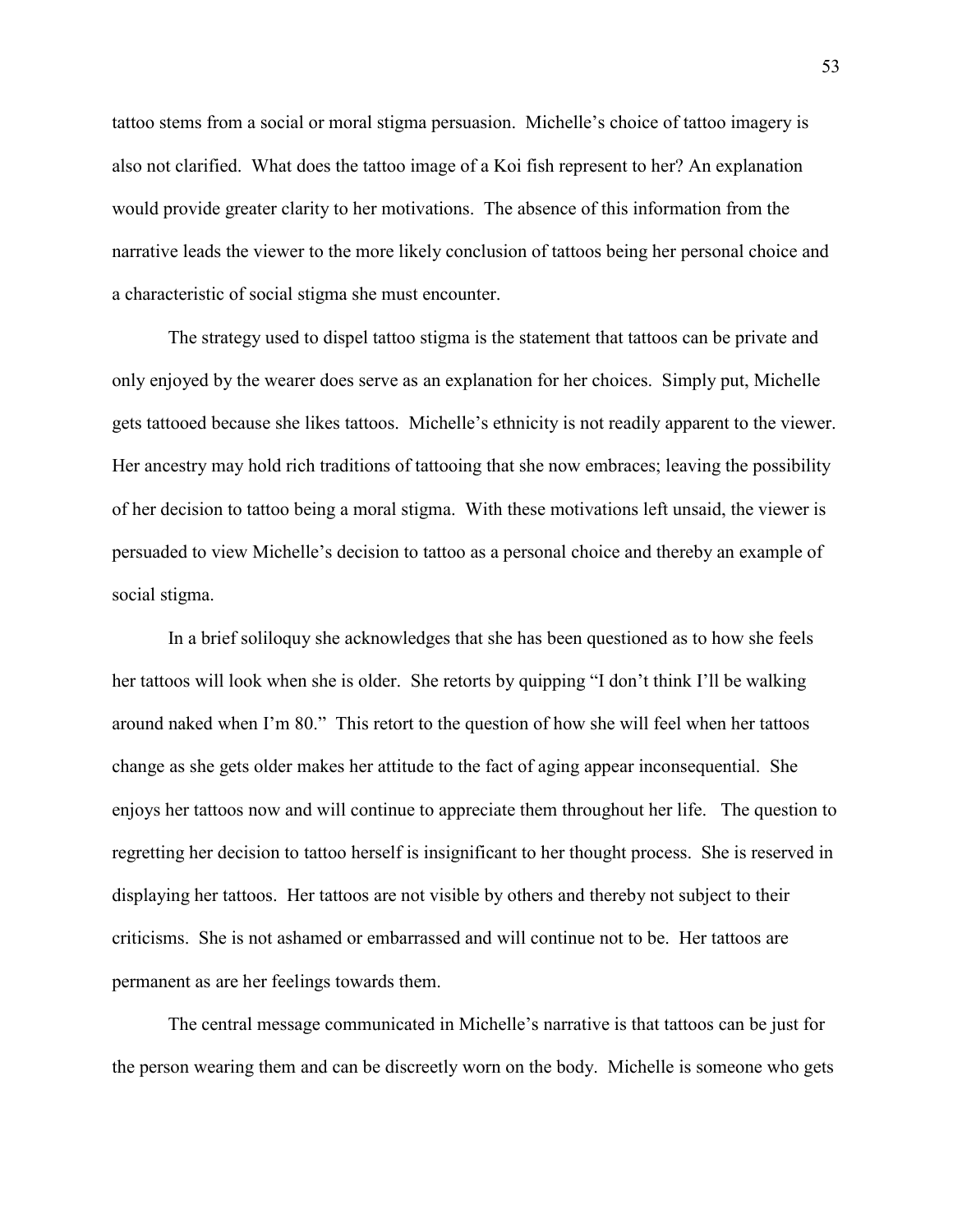tattooed for no one other then themselves. Tattoos are something they enjoy privately. Such statements attempt to make tattoos more personal and subsequently to encourage the growth of the industry by appealing to a new demographic for tattoos – people who would want a tattoo only for themselves to see.

# **Stigma 4: Dysfunctional Families**

The narrative of Rick and Ryan addresses the two stigma categories of moral and physical. Moral stigma is existent in that their decision to get tattooed stems from their identified religious beliefs. Tattooing to express one's religious beliefs could be considered as social stigma in that the religious majority is still growing in acceptance of tattoos. In this light of religious viewpoints, the narrative of Rick and Ryan can be seen to counter against the physical stigma because their faith has at times viewed tattooing as a physical desecration of the body. Presenting themselves as a loving Christian family serves to debunk this mindset by showing it in practice. Tattoos serve to strengthen their faith and advertise their beliefs to the public.

Through the narrative of Rick and Ryan, this episode also challenges the stereotype that all tattooed people come from dysfunctional families. Through the father and son team, Rick and Ryan, this stigma is dismissed as they together planned and came as a family to support each other being tattooed. Their reasons for getting tattooed is that they are devoted Christians and believe their cross tattoos will help to reflect their faith. Reiterating that the negative stigma of tattoos is changing for the better, the narrative of Rick and Ryan reflects the growing understanding that tattoos are now embraced by those whose religious lifestyle has not always lent itself to tattoos. Their narrative presents the idea that tattoos can help to positively express one's spiritual faith; serving as an outward reflection of one's central beliefs. The narrative of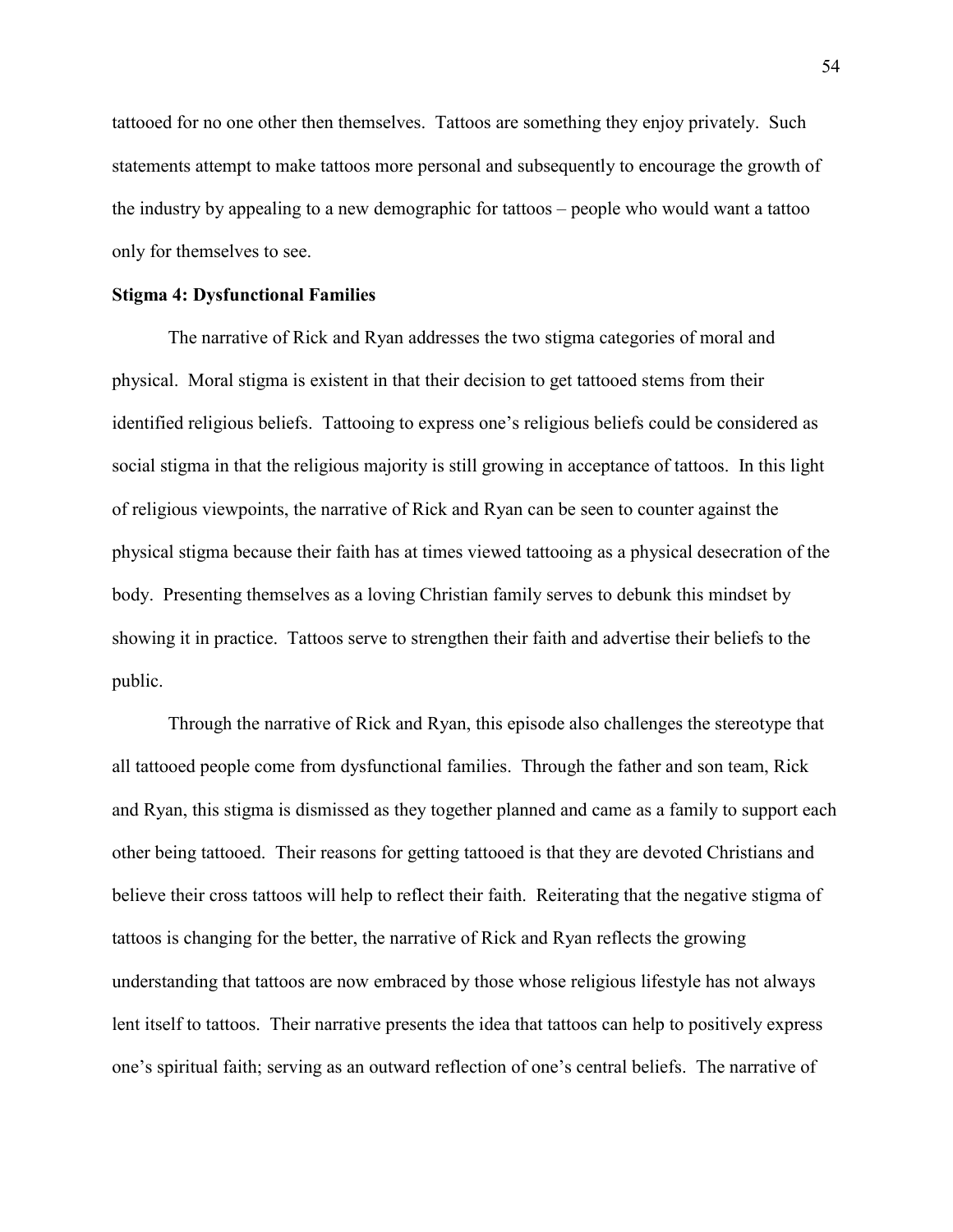Rick and Ryan presents a family in support of one another. Making tattooing a family activity supports the paradigm described of them as a loving and supportive family.

The narrative of Rick and Ryan could be viewed as an appeal to the conservative religious majority. The scene starts with presenting the idea that tattoos are now becoming acceptable in society. "Right now we're coming into a time where tattooing is really accepted. Within the last ten years tattooing has made a massive movement." The catalyst for this new mindset is presented with the loving Christian family of Rick, Ryan and Mom. This idea is supported by the father Rick, "A lot of negative on tattoos. Stereotypes. And that was over the past 50 years. And it's slowly changing." The presentation of the religious minded family supporting tattoos provides dissonance against the socially held viewpoint of tattoos representing lack of character and morality. The mother playing off the adage of "the family that *prays* together stays together" with "the family that *gets tattooed* together stays together" goes to solidify this persuasion. The scene ending with a family photo goes to support the belief of tattooing as a family friendly activity worth memorializing with pictures.

For Rick and Ryan, tattoos serve as a catalyst for sharing their faith. As described in the theory of Stigma, a characteristic of stigmatized individuals is that they may be approached by strangers curious about their stigma. This lends to the understanding that tattoos serve as secondary gains for Rick and Ryan, as a chance to share their Christian faith with strangers. To accomplish their goals of sharing their religious faith with others, they wish to be approached by strangers. They want to be looked at and engaged in conversation about their Christian cross tattoos.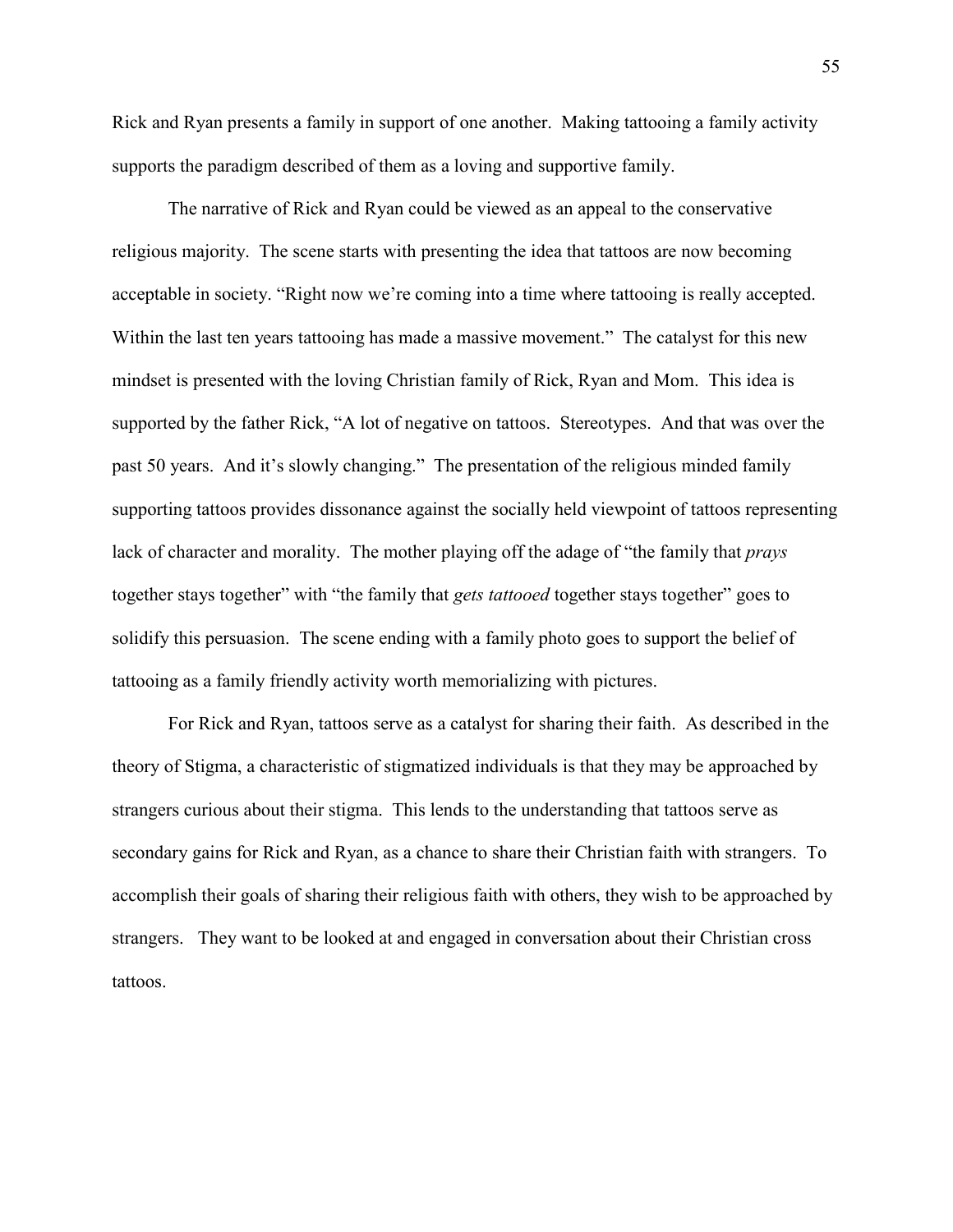# **Stigma 5: Criminality and Aggressive Behavior**

The episode "*Finding Balance*" depicted the story of Robert, a middle-aged family man who came in to receive a memorial portrait tattoo of his son who passed away. The narrative and kind-hearted demeanor of Robert attempts to disassociate the stigma of all tattoo wearers being associated with criminality and aggressive behavior. Robert is a soft-spoken man who loves and supports his family through tattoos and tattooing for a living. His reason for getting the tattoo is to memorialize the life of his son who was killed in a car accident.

The stigma type presented in the narrative of Robert is social. In his reasoning for embracing tattoos, he explains his initial uncertainty and clarifies how tattoos have served him as a form of therapy and subsequent career path. Robert's story of his instilled aversion to tattoos is common of many in American society. This point provides commonality and allows for greater acceptance for the views he holds now. He understands the fear one would have of first going into a tattoo shop. His narrative then goes on to explain the fascination and personal fulfillment that has resulted in him being open to tattoos.

The fact that Robert articulates the cultural taboo of entering a tattoo establishment allows the viewer to self-reflect on their own opinion on the subject. The theory of Stigma articulates that normals in society are unlikely to openly recognize what is discrediting of the stigmatized; causing the situation to become tense and ambiguous for all involved. Voicing that which is discrediting creates the opportunity for one to then recognize and potentially adjust their views on the topic. Robert admitting his own past tattoo prejudices helps to create a commonality with many in society and serves as an example of one changing their views on tattoos.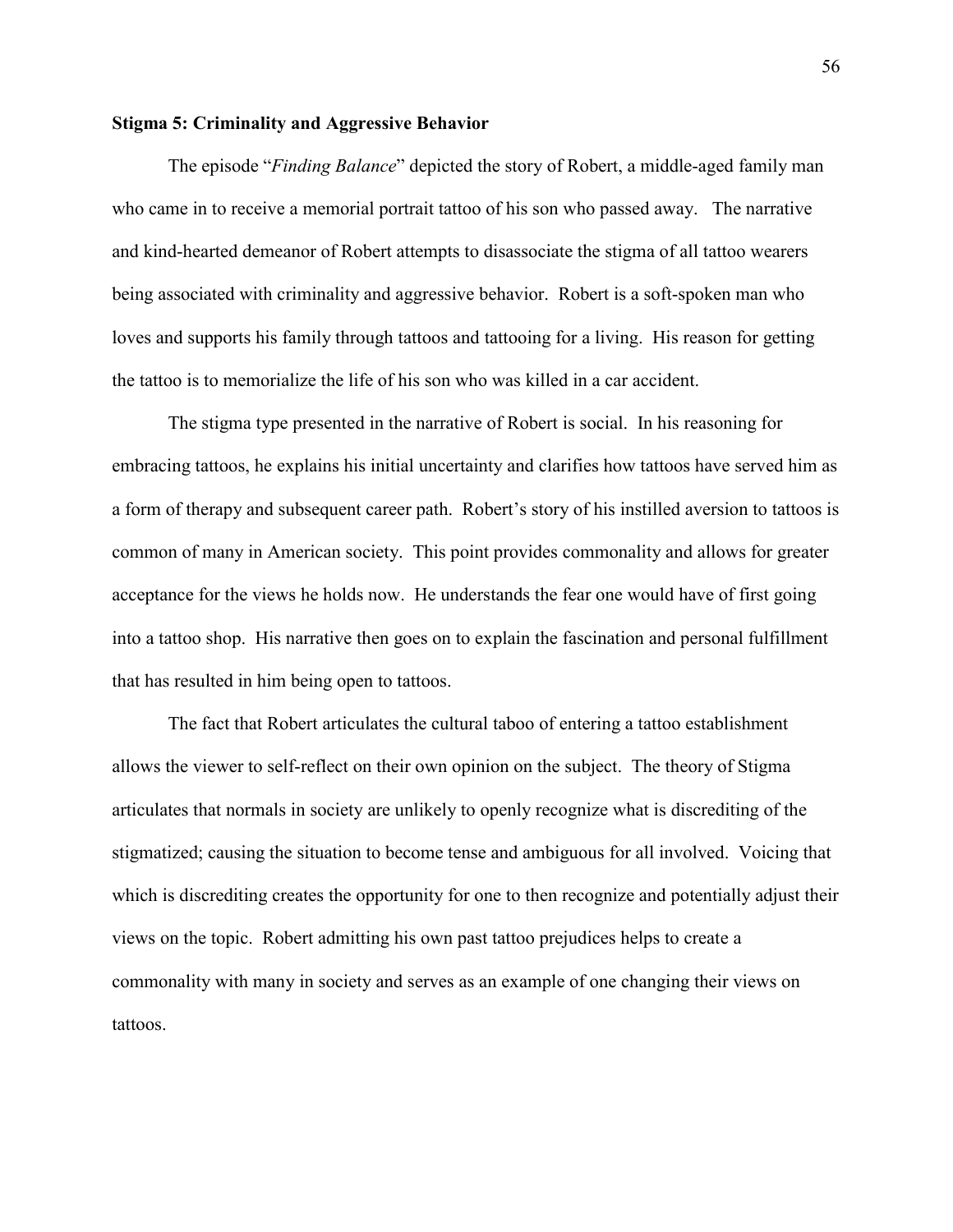Wanting to memorialize the death of their son was the catalyst for Robert's wife to get her first tattoo. The exposure he had of tattoos through her experience led him to embrace tattoos himself; both as a wearer and as a tattoo artist. Eleven years later, he is finally ready to memorialize his son through a tattoo.

In this narrative tattoos are suggested to help one deal with grief. Robert suggests that the tattoo of his deceased son will help him achieve closure for his death. Robert's decision to wait to get a memorial tattoo suggests that tattoos are not something to rush into. As a tattoo artist himself, he knew that not any artist could capture his son's likeness forever in his skin. It took eleven years for him to be able to put that kind of confidence in an artist.

Robert describes his family in the metaphor of the iconic happy family from the classic television sitcom *The Brady Bunch*. Even with tattoos, they are still that loving family. His story tactfully explains that tattoos do not change who people are. Robert's story also alludes to the idea that tattoos are for any age and are not restricted to ne'er-do-wells or youthful angst.

Upon further examination of Robert's account of tattoos, evidence for additional persuasion is found. Robert describes that their house was the place where all their children's friends like to socialize. In this account he mentions that they had a pool. A possible explanation for this is to suggest that he was financially comfortable enough to own the luxury item of a pool. His further account that tattoos have not changed who they are adds support to the idea that tattooing can be a profitable profession.

The story Robert tells of how he came to tattoos, and subsequently became a tattoo artist himself later in life, appears coherent and free of blatant contradictions. His reason for getting the tattoo to honor the life of his son is understandable. Robert's son died unexpectedly, never affording his father the chance to say goodbye. For Robert, the sudden death of his son was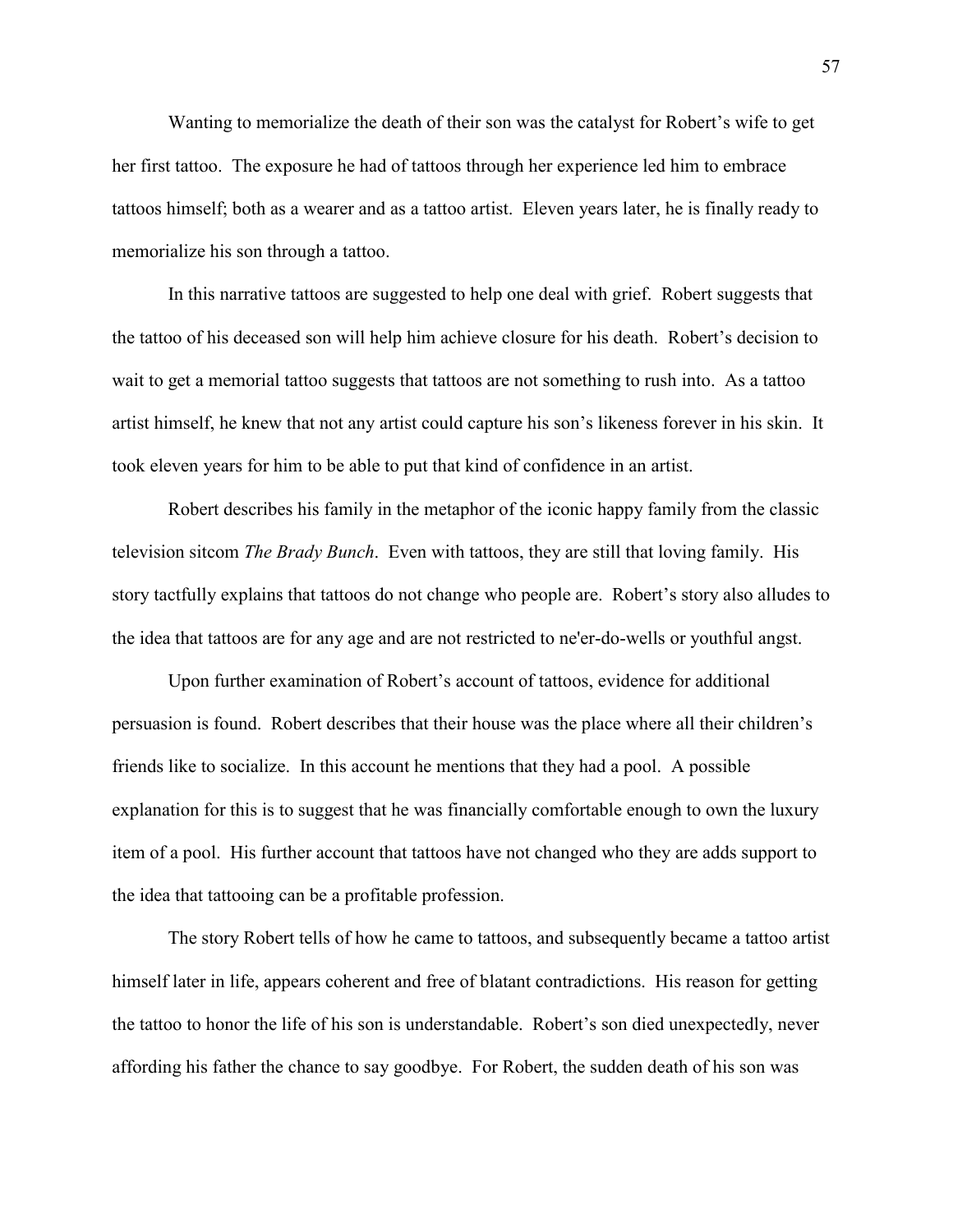preventing him from getting over grieving his death. Grieving is understood as a personal process; experienced and dealt with in one's own individual way. This paradigm in itself then provides coherence and fidelity to his decision to tattoo his son's portrait on his body.

# **Stigma 6: Rebellious**

The final episode "*While Ami's Away…*" observed the story of John, a father whose infant daughter is dying from the genetic disorder Tay-Sachs, a rare degenerative disease that attacks the nervous system and slowly shuts down the body. The social stigma addressed here was that of people who choose to be tattooed are rebellious. John's tattoo narrative does not reflect any of those attributes. The strategy used to dispel this stigma is the story that his young daughter is terminally ill and he wants something to remember her by. He has put time and effort into his decision to be tattooed. John's narrative depicts him as a loving and caring father who is doing the only thing he believes will immortalize the memory of his daughter. "It's absolutely every parent's nightmare. You can't tell someone that your child is going to die before you. There is no way to describe that emotion." Through the emotional appeal of a father who knows he will outlive his own child, the act of getting a tattoo to memorialize her memory and immortalize her bond with her father is presented as acceptable and poses no direct challenge to coherence and fidelity.

Tay-Sachs is a genetic disease that is predominantly common among the Ashkenazi Jewish population (Sheth, 2010). The conception of an afterlife is not integral to the Jewish faith (Steinberg, 1947). Viewing John as coming from a Jewish background gives clarity for his belief that he will never see his daughter again once she dies. The paradigm of a father who knows his child will die before him, added to the belief that the present life is all they have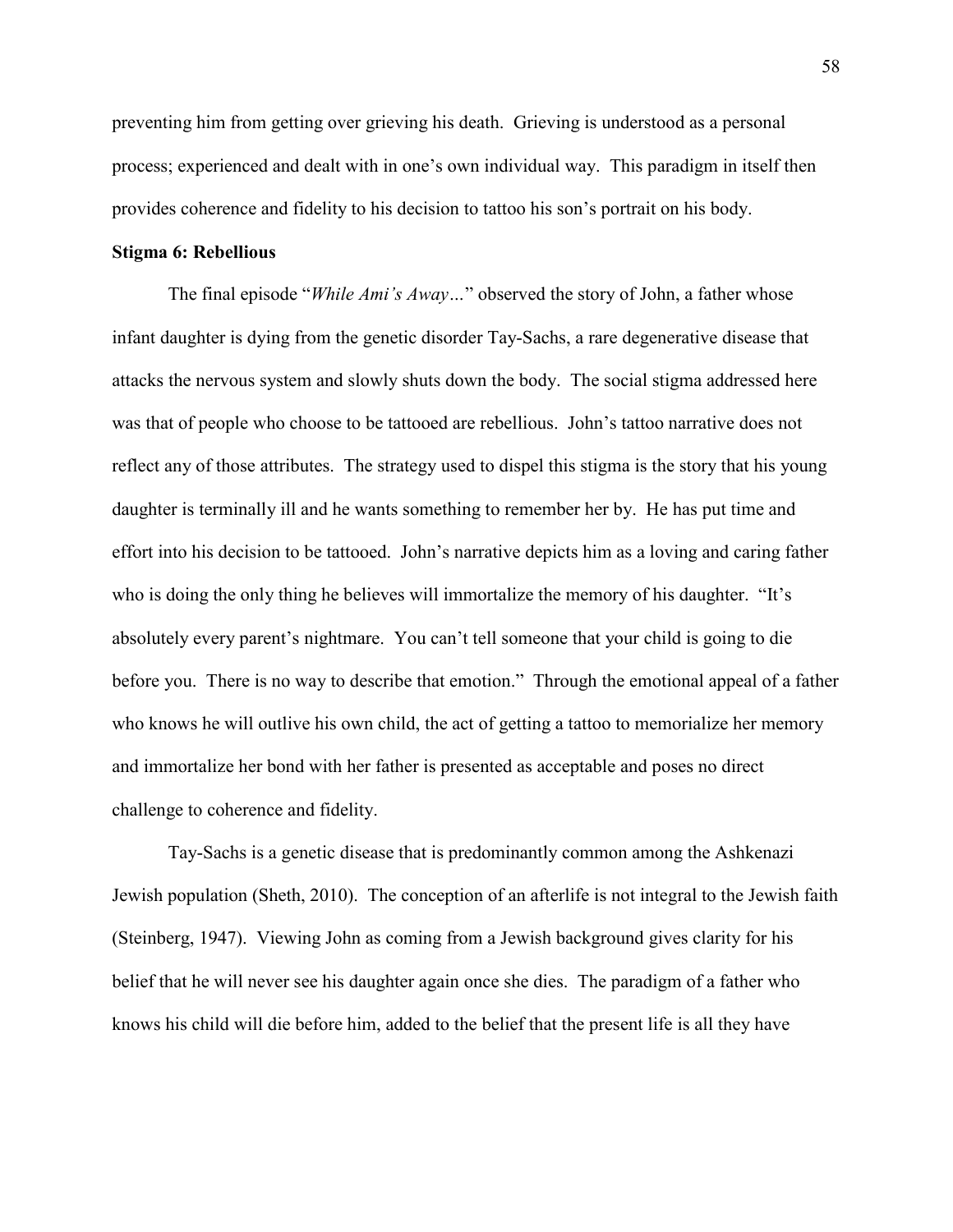together provides clarification to John's earlier statement, "The tattoo is going to give me a little more peace. Because I always have this feeling that once she's gone...she's going to be gone."

For John, a tattoo is a way to preserve the memory of his child. To receive a realistic portrait tattoo of his daughter will allow him to look at her face even after she passes away. With the tattoo, she will always be sleeping on his shoulder; forever preserving their bond as a father and daughter.

John's tattoo also speaks to the moral stigma of tattoos being worn by those of the Jewish faith. The traditional practice of abstaining from tattoos is changing as many within the faith are choosing to tattoo themselves for religious and secular reasons. John choosing to tattoo serves to support this changing mentality.

## **Overarching Narratives**

 In relation to each of the individual narratives, used to explain and address the stigmas either successfully or not, there are overarching narratives that all episodes present collectively. A feature quite distinct is that of the physical tattoo studio that the show is filmed in. For instance, it will be remembered that tattoo studios have had the long-standing stigma of being unsanitary and in sordid parts of cities. The show presents several factors to weigh against this stigma. The physical location of the tattoo studio is in the upscale, tourist neighborhood of South Beach, Florida. Depictions of sunny skies and shopping tourists provide the viewer dissonance towards this tattoo stigma. The multitude of scenes depicting entire families in the shop, presents the tattoo shop as a family friendly location.

Inside the tattoo studio the floor plan is open with good lighting throughout. The front desk and waiting area of the shop presents a likeness to more of a hair salon than a tattoo studio.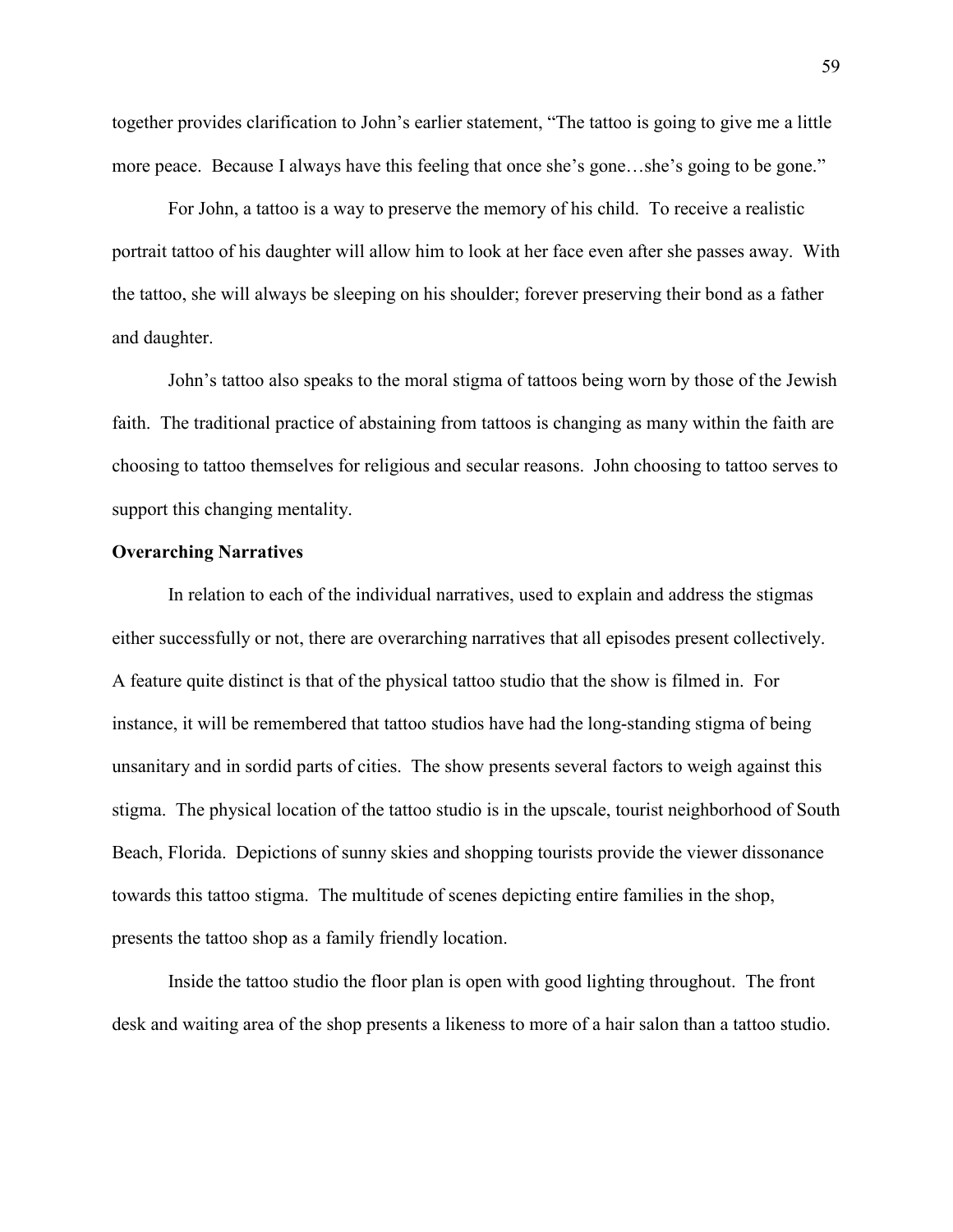The tattoo studio itself is clean and orderly. The geography of the studio is rather modest with only four stations used for tattooing. All of these deliberate design choices play into people feeling comfortable; creating an intimate setting for clients and their families to feel at ease. Unlike traditional tattoo studios, no flash tattoo designs adorn the walls of the studio. *Miami Ink* presents their tattoo studio as a custom shop that only does original, one of a kind, tattoo designs. This concept is reinforced with the walls of the tattoo studio being decorated with colorful custom paintings of tattoo themes and the abstract.

The introduction that begins each episode may well be interpreted as an appeal to the American dream of owning one's own business, "We poured our heart and souls into the shop…opening our tattoo shop is going to be a big challenge for all of us. But this is our shot and we're going to take it." This statement in turn gives gratification to the entrepreneurial spirit and spirit of adventure. Such an appeal would be seen purposeful in appealing to a large demographic.

The physical pain associated with getting a tattoo is not discussed in the observed episodes. The necessity to puncture the skin to inject pigments to form a design will cause varying degrees of pain and discomfort during application of the tattoo. Signs of pain, flinching, and facial distortions are not observed by the clients while they are filmed getting tattooed. This calculated omission creates the mentality in the viewer that the pain brought on by the tattoo process is predominantly bearable enough to sit through and to carry on a conversation. Tattooing is unique in that it requires one to willingly expose themselves to someone with a sharp needle. This paradigm creates that mentality that tattoos are special, something to be proud of, and worth putting oneself through the process. In the adage of one must work hard to achieve greatness, to achieve a tattoo, one must first endure discomfort.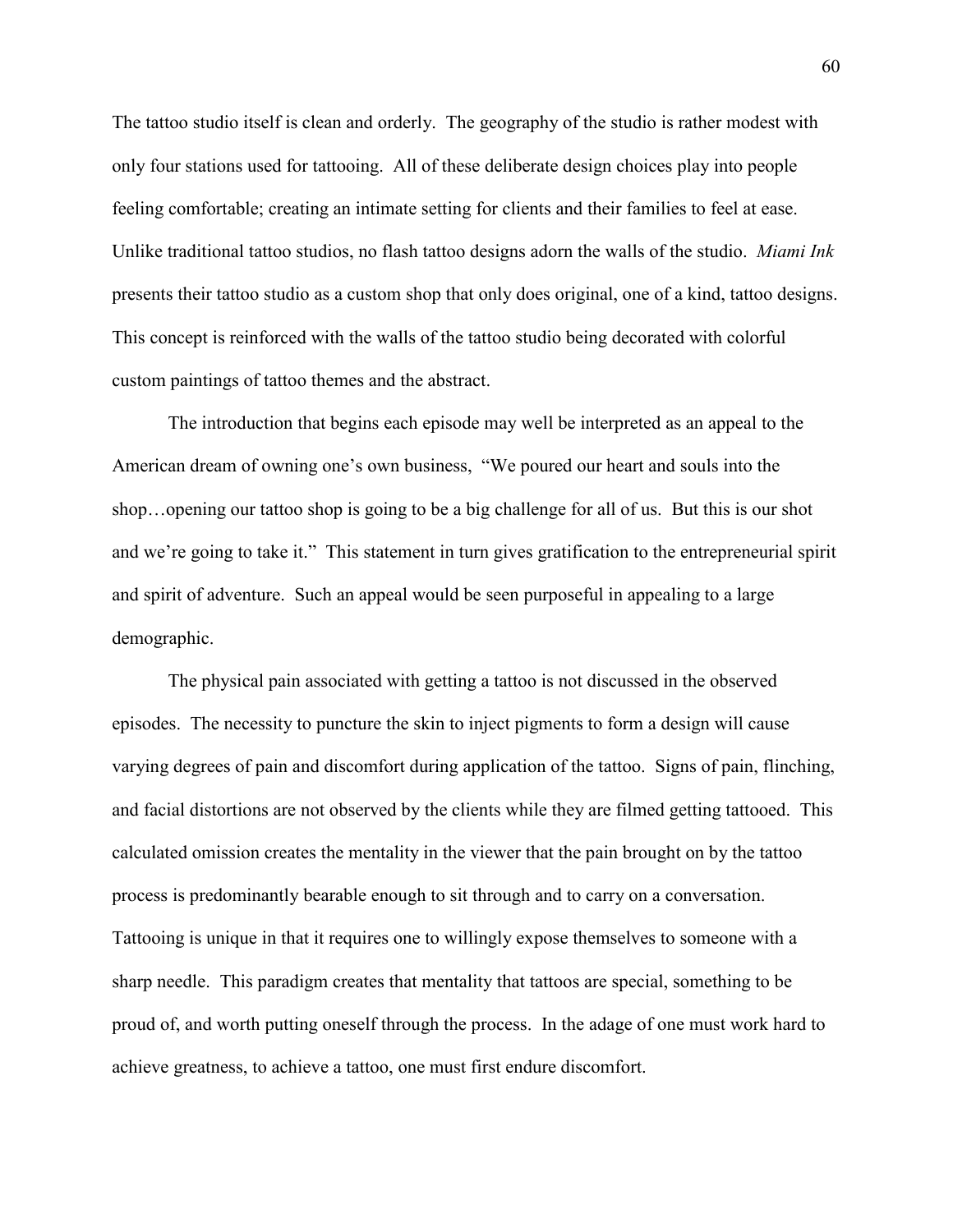The portrayal of Kat Von D, a female tattoo artist, goes counter to the tradition of tattooing being a male-dominated profession. Showing a capable and talented female tattoo artist argues against to the long standing tradition of tattooing being a male dominated industry. Furthermore, the presentation of Kat Von D goes to support the idea of tattooing as a new and viable emerging industry for women.

Alongside these overarching themes displayed, *Miami Ink* achieves something quite more significant. It will be remembered that the theory of Stigma states that stigmatized individuals will seek out a code of conduct for navigating through society. Undeniably, the show provides a doctrine for how one is to behave, and what one can expect to experience, in a tattoo studio. The program invites the viewer into the culture of a specific tattoo studio. Depicting through the characters what the roles are for the client and artist. These messages suggest that, before getting tattooed, one should to have a tattoo image or idea ready beforehand to show the tattoo artist. Along with the design, the client should have an idea of the body placement they wish the tattoo to be.

Another feature that that *Miami Ink* accomplishes is that it allows one to experience getting a tattoo vicariously through the clients on the show. Through empathy, one is able to displace their identity through others and experience the tattoo process through the show. *Miami Ink* causes one to think in the frame of images; causing one to contemplate what particular images would represent their personality in a tattoo.

*Miami Ink* presents the idea that normal people may choose to tattoo themselves for many reasons. Those demonstrated include wanting to remember an important event in one's life, to generate a form of self-help through its permanence, to create a sense of community or belonging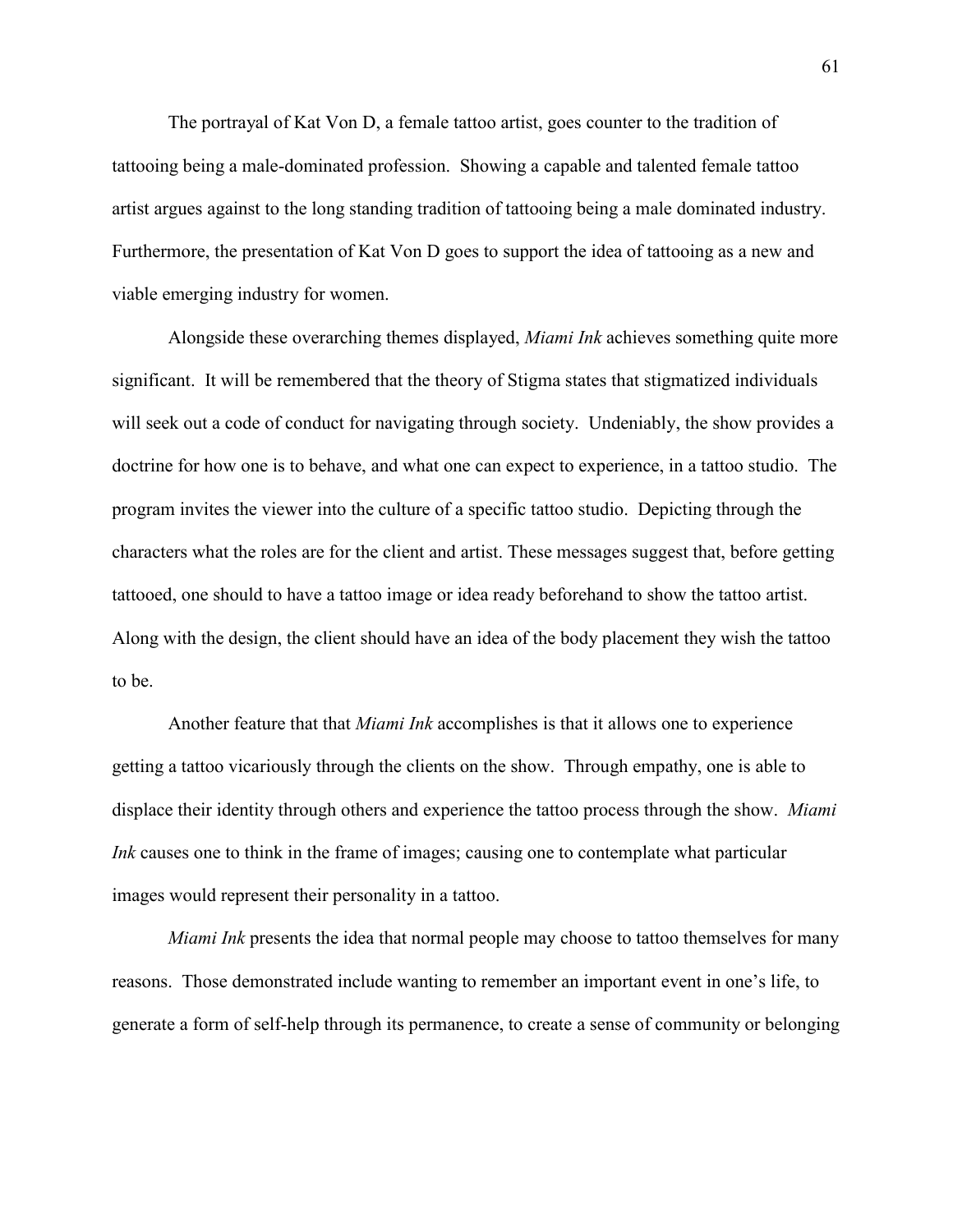to a particular group-beliefs-lineage, to simply a reflection of their personality through the artistic medium that is tattooing.

However when one looks at the historical reasons why people have tattooed, one notices dissimilarity in society's present reasons for tattooing. Archaeological evidence suggests that historically, human beings tattooed their bodies to show that they were a brave hunter, a leader, a religious observer, were ready to be married, or to show group affiliation. Some of these historical motivations do not fit with the client narratives specified in the observed text. The understanding can then be formed that the tattoo possesses the ability to transcend time and culture by continually attaining meaning contingent on the prominent beliefs of the culture it inhabits.

Along with what *Miami Ink* accomplishes, it is relevant to discuss what it fails to achieve. Collectively, *Miami Ink* lacks depth of evaluation and discussion. The show in addition fails to achieve deeper expressions of what is really going on in these narratives.

*Miami Ink* is unsuccessful in making coherent how long the tattoo process actually takes. Designing a custom tattoo can take hours to draw and many more to apply to the skin. For large tattoos, it is common for a client to have more than one session with an artist to complete. A tattoo does not always come out perfect the first time. An artist will often need to touch up parts of the tattoo before it is considered complete. Many of the tattoos the clients received took several hours to complete but were edited down to only a few minutes. The cost of the tattoos is also never discussed, providing illusion to the high expense of a custom tattoo (G. Rautio, personal communication, February, 22, 2011).

Incongruities in the chronology of clientele are also observable in many of *Miami Ink's* episodes. A recurring example is that the same client featured getting tattooed in one episode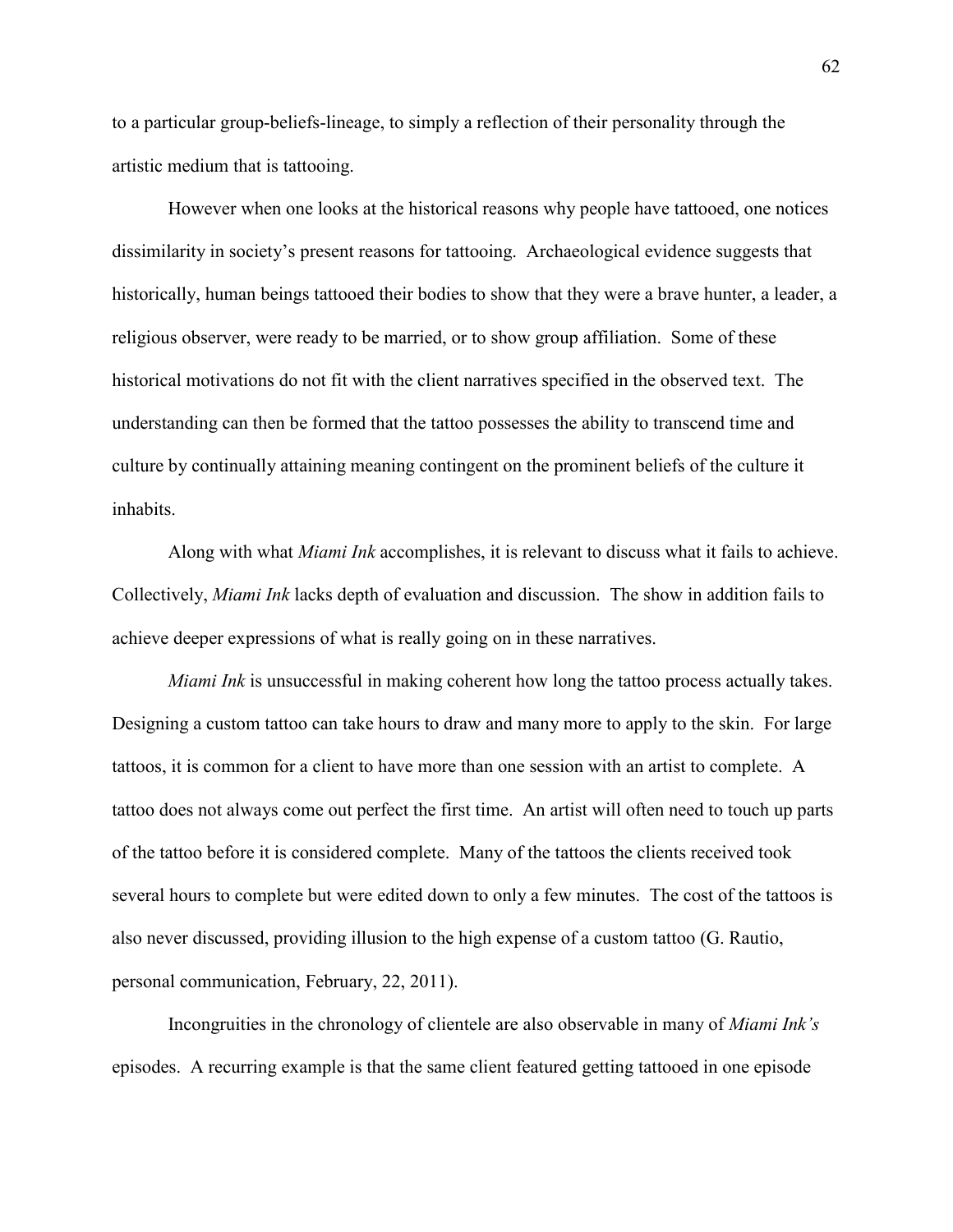will be seen in the background of a later episode supposedly days later. This fact is not addressed in the episodes in which they occurred. This incongruity is not so much intentional as a byproduct of the way the show was filmed and edited.

Through open dialog into the personal clients' reasons for tattooing, *Miami Ink* unconsciously facilitates the idea that anyone with a tattoo is willing to talk about it and cares about tattoo social issues. In consequence, this offers a potential hazard to overturning tattoo stereotypes by suggesting another one; that those with tattoos wish to forgo their privacy by openly discussing their tattoos with inquiring strangers. The doctrinal formation of personal privacy is not formulated by the show.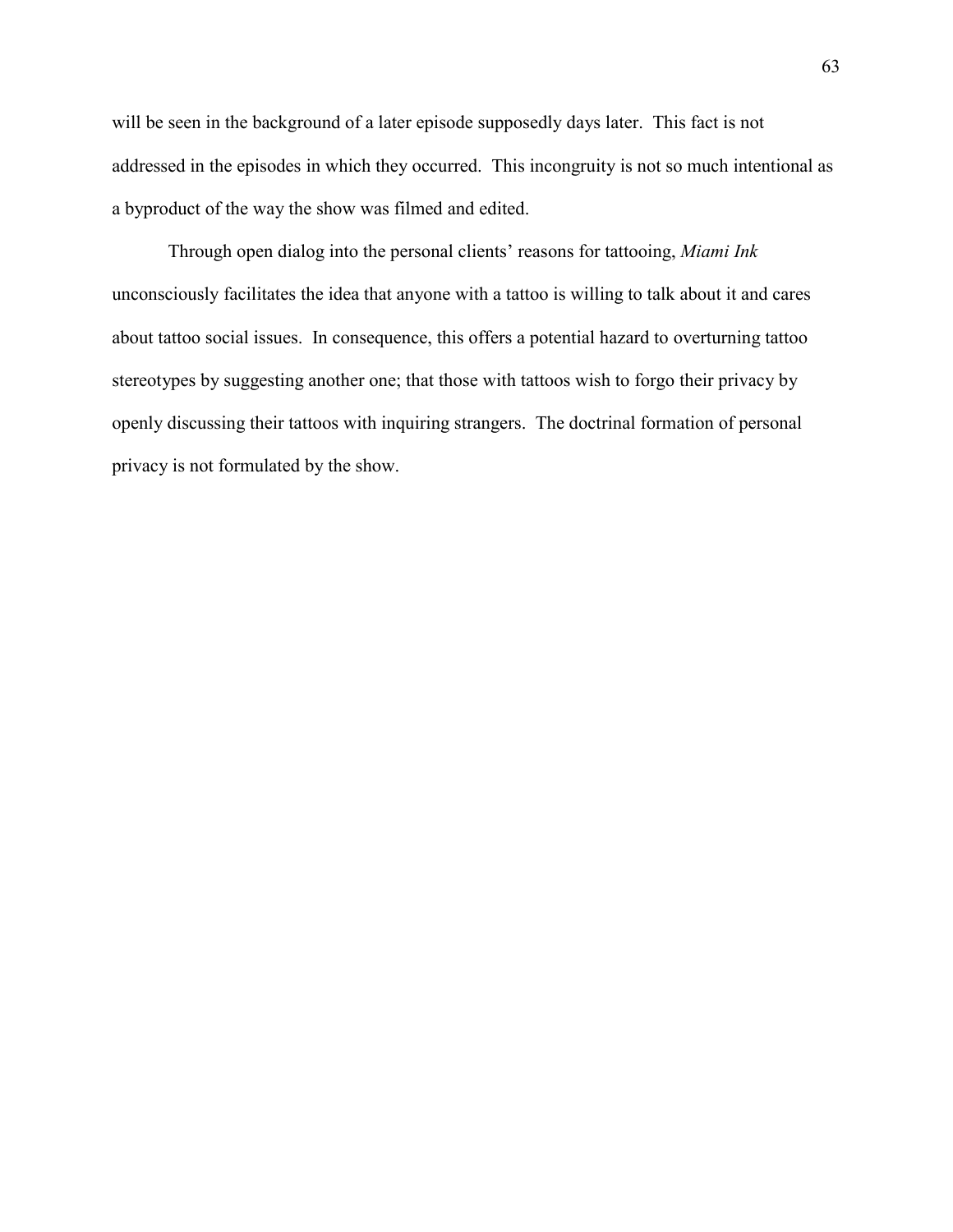#### **Chapter V: Conclusions and Areas for Further Study**

The subject of tattoos appears remarkable when one reflects on the history of its use. Historically speaking, tattoos have been an integral part of the human experience. Ancient peoples throughout the world, isolated from one another, developed techniques and motives to tattoo themselves. Even despite persecution in some cultures, tattooing has survived and evolved throughout human existence to a world-wide audience. History has shown the variability of tattoo popularity. Throughout time and culture, the desirability of tattoos has risen and fallen. It is reasonable to then forecast that this variability will continue in the future. Tattoos will always be existent; at times popular, at times scorned. However, despite tattoos present growing popularity we are just learning what makes society's present culture attracted to them.

Evidence collected through the application of the theory of Stigma has led this author to conclude that part of the intention of *Miami Ink* was to challenge current tattoo stigma held by society. *Miami Ink* does attempt to re-educate the culturally conditioned viewer's perception about who gets tattooed. Through the partisan testimonials of the artists and clients, dialog of tattoo stigma and social issues was portrayed and discussed. Counter arguments and opinions were shared and positive portrayal of tattoos was communicated. Did *Miami Ink* succeed in removing stigma? According to the theory of Stigma, it is the responsibility of the stigmatized to bring awareness and re-educate society on the issues they face. Through the client narratives addressing tattoo stigmas, the show did follow the guidelines set forth by the theory to lessen the stigma projected by society.

*Miami Ink* supports the theory of Stigma's assumption that stigmatized individuals will come together to support one another and to promote codes of conduct for navigating through a society that deems them inferior. Such doctrine formation is evident in the observed episodes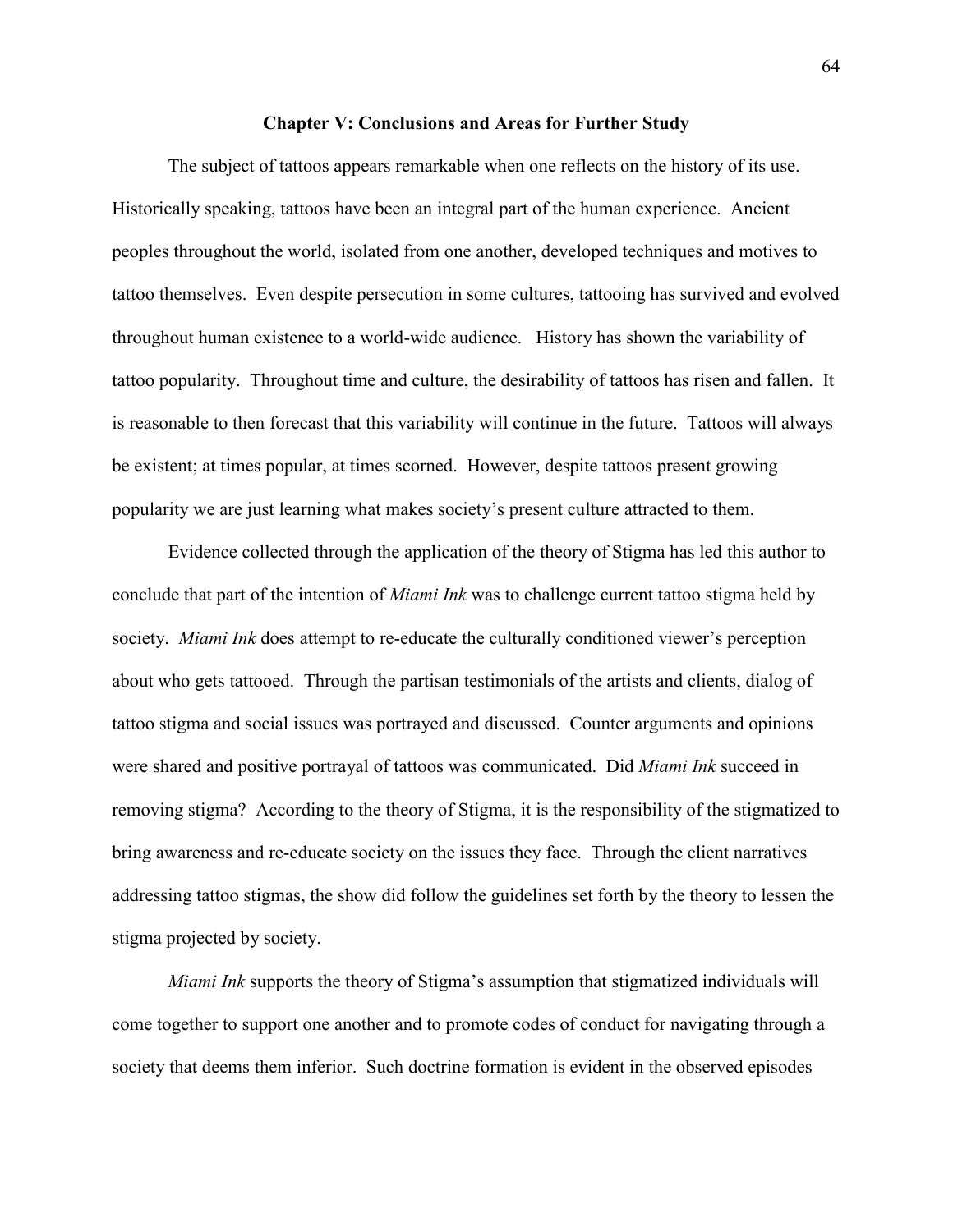and client narratives. The theory of Stigma puts forward that it is the responsibility of stigmatized social groups to bring awareness and re-educate society that the stigmatized individual is still human and a member of society. *Miami Ink* succeeds in this requirement by presenting tattoo clients from diverse backgrounds and beliefs but that are united in their assurance that tattoos serve a personal purpose for them.

By applying Narrative Paradigm Theory to *Miami Ink* episodes this author has come to the inference that tattoo narratives can provide essential rational against tattoo stigma. The tattoo narratives studied portray a diverse demographic expressing rational feelings and motivations for tattooing. Before a story can influence someone, it must appear free of contradictions and provide an acceptable reason for a particular behavior or action. The narratives examined all attempt to present these attributes for the viewer.

Of the six client narratives analyzed only the narrative of The Wiz was observed to pose a direct challenge to coherence and fidelity. Within the study parameters, the remaining client narratives then appeared free of contradictions and provided good reasons for their actions. Through the principles of Narrative Paradigm Theory these narratives would then appear believable to the viewer.

For this discussion it is worthy to address that The Wiz is of African American descent. Based on the section about The Wiz, it would be interesting to either speculate or investigate if there is a tribal stigma commonality with the African American community and neck tattoos. Such investigation would look to see if variance in stigma exists when comparing different societal groups.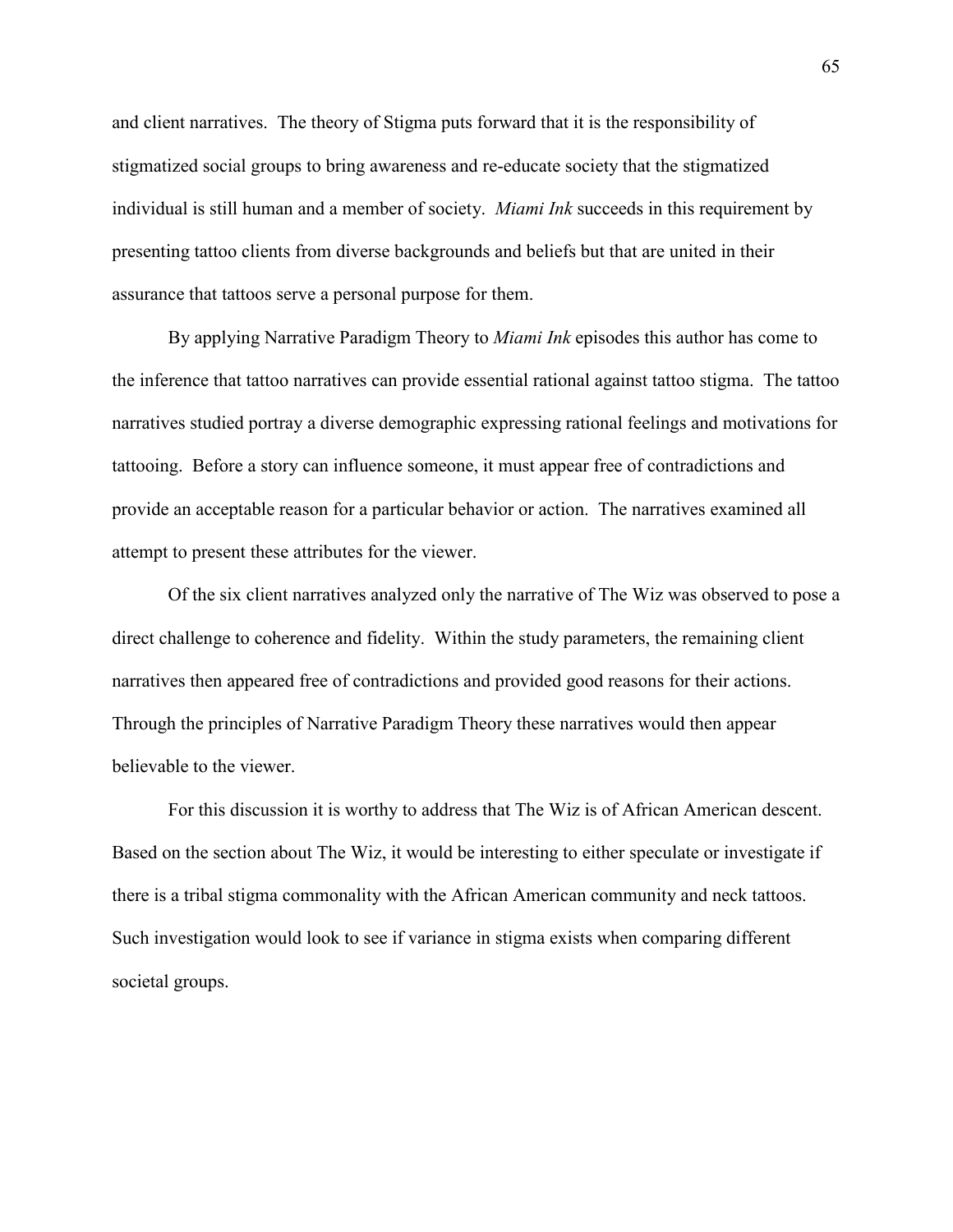# **Study Limitations**

The limitations of this thesis are its sample size with only four episodes studied. The first season of *Miami Ink* contains twenty-one episodes each averaging forty-two minutes in length. Inquiry into the client narratives of these episodes would be beneficial in determining what further tattoo stigma is addressed. In addition, this study did not distinguish nor address the differences in tattoo imagery among client gender and age.

# **Areas of Future Research**

This analysis has looked at what tattoo stigma was addressed in the first ever American television series devoted to tattoos. Further inquiry into the tattoo medium would be advantageous for social scientists to discover if *Miami Ink's* messages are effective enough to actually decrease one's prejudice towards those with tattoos. Further qualitative and quantitative studies to gauge the show's persuasiveness on people getting tattoos would be beneficial. A plausible application would be a quantitative study that would analyze individuals who got their first tattoo as a result of watching *Miami Ink* or another form of contemporary media that implements positive portrayal of tattoos.

A qualitative study application could look into the actual tattoo images presented and the possible implications such iconography holds. Analysis on the types of tattoos received on the show may uncover patterns in imagery within the gender, demographic, race, and religious beliefs of its clientele. Inquiry into how spin-off tattoo programs idealize tattoos could prove valuable as positive tattoo portrayals are presented through multiple characters and scenarios.

Incorporating additional theories to look for other instances of tattoo persuasion will prove beneficial in broadening the present understanding of tattoo stigma in society. Through inclusion hegemony, the concept of domination of one group over another, *Miami Ink's* portrayal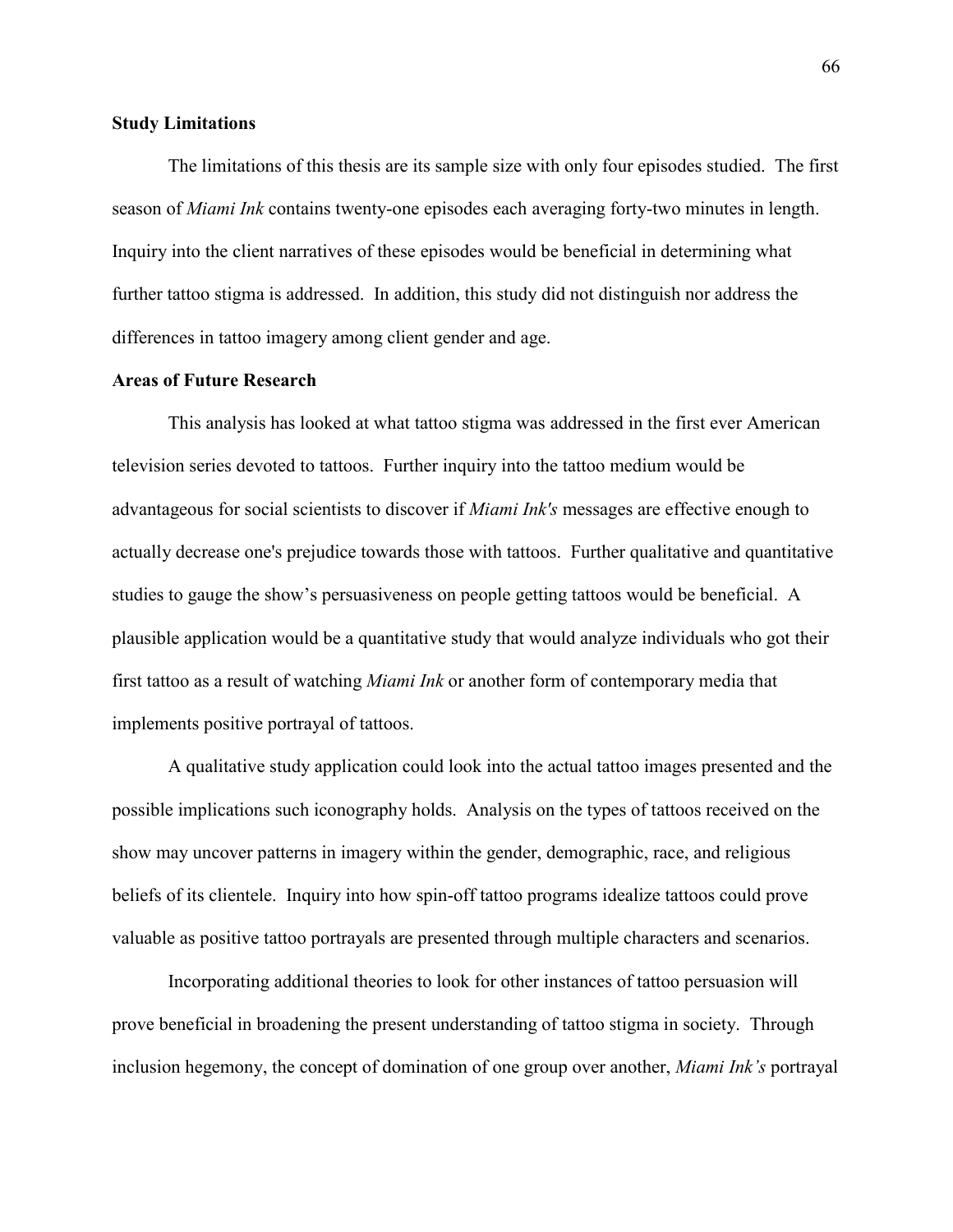of affluent citizens with tattoos, instead of criminals and those outside of societal norms, could be viewed as a counter-hegemic response to the current depiction of tattoos on television. Leon Festinger's Cognitive Dissonance Theory could be exercised to show that when people see tattoos in a positive light, dissonance occurs towards their opposing understanding and persuasion can occur.

The narratives studied contained depictions of Christian and Jewish traditions. Further inquiry into the show would be beneficial to see if other religious faiths were discussed elsewhere in the television series. Such examination would look to see if the religions of Islam and Buddhism were presented and how their depictions differed from the other faiths.

The two stigma types observed in client narratives are social and tribal stigma. Further analysis of client narratives for instances that address physical stigma would be advantageous. The theory of Stigma outlines the stigma associated to those with various physical abnormalities. Such investigation would look for examples of physically disabled clientele and their narratives for tattooing.

This thesis has contributed to the body of knowledge by conducting a rhetorical analysis through the theory of Stigma and Narrative Paradigm Theory. The further significance of this study is that my research has indicated that there is very limited or non-existent analysis of this subject matter. It is this author's hope that the discussion within this thesis will contribute to ongoing dialog regarding the practice of tattooing and its social acceptance.

Regardless of the challenges society has posed to tattoos, the use of tattoos has persisted throughout history. Many in society are unaware that they hold negative attitudes towards those with tattoos. Not being aware that one possesses such views can work to society's supreme disadvantage through unconscious discrimination. It is this author's conviction that further study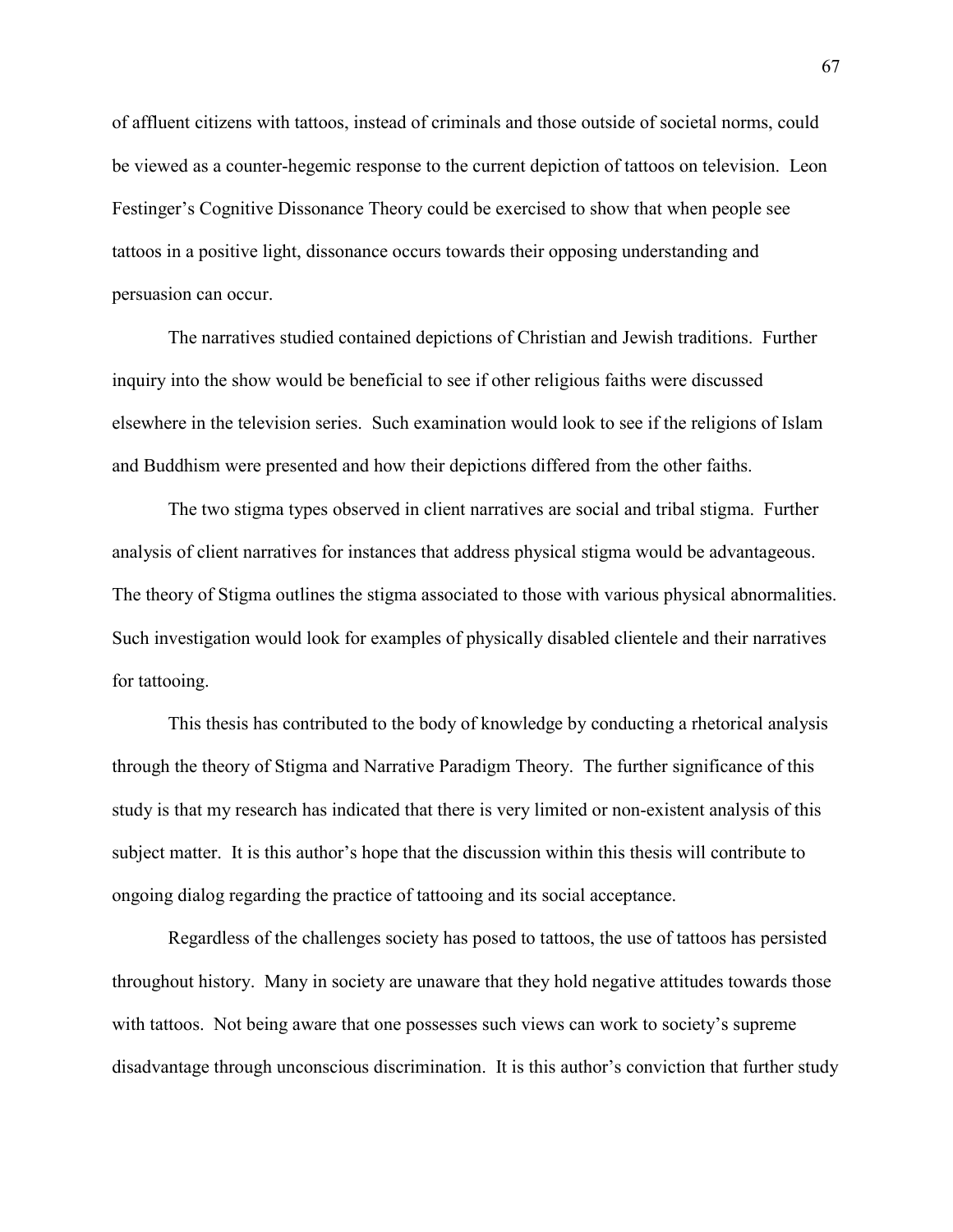and dialog into this phenomenon holds great significance not only in academia but to the betterment of society as a whole.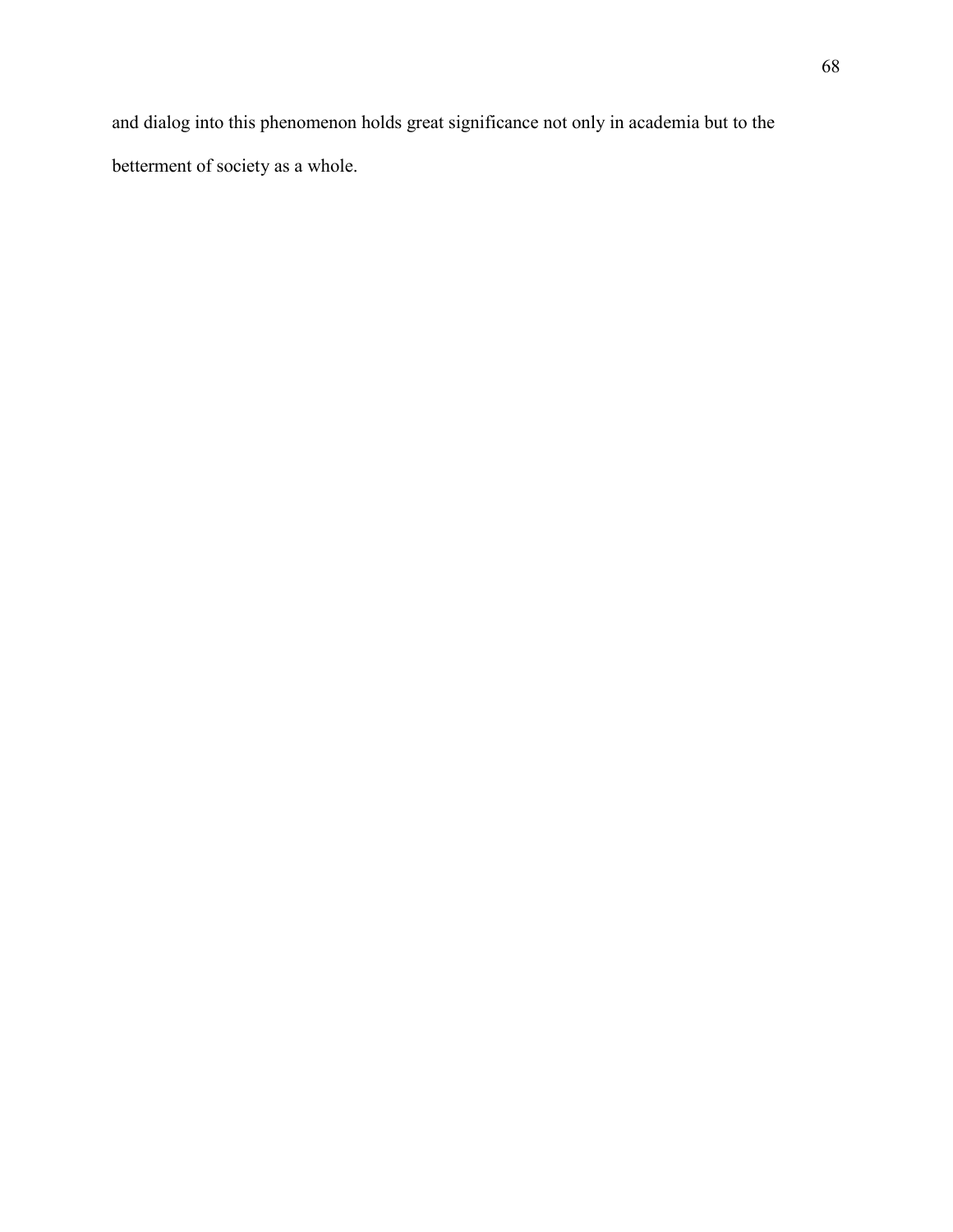#### **References**

Armstrong, M. L. (1994). *Tattoos: A risk-taking art*. Texas Nursing, 68(2), 8-9.

- Associated Press (2006, May 08). Oklahoma tattoo ban expected to be lifted. *Fox News*. Retrieved from http://www.foxnews.com/story/0,2933,194672,00.html
- Azote, A. (2005). Ink tales: Tattooing as the new reality. *Media Life Magazine*. Retrieved from http://www.medialifemagazine.com/news2005/sep05/sept12/3\_wed/news5wednesday.ht ml
- Carnevale, F. A. (2007). Revisiting Goffman's stigma: The social experience of families with children requiring mechanical ventilation at home. *Journal of Child Health Care,* 11(1), 7-18. doi: 10.1177/1367493507073057
- Carswell, J. (1958). *Coptic tattoo designs*. Beirut, Lebanon: Faculty of Arts and Sciences The American University of Beirut.

Clerk, C. (2009). *Vintage tattoos: The book of old-school skin art*. New York, NY: Universe.

- Darwin, C. (2004). *The descent of man and selection in relation to sex*. Whitefish, MT: Kessinger.
- DeMello, M. (2000). *Bodies of inscription: A cultural history of the modern tattoo community*. Durham, NC: Duke University Press.
- [Dorff](http://www.amazon.com/s/ref=ntt_athr_dp_sr_1?_encoding=UTF8&sort=relevancerank&search-alias=books&field-author=Elliot%20N.%20Dorff) , E., & [Newman,](http://www.amazon.com/s/ref=ntt_athr_dp_sr_2?_encoding=UTF8&sort=relevancerank&search-alias=books&field-author=Louis%20E.%20Newman) L. (2008). *Jewish choices, Jewish voices*. Philadelphia , PA: Jewish Publication Society of America.
- Doss, K., & Ebesu Hubbard, A. (2009). The communicative value of tattoos: The role of public self-consciousness on tattoo visibility. *Communication Research Reports*, *26*, 62-74. doi:10.1080/08824090802637072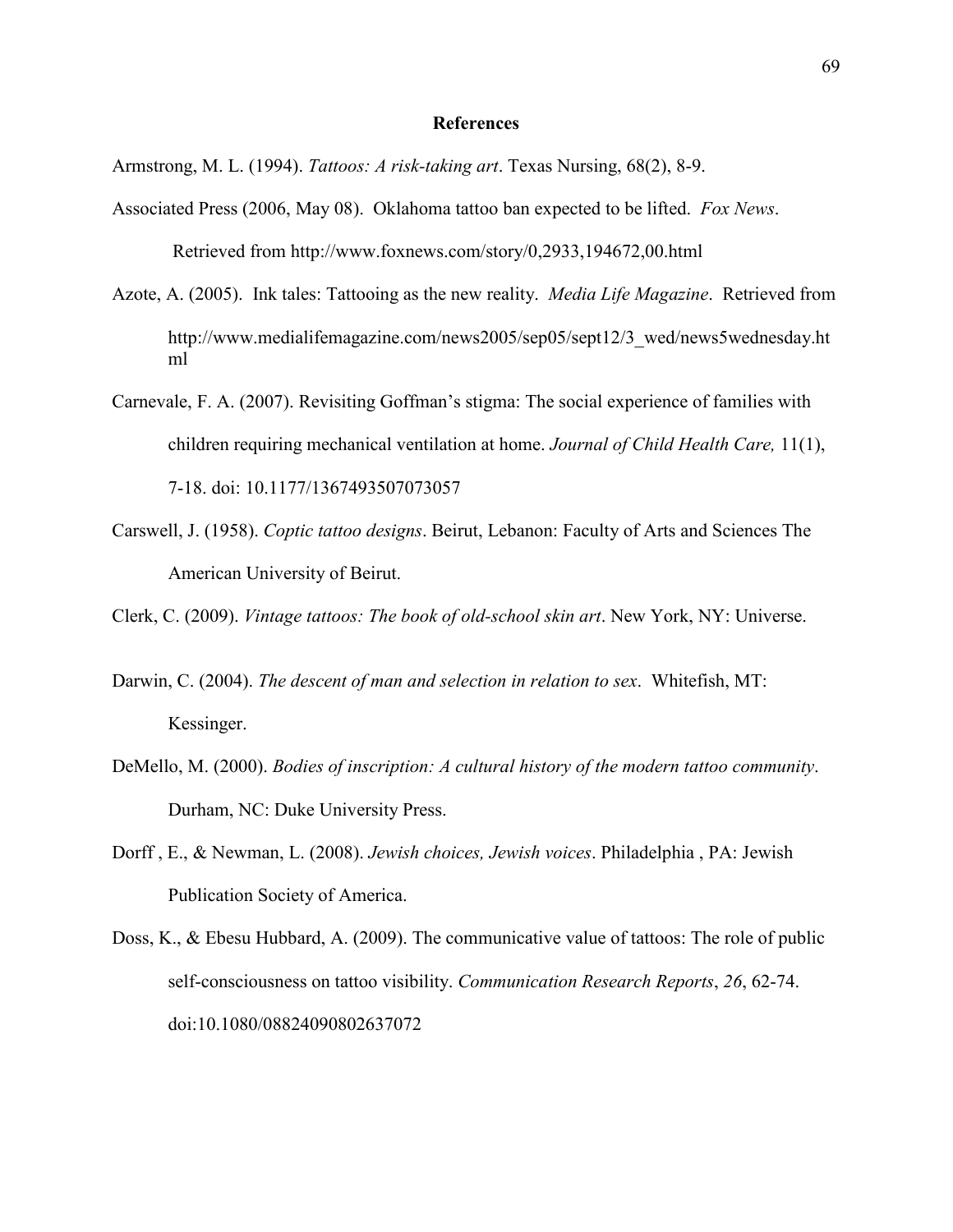- Eaves, M. H., & Savoie, M. (2005). Big brother: Merging reality and fiction: An application of the narrative paradigm. *Texas Speech Communication Journal*, *29*(2), 91-97. Retrieved from EBSCO*host*
- Emmabalmer. (2008). How to get tattooed on Miami Ink [Web log post]. Retrieved from http://hubpages.com/hub/How-To-Get-Yourself-On-Television
- Fisher, J. A. (2002). Tattooing the body, marking culture. *Body & Society*, *8*,91-107. doi: 10.1177/1357034X02008004005
- Fisher, W. R. (1984). Narration as a human communication paradigm: The case of public moral argument. *Communication Monographs*, 51 (1), 1-22 Retrieved from EBSCO*host*
- Fisher, W. R. (1985). The narrative paradigm: An elaboration. *Communication Monographs*, 52 (4), 347-367 Retrieved from EBSCO*host*
- Fisher, W. R. (1989). Clarifying the narrative paradigm. *Communication Monographs*, 56 (1), 55-58 Retrieved from EBSCO*host*
- Gilbert, S. (2001). *The tattoo history sourcebook*. Brooklyn, NY: Power House Books.
- Goffman, E. (1963). *Stigma: Notes on the management of spoiled identity*. New York, NY: Simon & Schuster, Inc.
- Gottlieb, A. (2003). *In the paint: Tattoos of the nba and the stories behind them*. New York, NY: Hyperion.
- Grasse, S. (Producer), & Weiss, E. (Director). (2008). *Smoku Sailor Jerry: The life and times of American tattoo master Norman K. Collins* [Motion picture]. USA: FHP Productions.
- Green, T. (2005). *Ink: The not-just-skin-deep guide to getting a tattoo*. New York, NY: New American Library.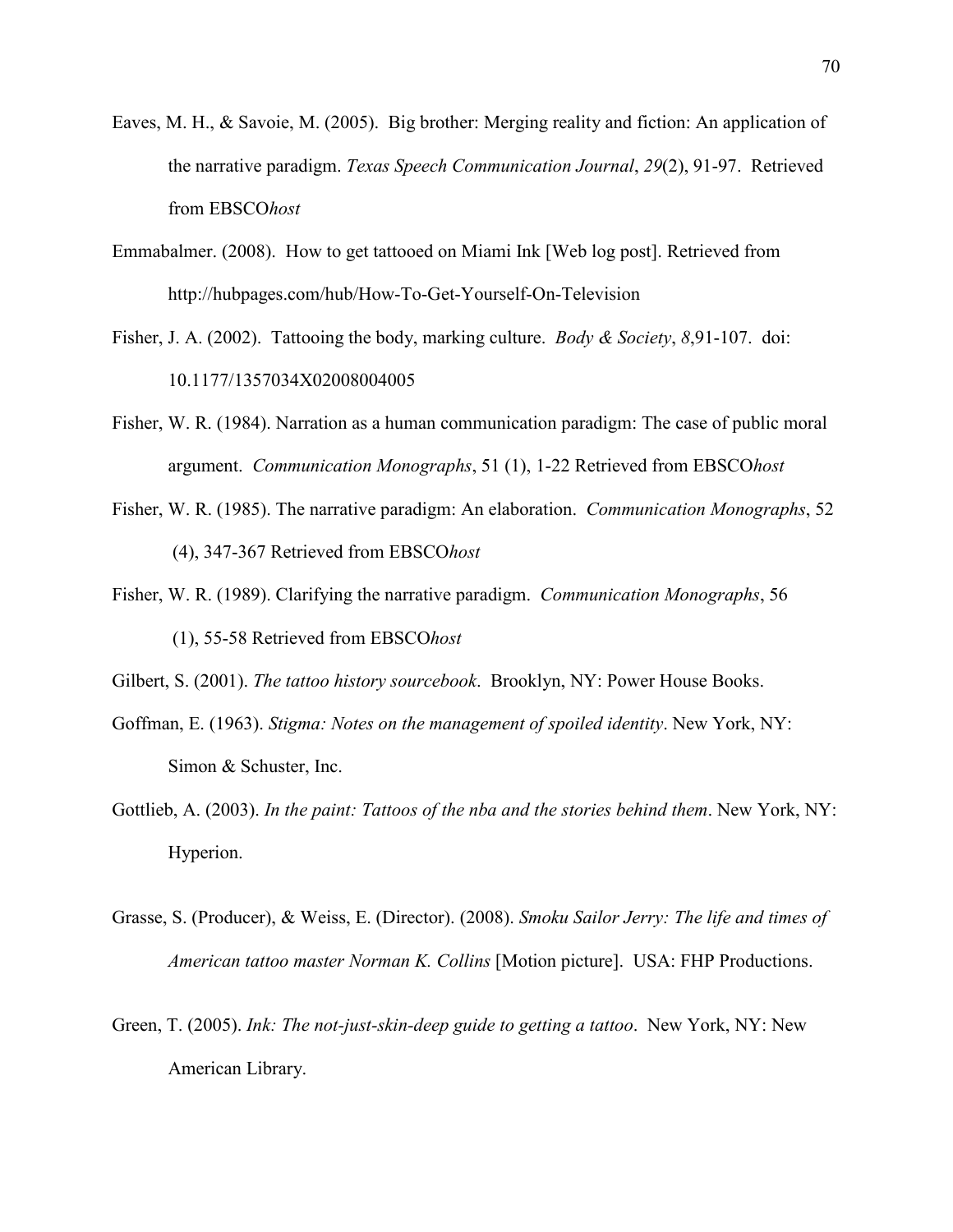- Greene, R. A. (2011, July 26). Winehouse burial raises jewish questions about tattoos, cremation. *CNN*. Retrieved from http://religion.blogs.cnn.com/2011/07/26/winehouse-burial-raisesjewish-questions-about-tattoos-cremation/?iref=allsearch
- Gustafson, M. (2000). The tattoo in the later roman empire and beyond. J. Caplan (Ed.), *Written on the body: The tattoo in European and American history*. (pp. 17-31). Princeton, NJ: Princeton University Press.
- Hawkes, D., Senn, C. Y., & Thorn, C. (2004). Factors that influence attitudes toward women with tattoos. *Sex Roles:* 50(9/10), 593-604. Retrieved May 13, 2011, from ProQuest Psychology Journals. (Document ID: 642277761)
- Hemingson, V. (2009). *Tattoo design directory: The essential reference for body art*. New York, NY: Chartwell Books, Inc.
- Hibberd, J. (2005, April). TLC inks reality series. *Television Week*, *24*(17), 1-72. Retrieved from EBSCOhost.
- Hudson, K. L. (2007). *Chick ink: 40 stories of tattoos and the women who wear them*. New York, NY: Polka Dot Press.
- Huxley, C., & Grogan, S. (2005). Tattooing, piercing, healthy behaviours and health value. *Journal of Health Psychology*, *10*, 831-841. doi:10.1177/1359105305057317
- Jennings, T. (Producer). 1997. *A & E Ancient Mysteries: Tattooing*. [Motion picture]. USA: Filmroos.
- Jones, C. P. (2000). Stigma and tattoo. Jane Caplan (Eds.), *Written on the body: The tattoo in European and American history*. (pp. 1-17). Princeton, NJ: Princeton University Press.
- Kosut, M. (2006). An ironic fad: The commodification and consumption of tattoos. *Journal of Popular Culture*, *39*, 1035-1048. doi:10.1111/j.1540-5931.2006.00333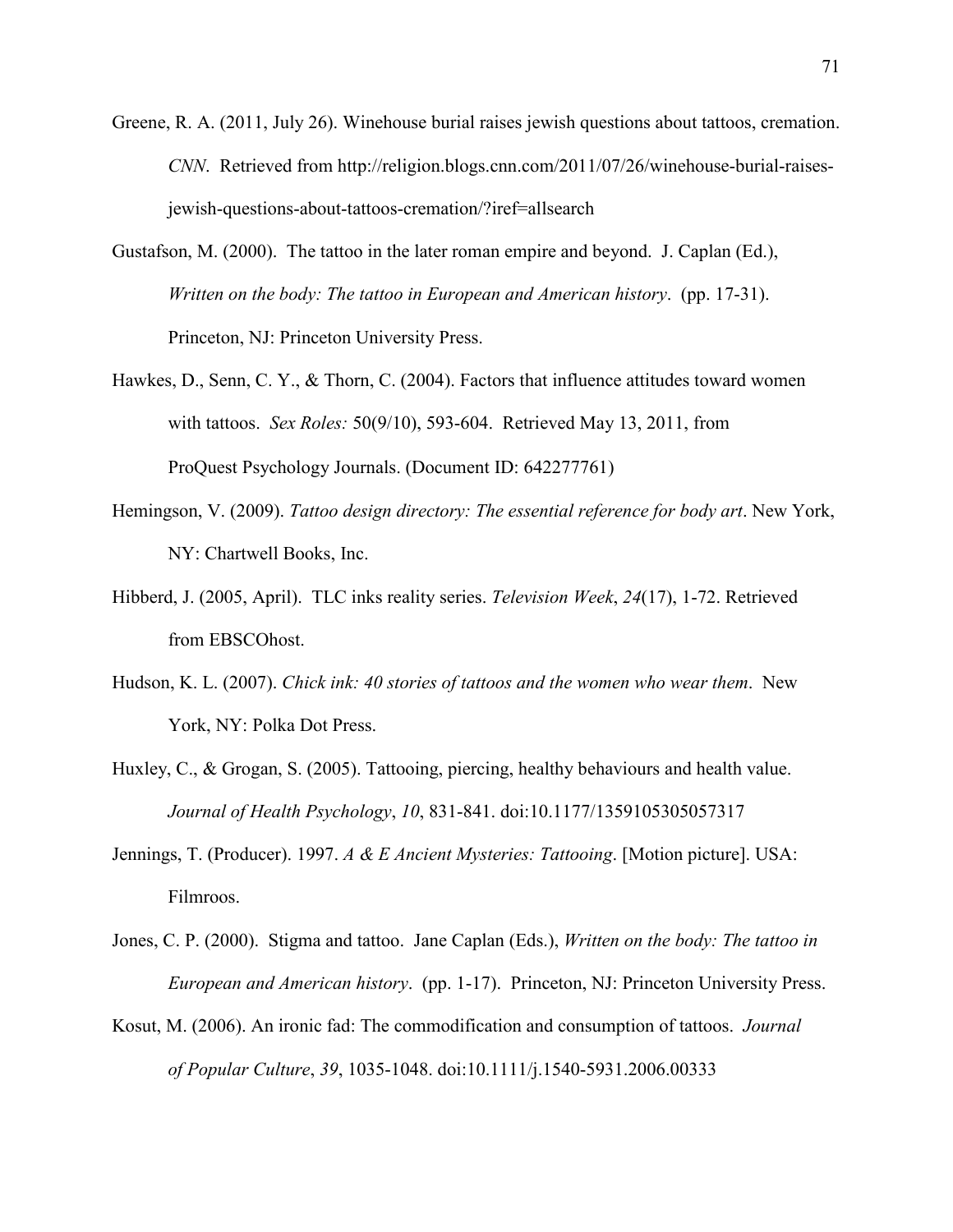Lautman, V. (1996). *The new tattoo*. New York. NY: Abbeville Press.

Levin, J. (2008). *Tattoos and indigenous peoples*. New York, NY: Rosen.

Levy, J. (2008). *Tattoos in modern society*. New York, NY: Rosen.

- MacQuarrie, C. W. (2000). Insular Celtic tattooing: history, myth and metaphor. J. Caplan (Ed.), *Written on the body: The tattoo in European and American history*. (pp. 32-45). Princeton, NJ: Princeton University.
- Mandelbaum, J. (2008). *Studying Horiyoshi III: A westerner's journey into Japanese tattoo*. Atglen, PA: Schiffer Publishing.
- Martens, M. (2010, July 20). Female tattoo artist makes her mark in male-dominated industry. *Turlock journal*. Retrieved from http://www.turlockjournal.com/archives/4853/
- Martin, B., & Dula, C. (2010). More than skin deep: Perceptions of, and stigma against, tattoos. *College Student Journal*, 44 (1), 200-206. Retrieved from EBSCO*host*
- McCallion, F. (2007). Tattoos are part of military tradition. In T. Roleff (Ed.), *Body piercing and tattoos*. (pp. 81-85). San Diego, CA: Greenhaven Press.
- Mayers, L. B., Judelson, D. A., Moriarty, B. W., & Rundell, K. W. (2002). Prevalence of body art (body piercing and tattooing) in university undergraduates and incidence of medical complications. *Mayo Clinic Proceedings*, *77*, 29-34. doi: 10.4065/77.1.29
- Meisenbach, R.J. (2010). Stigma management communication: A theory and agenda for applied research on how individual manage moments of stigmatized identity. *Journal of Applied Communication Research*, 38(3), 268-292 doi:10.1080/00909882.2010.490841
- Millner, V., & Eichold II, B. (2001). Body piercing and tattooing perspectives. *Clinical Nursing Research*, *10*, 424. doi:10.1177/10547730122159030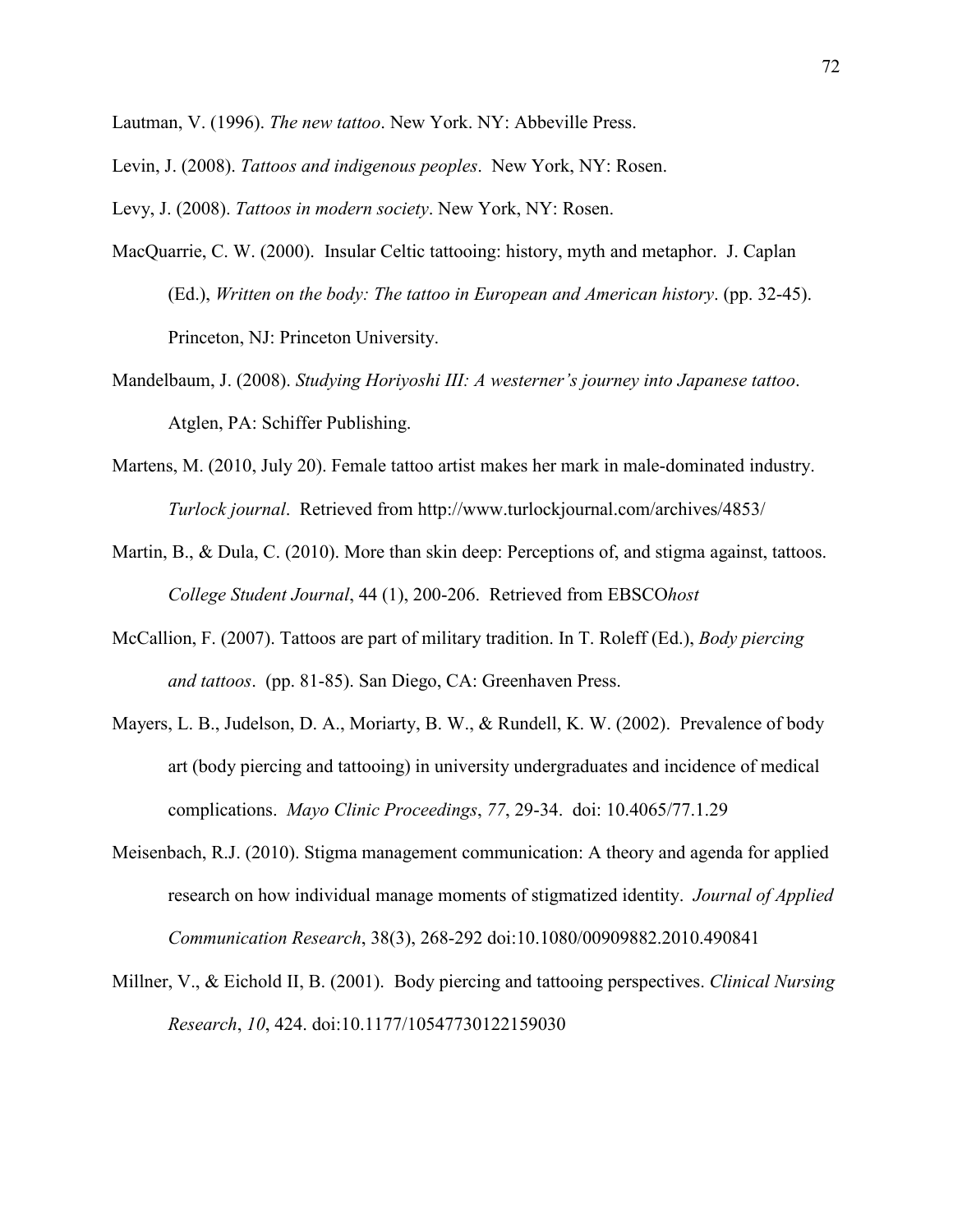- Oldenburg, A. (2005, July 18). Tattoo parlors: Indelible reality tv? *USA Today*. Retrieved from http://www.usatoday.com/life/television/news/2005-07-18-tattoo-shows\_x.htm
- Org, M. (September 10, 2003) Tattoos and piercings come out at the office. *The Wall Street Journal Online*. Retrieved from http://www.collegejournal.com/successwork/ onjob/20030904-org.html
- Porterfield, J. (2008). *Tattoos and secret societies.* New York, NY: Rosen Publishing Group.
- Reardon, J. (2008). *The complete idiot's guide to getting a tattoo*. New York, NY: Alpha.

Ritz, D. (2005). *Tattoo nation: portraits of celebrity body art*. Boston, MA: Rolling Stone Press.

Roberts, T.A., & Ryan, S.A. (2002) Tattooing and high-risk behavior in adolescents. *Pediatrics*,

110, 1058–1063. Retrieved from EBSCO*host*

Roleff, T. (2007). *Body piercing and tattoos*. San Diego, CA: Greenhaven Press.

- Sanders, C. R. (1988). Marks of mischief: Becoming and being tattooed, *Journal of Contemporary Ethnography*, *16*, 395-429. doi: 10.1177/0891241688164001
- Sanders, C. R. (1990). *Customizing the body: The art and culture of tattooing*. Philadelphia, PA: Temple University Press.

Schiffmacher, H., & Riemschneider, B. (2001). *1000 tattoos*. Miami, FL: Taschen.

Sheth, K. (2010). Tay-Sachs disease. *National Center for Biotechnology Information*. Retrieved from http://www.ncbi.nlm.nih.gov/pubmedhealth/PMH0002390/

Steinberg, M. (1947). *Basic Judaism*. San Diego, CA: Harcourt Brace.

Surles, J. (2008). *Tattoo – from idea to ink*. Stillwater, MN: Wolfgang Publications, Inc.

Trebay, G. (2008, September 24). Tattoos gain even more visibility. *The New York Times*. Retrieved from http://www.nytimes.com/2008/09/25/fashion/25tattoo.html? pagewanted= $1&r=1$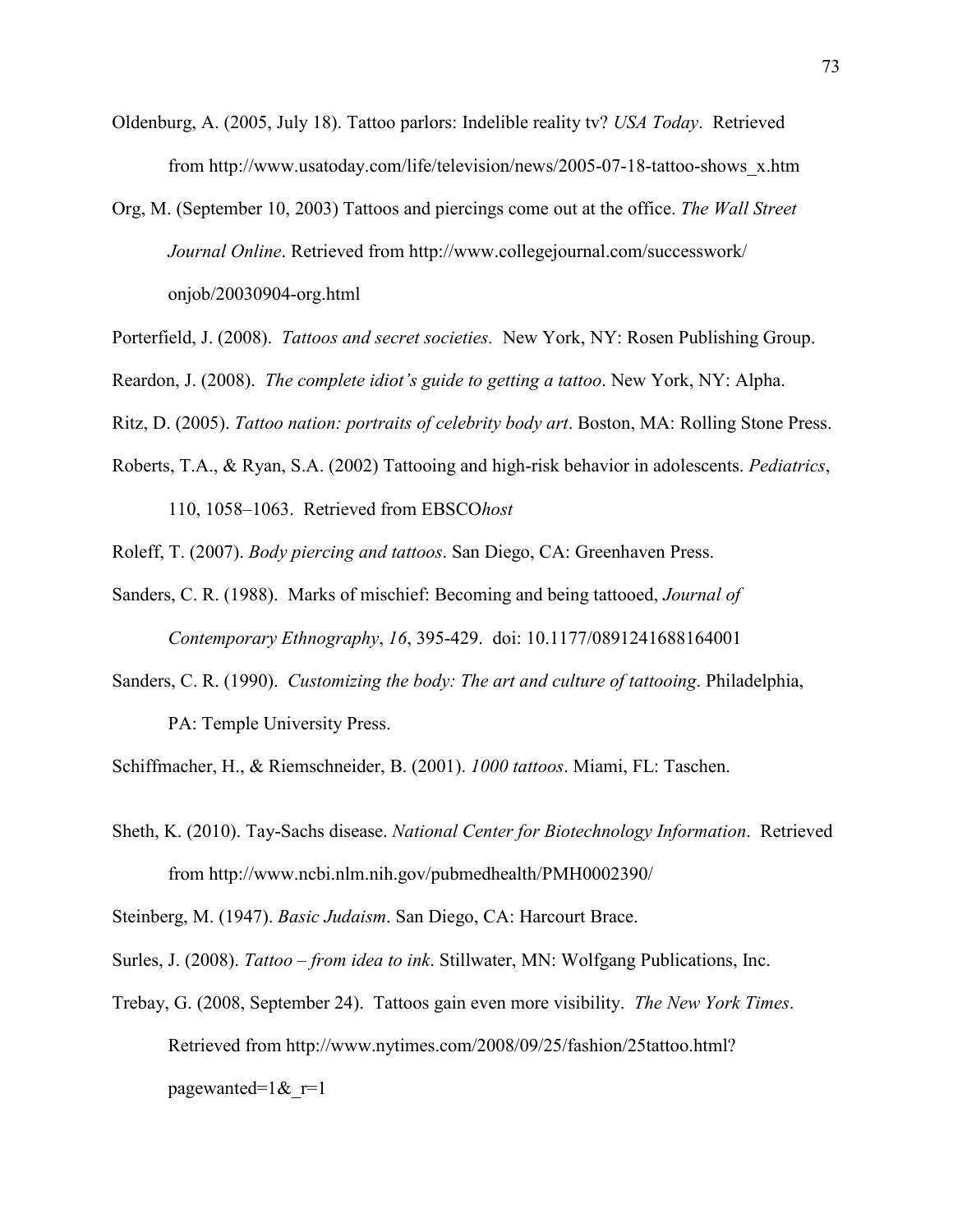Van Dinter, M. (2000). *Tribal tattoo designs*. Amsterdam, The Netherlands: The Pepin Press.

Victionary. (2007). *Tattoo art and design*. New York, NY: Universe Publishing.

Von D, K. (2009). *High voltage tattoo*. New York, NY: Collins Design.

Wroblewski, C. (2004). *Skin shows: The tattoo bible*. London, England: Collins & Brown.

Wyatt, J. (2003). *Under my skin*. Atglen, PA: Schiffer Publishing.

Yamada, M. (2009). Westernization and cultural resistance in tattooing practices in contemporary Japan. *International Journal of Cultural Studies*, *12*, 319-338. doi: 10.1177/1367877909104241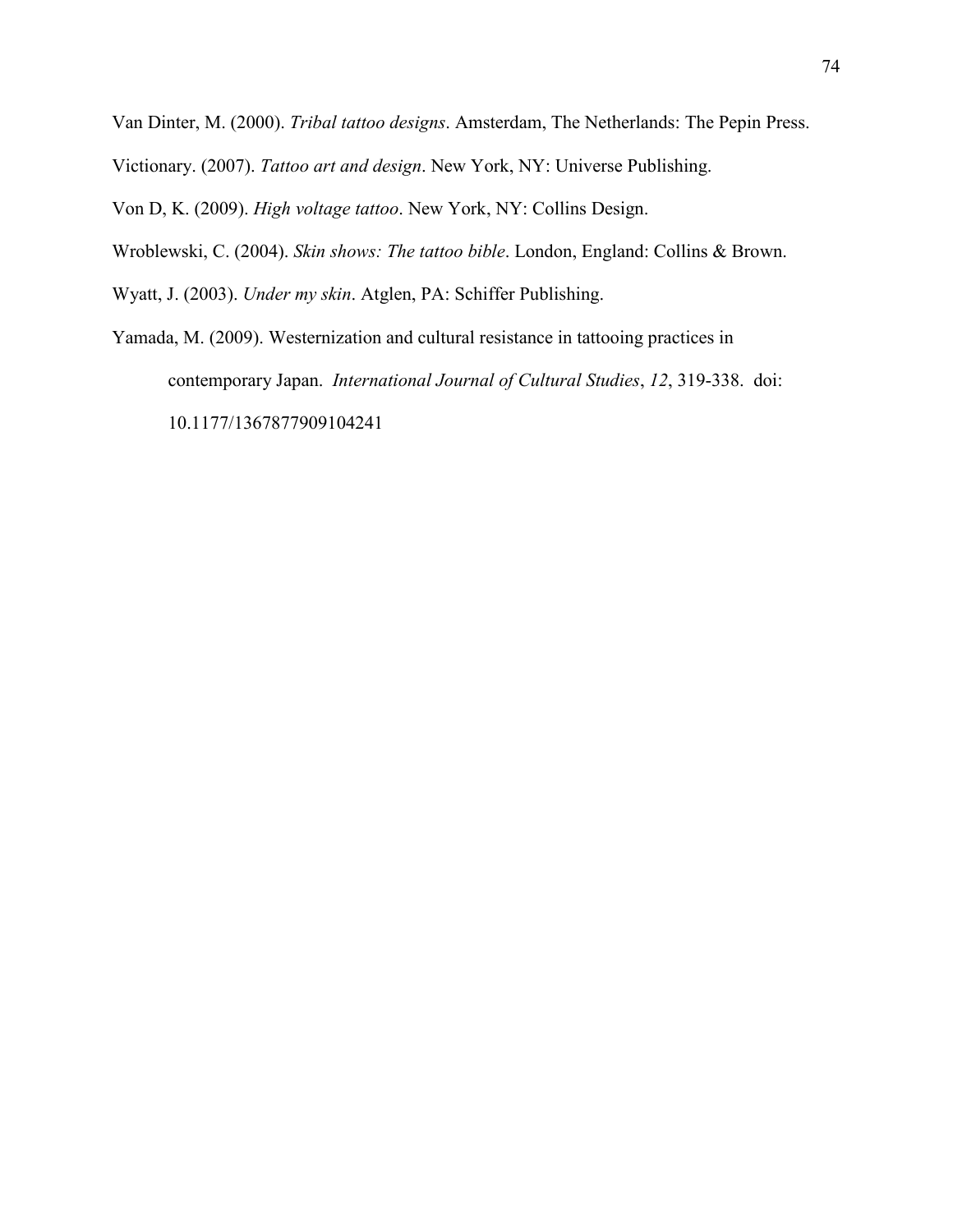# RAUTIO INTERVIEW WITH GARRETT RAUTIO FEBRUARY 22, 2011 AT MONSTER INK TATTOO 4088 RICE STREET, SAINT PAUL, MN

- I. Tattoo stigma is changing
	- a. TV shows have helped to take away the stigma
	- b. Tattooing used to be handed down; now people *want* to join the profession
	- c. Many tattoo artists are also coming into the field with art degrees
	- d. Better designs also help to change the stigma. It's an art form

## II. Tattoos are now becoming fads

- a. It's a trend, tattooing will decrease in popularity
	- i. A public health disaster would do this
- b. FDA does not like it

#### III. Tattoo market is already saturated

a. In 2001, tattoo shops grew 400% in one year!

#### IV. Discrimination

- a. You see it with older people. Everybody judges one another
- b. The rules of life…people judge
	- i. Garrett judges those that have bad and cheap tattoos
- c. Tattoos *do* say something about the individual
- d. In eastern cultures, tattoos are still taboo

## V. Tattooing Technology

- a. Technology has not change much
	- i. The majority is untouched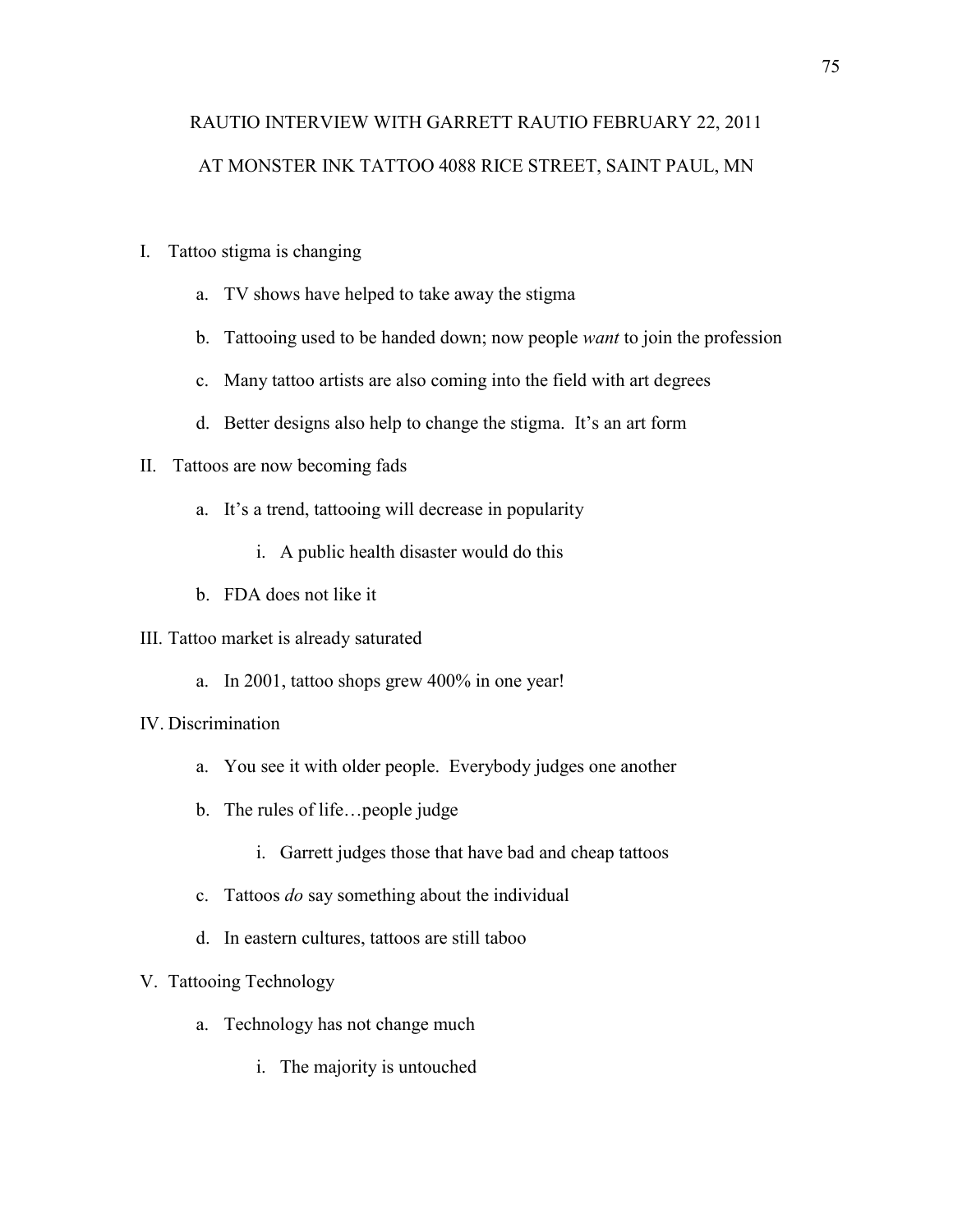- b. Artists are still using electromagnetic coil machines
	- i. Some still use rotary tattoo machines
- c. Slight improvement in metals used for the machines
- d. Many artists are going back to the old way of making their own inks
- e. There have been improvements in needle setup

# VI. Art Limitations

- a. Having a tattoo last
	- i. Every skin cell is regenerated every 8 years
- b. The sun is a killer on tattoos
- c. Tattoo lines get thicker with age

## VII. Misconceptions about Miami Ink

- a. It takes more than an hour to draw a tattoo
- b. It takes longer than fifteen minutes to draw one up
- c. Touch ups are a part of the business
	- i. Tattoos don't always come out perfect the first time.
- d. The tattoo artist doesn't care about your story for getting the tattoo
- e. Kat Von D is not the best artist in the world.
- f. You can't just walk in of the street and get a full back piece tattoo
	- i. It take time and planning

## VIII. What Garrett will not do as an artist

- a. Won't tattoo marijuana leaves
- b. Won't tattoo someone's face